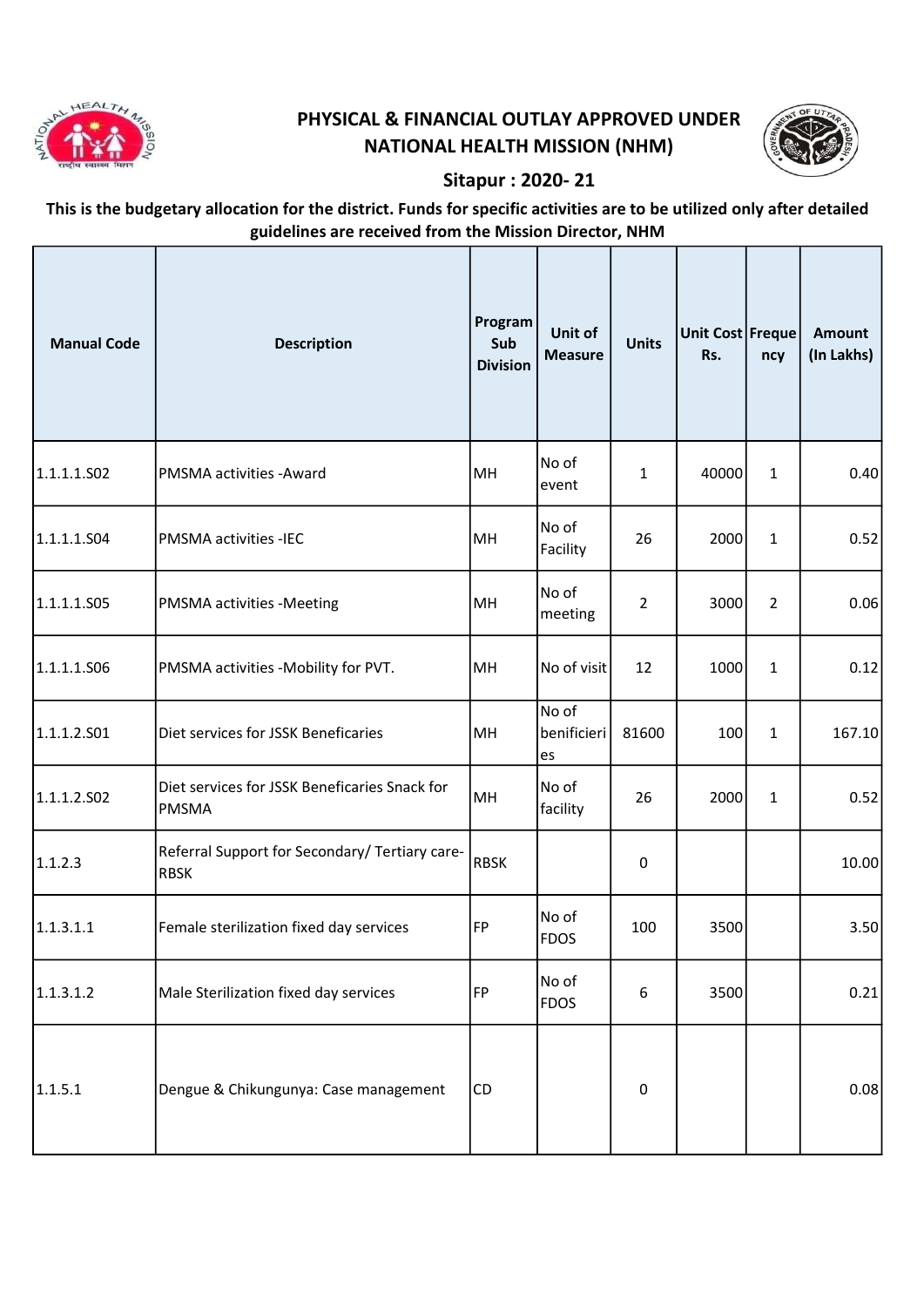| <b>Manual Code</b> | <b>Description</b>                                             | Program<br>Sub<br><b>Division</b> | Unit of<br><b>Measure</b>  | <b>Units</b>     | Unit Cost Freque<br>Rs. | ncy          | <b>Amount</b><br>(In Lakhs) |
|--------------------|----------------------------------------------------------------|-----------------------------------|----------------------------|------------------|-------------------------|--------------|-----------------------------|
| 1.1.5.3            | Lymphatic Filariasis: Morbidity Management                     | CD                                |                            | $\mathbf 0$      |                         |              | 1.13                        |
| 1.1.5.5            | Case detection & Management: Services in<br><b>Urban Areas</b> | CD                                |                            | 0                |                         |              | 1.14                        |
| 1.1.7.7            | <b>Patient Requiring Blood Transfusion</b>                     | <b>BLOOD</b><br><b>CELL</b>       |                            | 0                |                         |              | 4.06                        |
| 1.2.1.1            | <b>Home Deliveries</b>                                         | <b>MH</b>                         | No of<br>benificiari<br>es | 16               | 500                     | $\mathbf{1}$ | 0.08                        |
| 1.2.1.2.1          | <b>Rural Deliveries</b>                                        | MH                                | No of<br>benificiari<br>es | 65520            | 1400                    | $\mathbf{1}$ | 917.28                      |
| 1.2.1.2.2          | <b>Urban Deliveries</b>                                        | MH                                | No of<br>benificiari<br>es | 2400             | 1000                    | $\mathbf{1}$ | 24.00                       |
| 1.2.2.1.1          | Compensation for female sterilization                          | FP                                | No of<br>Cases             | 10167            |                         |              | 296.88                      |
| 1.2.2.1.2          | Compensation for male sterilization/NSV                        | FP                                | No of<br>Cases             | 60               |                         |              | 2.40                        |
| 1.2.2.2.2          | PPIUCD services: Compensation to beneficiary FP                |                                   | No of<br>Cases             | 6881             | 300                     |              | 20.64                       |
| 1.2.2.2.3          | PAIUCD Services: Compensation to beneficiary FP                |                                   | No of<br>Cases             | 573              | 300                     |              | 1.72                        |
| 1.2.2.2.4          | Injectable contraceptive incentive for<br>beneficiaries        | FP                                | No of<br>Cases             | 10469            | 100                     |              | 10.47                       |
| 1.2.3.2            | TB Patient Nutritional Support under Nikshay<br>Poshan Yojana  | CD                                |                            | $\boldsymbol{0}$ |                         |              | 279.13                      |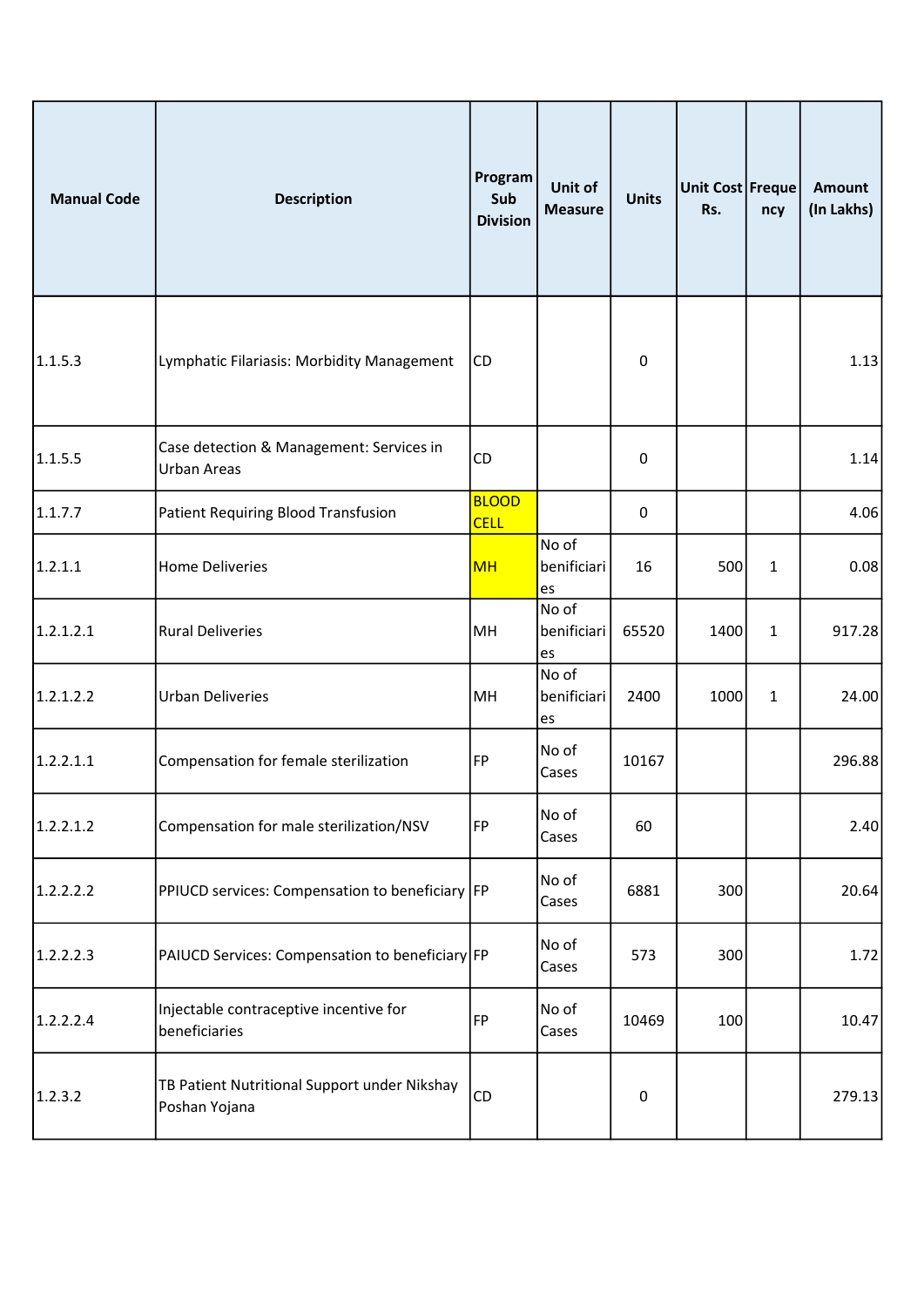| <b>Manual Code</b> | <b>Description</b>                                                                       | Program<br>Sub<br><b>Division</b> | Unit of<br><b>Measure</b>        | <b>Units</b> | Unit Cost Freque<br>Rs. | ncy | <b>Amount</b><br>(In Lakhs) |
|--------------------|------------------------------------------------------------------------------------------|-----------------------------------|----------------------------------|--------------|-------------------------|-----|-----------------------------|
| 1.3.1.1            | SNCU                                                                                     | <b>CH</b>                         | No of<br>Facility                | 1            |                         |     | 10.00                       |
| 1.3.1.2            | <b>NBSU</b>                                                                              | <b>CH</b>                         | No of<br>Facility                | 11           | 5000                    | 12  | 6.60                        |
| 1.3.1.4            | <b>NRCs</b>                                                                              | <b>CH</b>                         | No of<br>Facility                | 1            |                         |     | 7.80                        |
| 1.3.1.6            | <b>AH/ RKSK Clinics</b>                                                                  | <b>RKSK</b>                       |                                  | 21           |                         |     | 3.36                        |
| 1.3.1.7.502        | Phone and Internet Charges for DEIC Manager RBSK                                         |                                   | no of<br><b>DEIC</b><br>managers | 0            | 2000                    | 1   | 0.02                        |
| 1.3.1.8            | District NCD Clinic                                                                      |                                   |                                  | $\mathbf 0$  |                         |     | 1.00                        |
| 1.3.1.9            | CHC NCD Clinic: Mobility, Miscellaneous &<br>Contingencies                               | <b>NCD</b>                        |                                  | 0            |                         |     | 20.00                       |
| 1.3.2.4            | Consumables for computer including provision<br>for internet access for strengthening RI | RI                                | No.                              | 0            | 1000                    | 12  | 0.12                        |
| 1.3.2.6.501        | <b>IMEP Services- BMW- DH</b>                                                            | <b>IMEP</b>                       |                                  | 370          |                         |     | 36.46                       |
| 1.3.2.6.502        | IMEP Services- BMW- CHC/BPHC                                                             | <b>IMEP</b>                       |                                  | 590          |                         |     | 58.14                       |
| 1.3.2.6.503        | IMEP Services- BMW Block Level UPHC &<br>District Level UPHC                             | <b>IMEP</b>                       |                                  | 12           |                         |     | 1.18                        |
| 1.3.2.6.504        | IMEP Services - BMW-MCH Wing                                                             | <b>IMEP</b>                       |                                  | 110          |                         |     | 10.84                       |
| 1.3.2.6.S05        | IMEP Services- BMW-TRAUMA CENTERS                                                        | <b>IMEP</b>                       |                                  | 10           |                         |     | 0.99                        |
| 1.3.2.6.506        | IMEP Services- Machnized Cleaning - DH                                                   | <b>IMEP</b>                       |                                  | 0            |                         |     | 111.63                      |
| 1.3.2.6.508        | IMEP Services- Mannual Laundry-DH & MCH<br>Wing (100 Bed)                                | <b>IMEP</b>                       |                                  | $\mathbf 0$  |                         |     | 20.70                       |
| 1.3.2.6.510        | IMEP Services- Cleaning - CHC/BPHC                                                       | <b>IMEP</b>                       |                                  | 590          |                         |     | 38.82                       |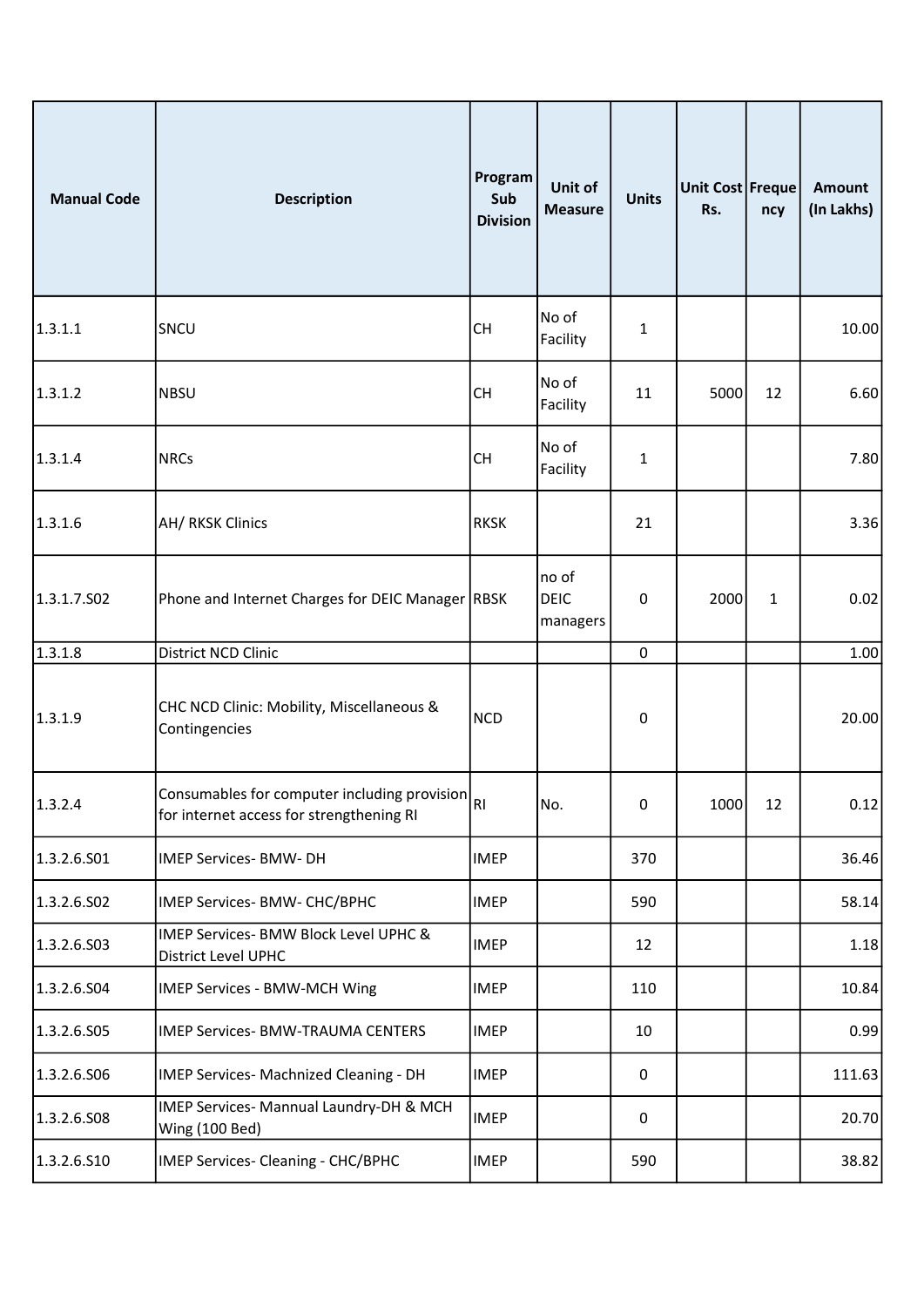| <b>Manual Code</b> | <b>Description</b>                                                                   | Program<br>Sub<br><b>Division</b> | Unit of<br><b>Measure</b>               | <b>Units</b> | Unit Cost Freque<br>Rs. | ncy | <b>Amount</b><br>(In Lakhs) |
|--------------------|--------------------------------------------------------------------------------------|-----------------------------------|-----------------------------------------|--------------|-------------------------|-----|-----------------------------|
| 1.3.2.6.511        | IMEP Services-Cleaning - MCH Wing                                                    | <b>IMEP</b>                       |                                         | 110          |                         |     | 7.24                        |
| 1.3.2.6.512        | <b>IMEP Services-Cleaning -TRAUMA CENTERS</b>                                        | <b>IMEP</b>                       |                                         | 10           |                         |     | 0.66                        |
| 1.3.2.6.513        | <b>IMEP Services-Cleaniness - Sub Centers</b>                                        | <b>IMEP</b>                       |                                         | 448          |                         |     | 26.88                       |
| 1.3.2.6.S15        | POL for generator-DH                                                                 | <b>IMEP</b>                       |                                         | 0            |                         |     | 6.30                        |
| 1.3.2.6.516        | POL for generator -CHC and BPHC                                                      | <b>IMEP</b>                       |                                         | 0            |                         |     | 29.93                       |
| 2.2.1              | POL for Family Planning/Others                                                       | FP                                | No of<br><b>FDOS</b>                    | 106          | 1000                    |     | 1.06                        |
| 2.2.2              | Mobility & Communication support for AH<br>counsellors & RKSK Coordinators           | <b>RKSK</b>                       | No of<br>Councelor                      | 21           | 1200                    | 12  | 3.02                        |
| 2.2.3              | Mobility support for RBSK Mobile health team RBSK                                    |                                   | No of<br>vehicles                       | 38           | 33000                   | 12  | 150.48                      |
| 2.2.4              | Support for RBSK: CUG connection per team<br>and rental                              | <b>RBSK</b>                       | No of<br>teams                          | 38           | 200                     | 12  | 0.91                        |
| 2.3.1.1.2          | Monthly Village Health and Nutrition Days                                            | R <sub>1</sub>                    | no of<br>sessions                       | 7047         | 100                     | 1   | 7.05                        |
| 2.3.1.5            | Organizing Adolescent Health day                                                     | <b>RKSK</b>                       | No of<br>AHD                            | 369          | 2500                    | 1   | 9.23                        |
| 2.3.1.6            | <b>Organising Adolescent Friendly Club meetings</b><br>at subcentre Level            | <b>RKSK</b>                       | No of AFC                               | 1107         | 250                     | 9   | 2.77                        |
| 2.3.1.9            | Focus on slum & underserved areas in urban<br>areas/alternative vaccinator for slums | RI                                |                                         | 72           |                         |     | 1.51                        |
| 2.3.1.10           | Mobility support for mobile health team/<br>TA/DA to vaccinators                     | RI                                | No of<br>mobile<br>immuniza<br>tion Van | 0            | 33000                   |     | 5.94                        |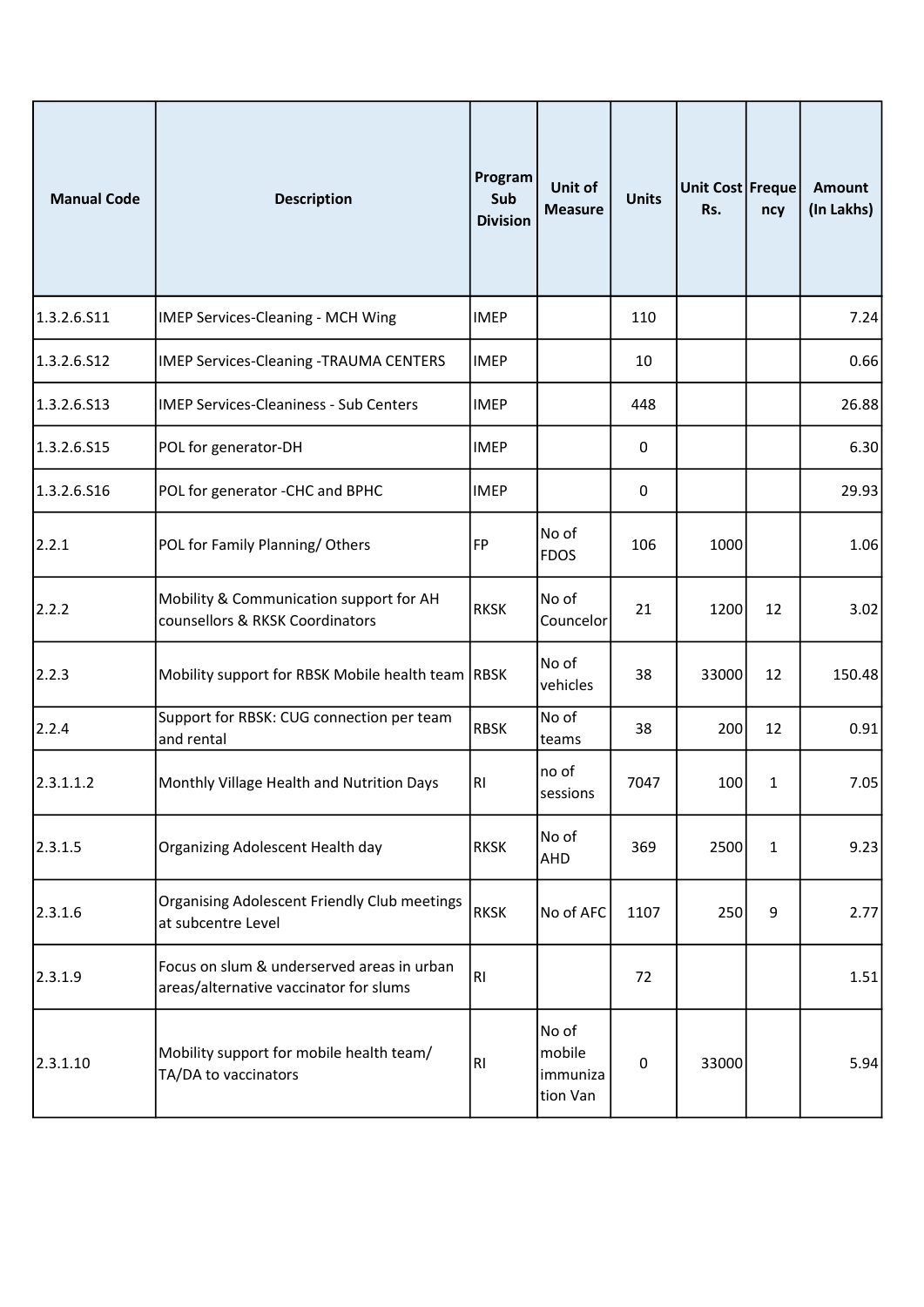| <b>Manual Code</b> | <b>Description</b>                                                                                                                                                                               | Program<br>Sub<br><b>Division</b> | Unit of<br><b>Measure</b> | <b>Units</b> | Unit Cost Freque<br>Rs. | ncy          | <b>Amount</b><br>(In Lakhs) |
|--------------------|--------------------------------------------------------------------------------------------------------------------------------------------------------------------------------------------------|-----------------------------------|---------------------------|--------------|-------------------------|--------------|-----------------------------|
| 2.3.2.3            | DMHP: Targeted interventions at community<br>level Activities & interventions targeted at<br>schools, colleges, workplaces, out of school<br>adolescents, urban slums and suicide<br>prevention. | <b>NCD</b>                        |                           | $\mathbf 0$  |                         |              | 6.00                        |
| 2.3.2.5            | Tobacco Cessation Centre (TCC): Weekly FGD<br>with the tobacco users                                                                                                                             | <b>NCD</b>                        |                           | 0            |                         |              | 0.52                        |
| 2.3.3.2            | Screening and free spectacles to school<br>children                                                                                                                                              | <b>NCD</b>                        |                           | 0            |                         |              | 7.85                        |
| 2.3.3.3            | Screening and free spectacles for near work to<br>Old Person                                                                                                                                     | <b>NCD</b>                        |                           | 0            |                         |              | 7.85                        |
| 2.3.3.4.1          | Coverage of Public School                                                                                                                                                                        | <b>NCD</b>                        |                           | 0            |                         |              | 0.67                        |
| 2.3.3.4.2          | Coverage of Pvt. School                                                                                                                                                                          | <b>NCD</b>                        |                           | 0            |                         |              | 2.00                        |
| 2.3.3.4.3          | Coverage of Public School in other's school<br>programme                                                                                                                                         | <b>NCD</b>                        |                           | 0            |                         |              | 1.33                        |
| 2.3.3.4.4          | Coverage of Pvt. School in other's school<br>programme                                                                                                                                           | <b>NCD</b>                        |                           | 0            |                         |              | 1.00                        |
| 2.3.3.4.5          | Sensitization campaign for college students                                                                                                                                                      | <b>NCD</b>                        |                           | $\pmb{0}$    |                         |              | 2.00                        |
| 3.1.1.1.1          | JSY Incentive to ASHA                                                                                                                                                                            | <b>MH</b>                         | No of<br>ASHA             | 55840        | 600                     | $\mathbf{1}$ | 335.04                      |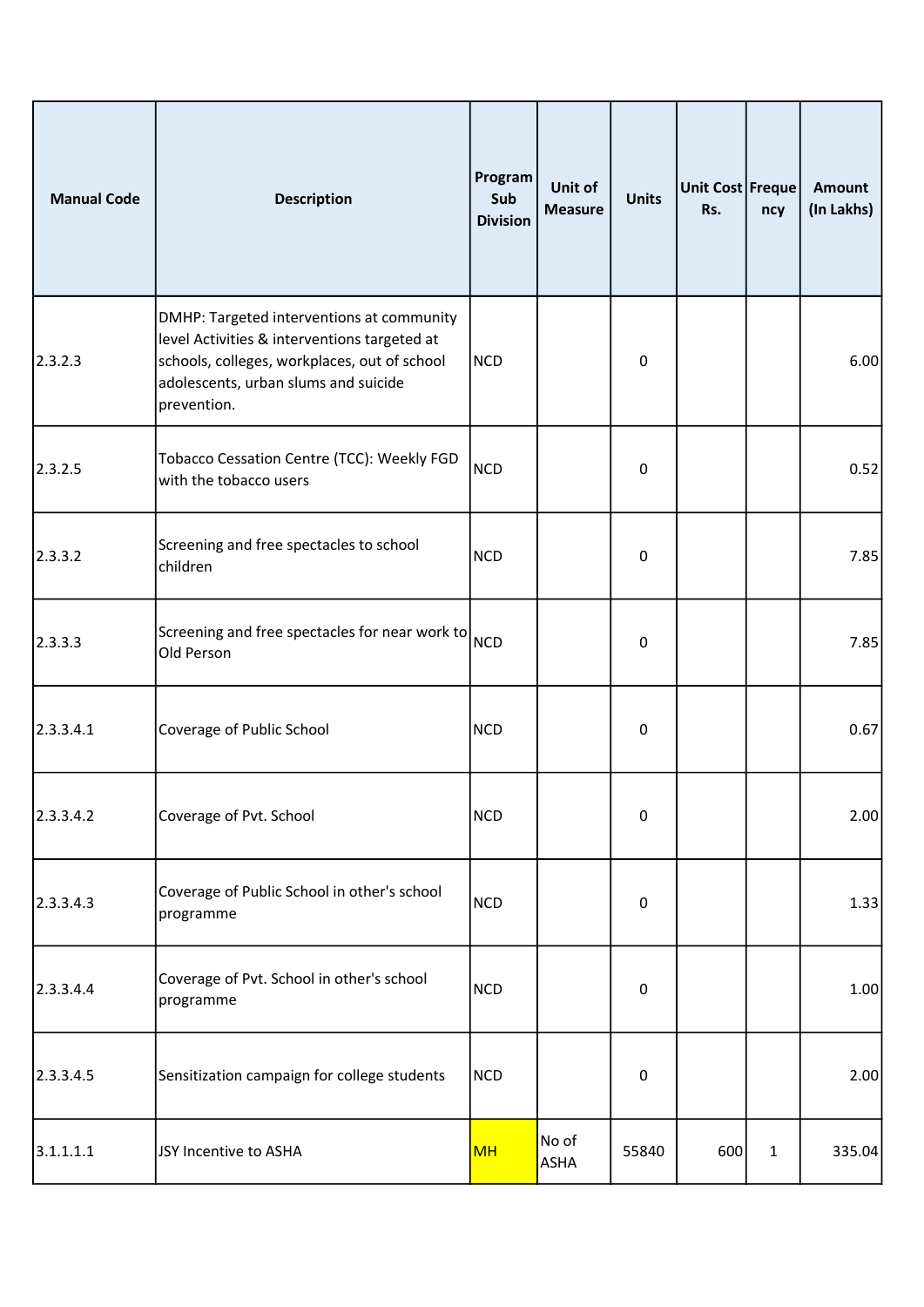| <b>Manual Code</b> | <b>Description</b>                                                                                                | Program<br>Sub<br><b>Division</b> | Unit of<br><b>Measure</b>          | <b>Units</b> | Unit Cost Freque<br>Rs. | ncy          | <b>Amount</b><br>(In Lakhs) |
|--------------------|-------------------------------------------------------------------------------------------------------------------|-----------------------------------|------------------------------------|--------------|-------------------------|--------------|-----------------------------|
| 3.1.1.1.2          | ASHA incentive under MAA programme @ Rs<br>100 per ASHA for quarterly mother's meeting                            | CH                                | No of<br>meetings                  | 2975         | 100                     |              | 5.95                        |
| 3.1.1.1.3.501      | Incentive for Home Based Newborn Care<br>programme Rural                                                          | <b>CH</b>                         | No of<br>newborn                   | 89488        | 250                     | $\mathbf{1}$ | 223.72                      |
| 3.1.1.1.5          | Incentive for referral of SAM cases to NRC and<br>for follow up of discharge SAM children from<br><b>NRCs</b>     | lсн                               | No of<br>Child                     | 860          | 150                     | $\mathbf{1}$ | 0.26                        |
| 3.1.1.1.6          | Incentive for National Deworming Day for<br>mobilising out of school children                                     | <b>RKSK</b>                       | No of<br><b>ASHA</b>               | 3794         | 100                     | 1            | 3.79                        |
| 3.1.1.1.7          | Incentive for IDCF for prophylactic distribution<br>of ORS to family with under-five children.                    | CH                                | No of<br><b>ASHA</b>               | 2975         | 100                     | $\mathbf{1}$ | 2.98                        |
| 3.1.1.1.9          | National Iron Plus Incentive for mobilizing<br>children and/or ensuring compliance and<br>reporting (6-59 months) | <b>CH</b>                         | No of<br><b>ASHA</b>               | 2949         | 50                      | $\mathbf{1}$ | 8.85                        |
| 3.1.1.1.11         | ASHA Incentive under Immunzation                                                                                  | RI                                | no of<br>children                  | 91021        | 225                     | $\mathbf{1}$ | 204.80                      |
| 3.1.1.1.12         | Incentive to ASHA for Quaterly Visit Under<br>HBYC program                                                        | <b>CH</b>                         | No of<br>Child $/5$<br>visits      | 43925        | 250                     | $\mathbf{1}$ | 109.81                      |
| 3.1.1.1.13.503     | ASHA incentive for HRP identification and<br>follow up                                                            | MH                                | No of<br><b>ASHA</b>               | 2500         | 300                     | 1            | 7.50                        |
| 3.1.1.2.1          | ASHA Incentives under Saas Bahu Sammellan                                                                         | <b>IFP</b>                        | No of<br>Saas Bahu<br>Sammela<br>n | 2407         | 100                     |              | 2.41                        |
| 3.1.1.2.2          | ASHA Incentives under Nayi Pehl Kit                                                                               | FP                                | No of<br>Nayi<br>Pahel Kit         | 9280         | 100                     |              | 9.28                        |
| 3.1.1.2.4          | ASHA PPIUCD incentive for accompanying the<br>client for PPIUCD insertion                                         | <b>FP</b>                         |                                    | 6881         | 150                     |              | 10.32                       |
| 3.1.1.2.5          | ASHA PAIUCD incentive for accompanying the<br>client for PAIUCD insertion                                         | <b>FP</b>                         |                                    | 573          | 150                     |              | 0.86                        |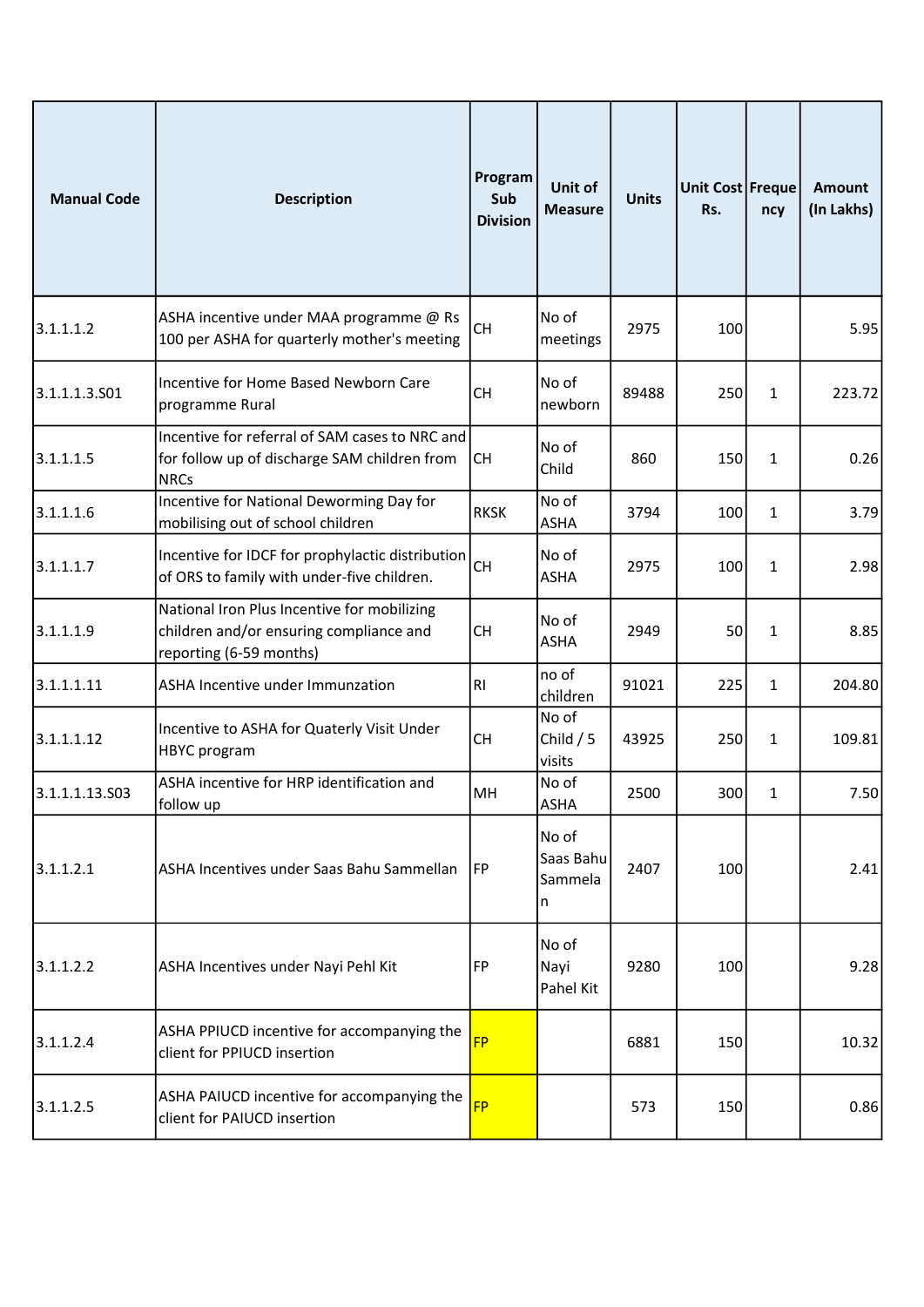| <b>Manual Code</b> | <b>Description</b>                                                                                              | Program<br>Sub<br><b>Division</b> | Unit of<br><b>Measure</b> | <b>Units</b> | Unit Cost Freque<br>Rs. | ncy          | <b>Amount</b><br>(In Lakhs) |
|--------------------|-----------------------------------------------------------------------------------------------------------------|-----------------------------------|---------------------------|--------------|-------------------------|--------------|-----------------------------|
| 3.1.1.2.6.S01      | ASHA incentive under ESB scheme for<br>promoting spacing of births between 02<br>children                       | FP                                | No of<br>Clints           | 1000         | 500                     |              | 5.00                        |
| 3.1.1.2.6.S02      | ASHA incentive under ESB scheme for<br>promoting spacing of 02 years after marriage                             | FP                                | No of<br>Clints           | 1000         | 500                     |              | 5.00                        |
| 3.1.1.2.7          | ASHA incentive under ESB scheme for<br>promoting Adoption of Limiting Method upto<br>Two Children               | <b>FP</b>                         | No of<br>Clints           | 1330         | 1000                    |              | 13.30                       |
| 3.1.1.2.9.S01      | ASHA incentive for injectable contraceptive                                                                     | FP                                | No of<br>Cases            | 7328         | 100                     |              | 7.33                        |
| 3.1.1.2.9.502      | Reimbursement of travel expenses for<br>accompanying a women to facility for medical  FP<br>abortion            |                                   | No of<br>Cases            | 100          | 225                     |              | 0.23                        |
| 3.1.1.2.9.503      | Reimbursement of travel expenses for<br>accompanying a women to facility for surgical  FP<br>abortion (MVA/EVA) |                                   | No of<br>Cases            | 100          | 150                     |              | 0.15                        |
| 3.1.1.3.2          | Incentive for mobilizing adolescents and<br>community for AHD                                                   | <b>RKSK</b>                       | No of<br><b>ASHA</b>      | 615          | 200                     | $\mathbf{1}$ | 3.69                        |
| 3.1.1.4.2          | ASHA Incentive for Dengue and Chikungunya                                                                       |                                   |                           | 0            |                         |              | 39.79                       |
| 3.1.1.4.4          | ASHA incentive for referral of AES/JE cases to<br>the nearest CHC/DH/Medical College                            |                                   |                           | 0            |                         |              | 0.55                        |
| 3.1.1.4.5          | Honorarium for Drug Distribution including<br>ASHAs and supervisors involved in MDA                             |                                   |                           | 0            |                         |              | 68.00                       |
| 3.1.1.4.8.1        | ASHA incentive for detection of leprosy                                                                         |                                   |                           | 1036         |                         |              | 2.59                        |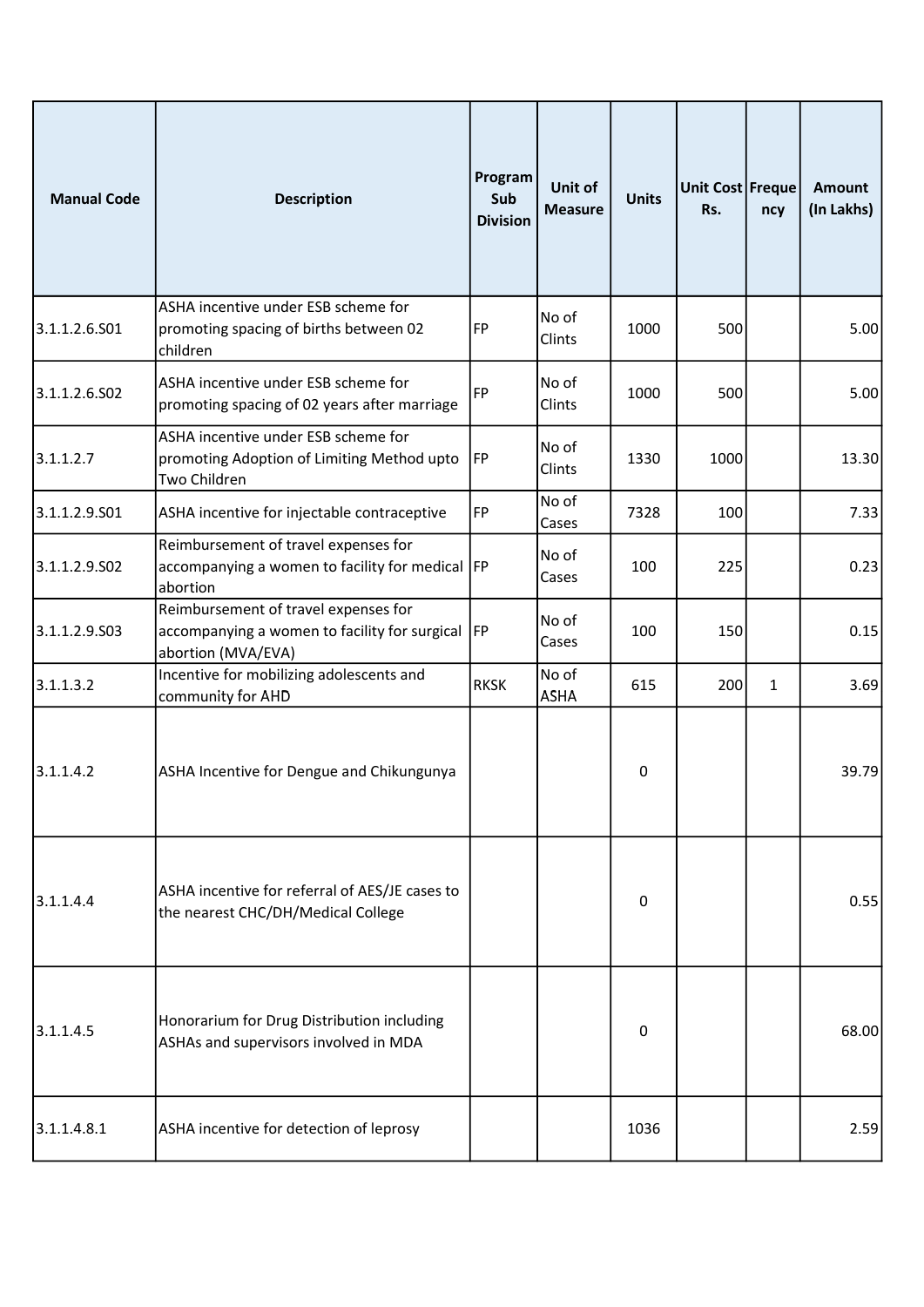| <b>Manual Code</b> | <b>Description</b>                                                                          | Program<br>Sub<br><b>Division</b> | Unit of<br><b>Measure</b> | <b>Units</b> | Unit Cost Freque<br>Rs. | ncy          | <b>Amount</b><br>(In Lakhs) |
|--------------------|---------------------------------------------------------------------------------------------|-----------------------------------|---------------------------|--------------|-------------------------|--------------|-----------------------------|
| 3.1.1.4.8.2        | ASHA Incentive for PB (Treatment completion)                                                |                                   |                           | 622          |                         |              | 2.49                        |
| 3.1.1.4.8.3        | ASHA Incentive for MB (Treatment<br>completion)                                             |                                   |                           | 414          |                         |              | 2.48                        |
| 3.1.1.4.9          | ASHA Involvement under NLEP - Sensitisation                                                 |                                   |                           | 500          |                         |              | 0.50                        |
| 3.1.1.5.2.501      | ASHA Incentive for Filling of CBAC forms<br>under PBS                                       | <b>NCD</b>                        |                           | 0            |                         |              | 31.85                       |
| 3.1.1.5.2.SO2      | ASHA Incentive for Mobilising, Screening and<br>Follow UP Under PBS                         | <b>NCD</b>                        |                           | 0            |                         |              | 31.85                       |
| 3.1.1.6.1          | ASHA incentives for routine activities                                                      | <b>CP</b>                         |                           | 3979         |                         |              | 954.96                      |
| 3.1.1.6.3.504      | Incentive to ASHA Facilitator                                                               | <b>CP</b>                         |                           | 199          |                         |              | 10.75                       |
| 3.1.1.6.3.S05      | Incentive to ASHA for Health Promotion Day                                                  | <b>CP</b>                         |                           | 3979         |                         |              | 95.50                       |
| 3.1.1.6.3.506      | Incentive to ASHA under PMMVY                                                               | <b>CP</b>                         |                           | 23874        |                         |              | 23.87                       |
| 3.1.1.6.3.S07      | Incentive to ASHA Facilitator for CBAC, HRP<br>and SAM Tracking                             | <b>CP</b>                         |                           | 199          |                         |              | 29.85                       |
| 3.1.2.8.502        | Training under HBYC TOT at District Level &<br><b>Block Level Training</b>                  | <b>CH</b>                         | No of<br><b>Batch</b>     | 44           |                         |              | 32.85                       |
| 3.1.2.10           | Any Other (ASHATraining Cost)                                                               |                                   |                           | $\mathbf 0$  |                         |              | 57.03                       |
| 3.1.3.1            | Supervision costs by ASHA facilitators(12<br>months)                                        | <b>CP</b>                         |                           | 199          |                         |              | 143.28                      |
| 3.1.3.2            | Support provisions to ASHA (Uniform)                                                        | <b>CP</b>                         |                           | 4178         |                         |              | 25.07                       |
| 3.1.3.3            | Awards to ASHA's/Link workers                                                               | <b>CP</b>                         |                           | 0            |                         |              | 12.66                       |
| 3.1.3.4            | Mobilization of children through ASHA or<br>other mobilizers                                | RI                                | No of<br>session          | 56371        | 150                     | $\mathbf{1}$ | 84.56                       |
| 3.1.3.5.501        | Incentive for other link workers for Prepration<br>of Due List of Childrens to be immunized | RI                                | No of<br>session          | 10712        | 100                     | $\mathbf{1}$ | 10.71                       |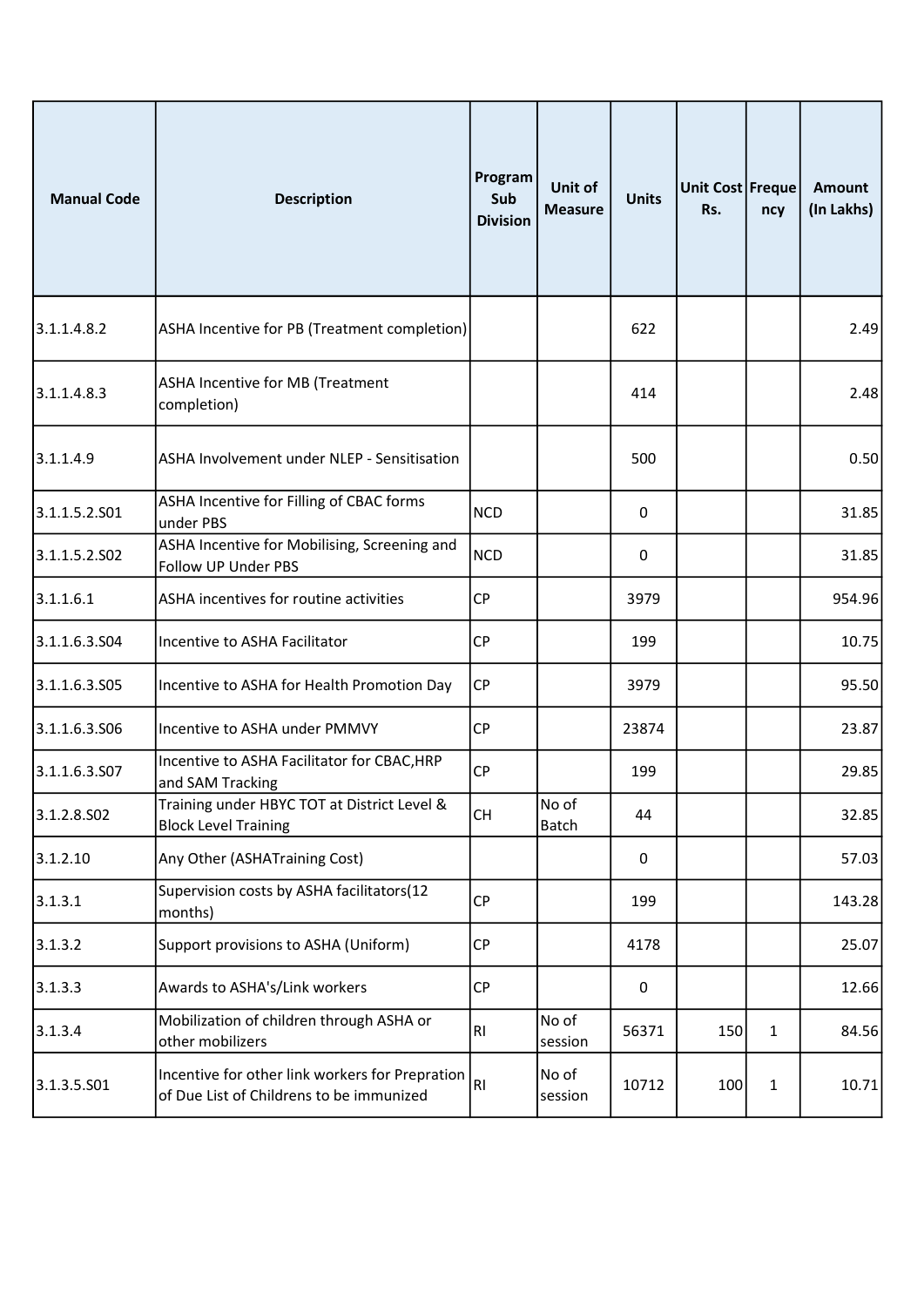| <b>Manual Code</b> | <b>Description</b>                                                                                                          | Program<br>Sub<br><b>Division</b> | Unit of<br><b>Measure</b>          | <b>Units</b>     | Unit Cost Freque<br>Rs. | ncy          | Amount<br>(In Lakhs) |
|--------------------|-----------------------------------------------------------------------------------------------------------------------------|-----------------------------------|------------------------------------|------------------|-------------------------|--------------|----------------------|
| 3.2.1.502          | Other activities under Mission Parivar Vikas:<br>Demand Generation (Saas Bahu Sammellan)                                    | FP                                | No of<br>Saas Bahu<br>Sammela<br>n | 2407             | 1500                    |              | 36.11                |
| 3.2.2              | Incentives for Peer Educators                                                                                               | <b>RKSK</b>                       | No of PE                           | 2460             | 50                      | $\mathbf{1}$ | 14.76                |
| 3.2.3.1.1          | Treatment Supporter Honorarium (Rs 1000)                                                                                    |                                   |                                    | 0                |                         |              | 55.83                |
| 3.2.3.1.2          | Treatment Supporter Honorarium (Rs 5000)                                                                                    |                                   |                                    | 0                |                         |              | 8.49                 |
| 3.2.3.1.3          | Incentive for informant (Rs 500)                                                                                            |                                   |                                    | 0                |                         |              | 6.28                 |
| 3.2.3.4.501        | Incentive for community<br>volunteers/supervisors /LT etc undertaking<br><b>ACF</b>                                         |                                   |                                    | 0                |                         |              | 66.37                |
| 3.2.5.1.1          | <b>Operational cost for Spray Wages</b>                                                                                     |                                   |                                    | $\boldsymbol{0}$ |                         |              | 22.46                |
| 3.2.5.2.1          | Dengue & Chikungunya: Vector Control,<br>environmental management & fogging<br>machine                                      |                                   |                                    | $\boldsymbol{0}$ |                         |              | 7.56                 |
| 3.3.3.2            | Training of PRI's representatives/ Police<br>personnel/ Teachers/ Transport personnel/<br>NGO personnel/ other stakeholders |                                   |                                    | $\mathbf 0$      |                         |              | 0.30                 |
| 3.3.4.501          | <b>AAA Platform</b>                                                                                                         |                                   |                                    | 8211             |                         |              | 36.95                |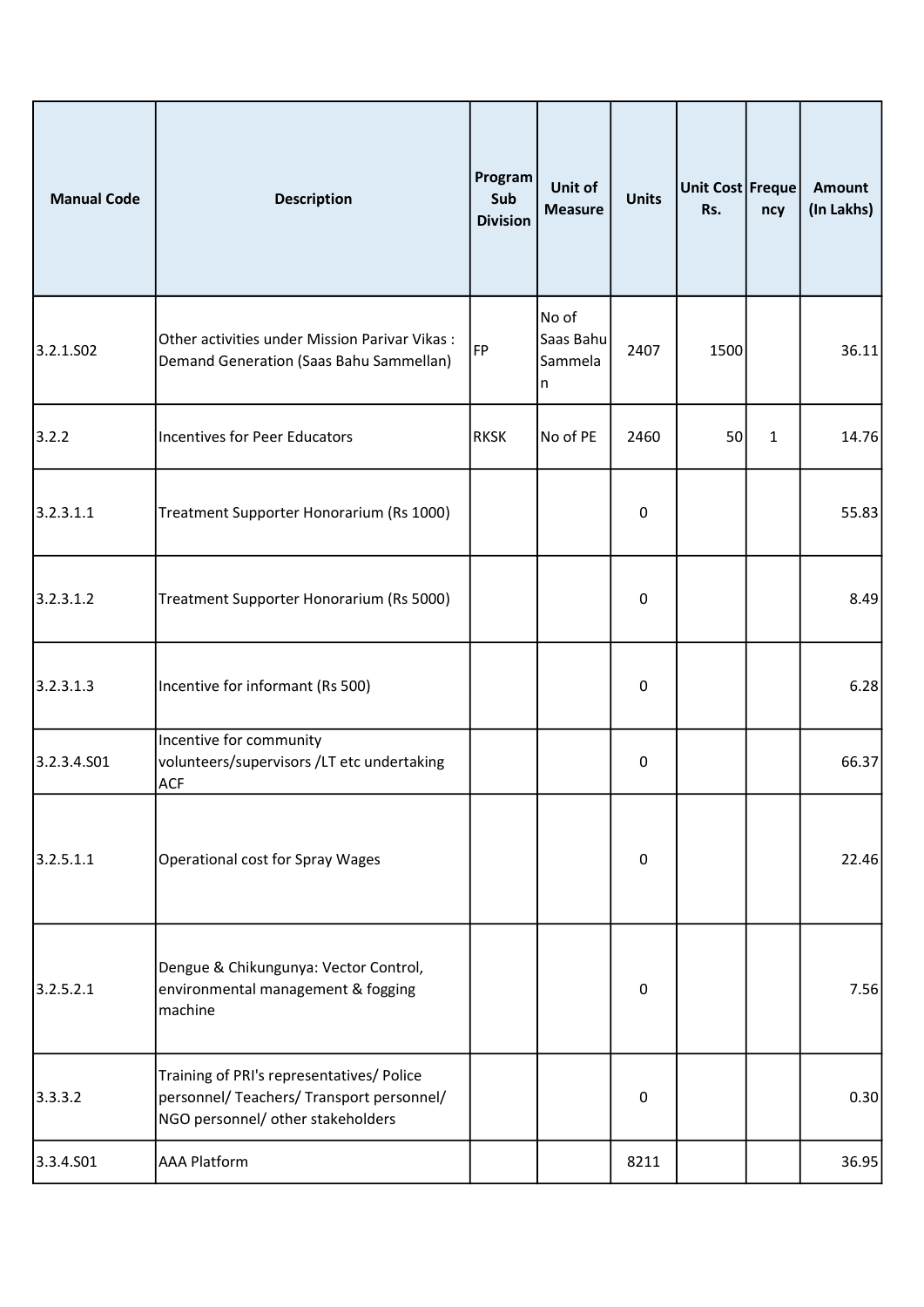| <b>Manual Code</b> | <b>Description</b>                                                                     | Program<br>Sub<br><b>Division</b> | Unit of<br><b>Measure</b>        | <b>Units</b> | Unit Cost Freque<br>Rs. | ncy          | <b>Amount</b><br>(In Lakhs) |
|--------------------|----------------------------------------------------------------------------------------|-----------------------------------|----------------------------------|--------------|-------------------------|--------------|-----------------------------|
| 4.1.1              | <b>District Hospitals</b>                                                              | <b>CP</b>                         |                                  | 2            |                         |              | 10.00                       |
| 4.1.3              | <b>Community Health Centers</b>                                                        | CP                                |                                  | 20           |                         |              | 50.00                       |
| 4.1.4              | <b>Primary Health Centers</b>                                                          | <b>CP</b>                         |                                  | 64           |                         |              | 56.00                       |
| 4.1.5              | Sub Centers                                                                            | <b>CP</b>                         |                                  | 448          |                         |              | 53.76                       |
| 4.1.6              | Village Health Sanitation & Nutrition<br>Committee                                     | CP                                |                                  | 2026         |                         |              | 121.56                      |
| 4.1.7.S01          | H&WC Additional Untied Grant-SC                                                        | <b>CP</b>                         |                                  | 0            |                         |              | 41.10                       |
| 4.1.7.502          | H&WC Additional Untied Grant-PHC                                                       | CP                                |                                  | 0            |                         |              | 19.50                       |
| 5.1.1.2.8          | Infrastructure strengthening of SC to H&WC                                             | <b>CP</b>                         |                                  | $\pmb{0}$    |                         |              | 693.00                      |
| 5.1.1.2.9          | Infrastructure strengthening of PHC to H&WC                                            |                                   |                                  | 0            |                         |              | 38.36                       |
| 5.3.3              | Blood bank/ Blood storage/ Day care centre<br>for hemoglobinopathies                   | <b>BLOOD</b><br><b>CELL</b>       |                                  | 0            |                         |              | 2.50                        |
| 5.3.9              | Safety Pits                                                                            | R1                                | No.                              | 13           | 6000                    | $\mathbf{1}$ | 0.78                        |
| 5.3.13             | ICU Establishment in Endemic District                                                  | CD                                |                                  | $\pmb{0}$    |                         |              | 1.32                        |
| 5.3.14             | Civil Works under RNTCP                                                                | CD                                |                                  | 0            |                         |              | 7.55                        |
| 6.1.1.1.1          | MVA / EVA for Safe Abortion services                                                   | <b>FP/CAC</b>                     | No of<br>MVA/<br><b>EVA kits</b> | 50           | 3000                    |              | 1.50                        |
| 6.1.1.2.3 S01      | Procurement Of Equipment for Skill Lab Under<br><b>SAANS at District Level</b>         | <b>CH</b>                         | No of<br>Equipmen<br>t           | $\mathbf{1}$ |                         |              | 2.50                        |
| 6.1.1.2.3.502      | Procurement Of Hand held Pulse Oximeter<br>and nebulizer under SAANS at District Level | <b>CH</b>                         | No of<br>Equipmen<br>t           | 84           |                         |              | 7.56                        |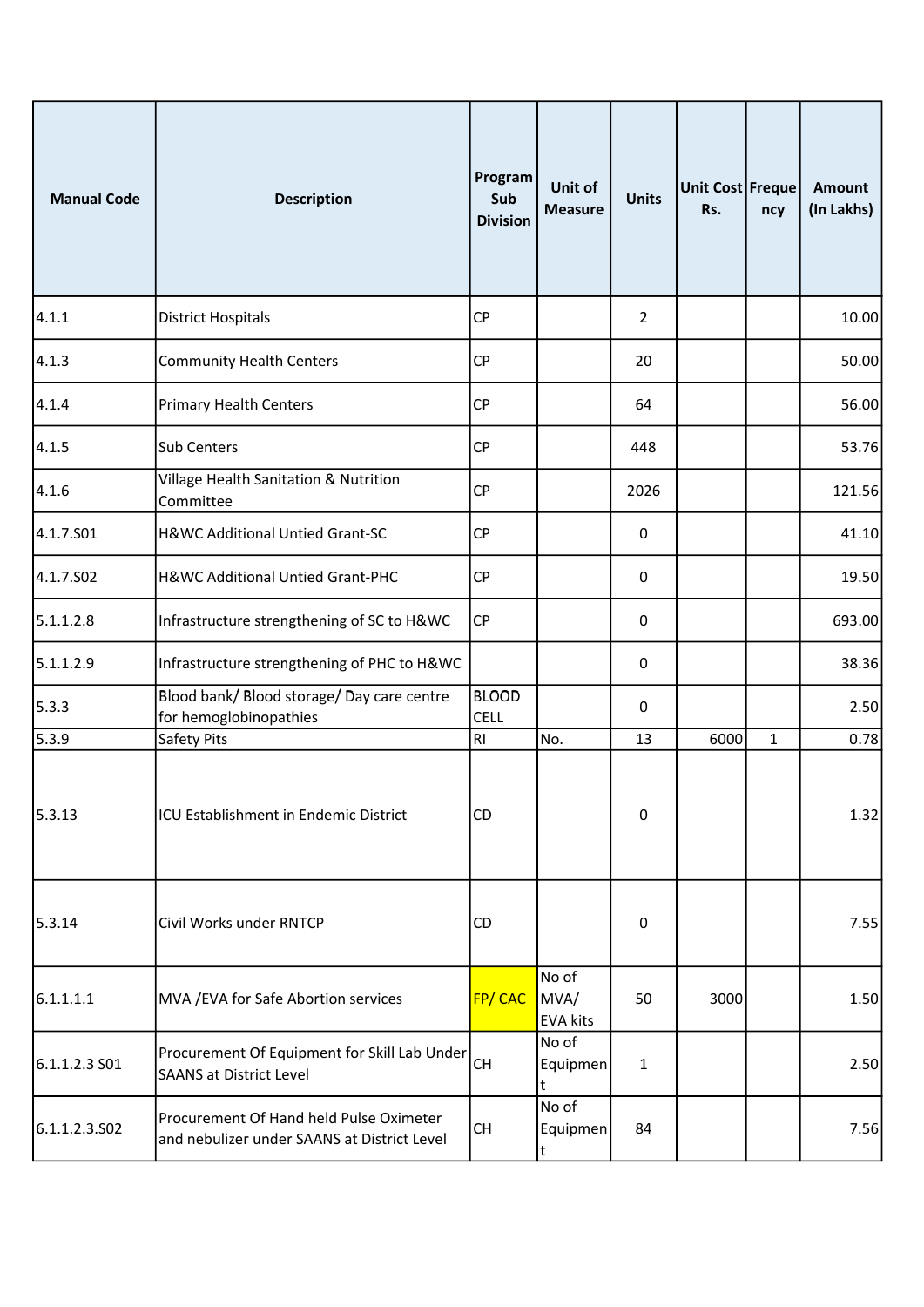| <b>Manual Code</b> | <b>Description</b>                                  | Program<br>Sub<br><b>Division</b> | Unit of<br><b>Measure</b>  | <b>Units</b>     | Unit Cost Freque<br>Rs. | ncy          | <b>Amount</b><br>(In Lakhs) |
|--------------------|-----------------------------------------------------|-----------------------------------|----------------------------|------------------|-------------------------|--------------|-----------------------------|
| 6.1.1.3.1          | <b>NSV</b> kits                                     | FP                                |                            | $\overline{2}$   | 1000                    |              | 0.02                        |
| 6.1.1.3.3          | Minilap kits                                        | FP                                | No of<br>Minilap<br>kits   | 5                | 3000                    |              | 0.15                        |
| 6.1.1.3.5          | <b>PPIUCD forceps</b>                               | FP                                | No of<br>Kallys<br>forceps | 10               | 1000                    |              | 0.10                        |
| 6.1.1.5.1          | Equipment for Mobile health teams                   | <b>RBSK</b>                       | No of<br>teams             | 38               | 5000                    | $\mathbf{1}$ | 1.90                        |
| 6.1.1.15.2         | Equipment for IHIP                                  |                                   |                            | $\boldsymbol{0}$ |                         |              | 0.60                        |
| 6.1.1.17.1         | Equipments                                          |                                   |                            | $\pmb{0}$        |                         |              | 0.05                        |
| 6.1.1.18.1         | Procurement of Equipment                            |                                   |                            | $\pmb{0}$        |                         |              | 1.50                        |
| 6.1.1.19.3         | Grant-in-aid for Vision Centre (PHC) (Govt.)        |                                   |                            | $\pmb{0}$        |                         |              | 1.00                        |
| 6.1.1.21.1         | Recurring GIA: Machinery & Equipment for<br>DH      |                                   |                            | $\boldsymbol{0}$ |                         |              | 1.50                        |
| 6.1.1.21.4         | Non-recurring GIA: Machinery & Equipment<br>for CHC |                                   |                            | $\pmb{0}$        |                         |              | 2.50                        |
| 6.1.1.23.4         | Non-recurring: Equipment at CHC NCD clinic          |                                   |                            | $\pmb{0}$        |                         |              | 120.00                      |
| 6.1.2.3.1          | <b>MCR</b>                                          |                                   |                            | 500              |                         |              | 2.00                        |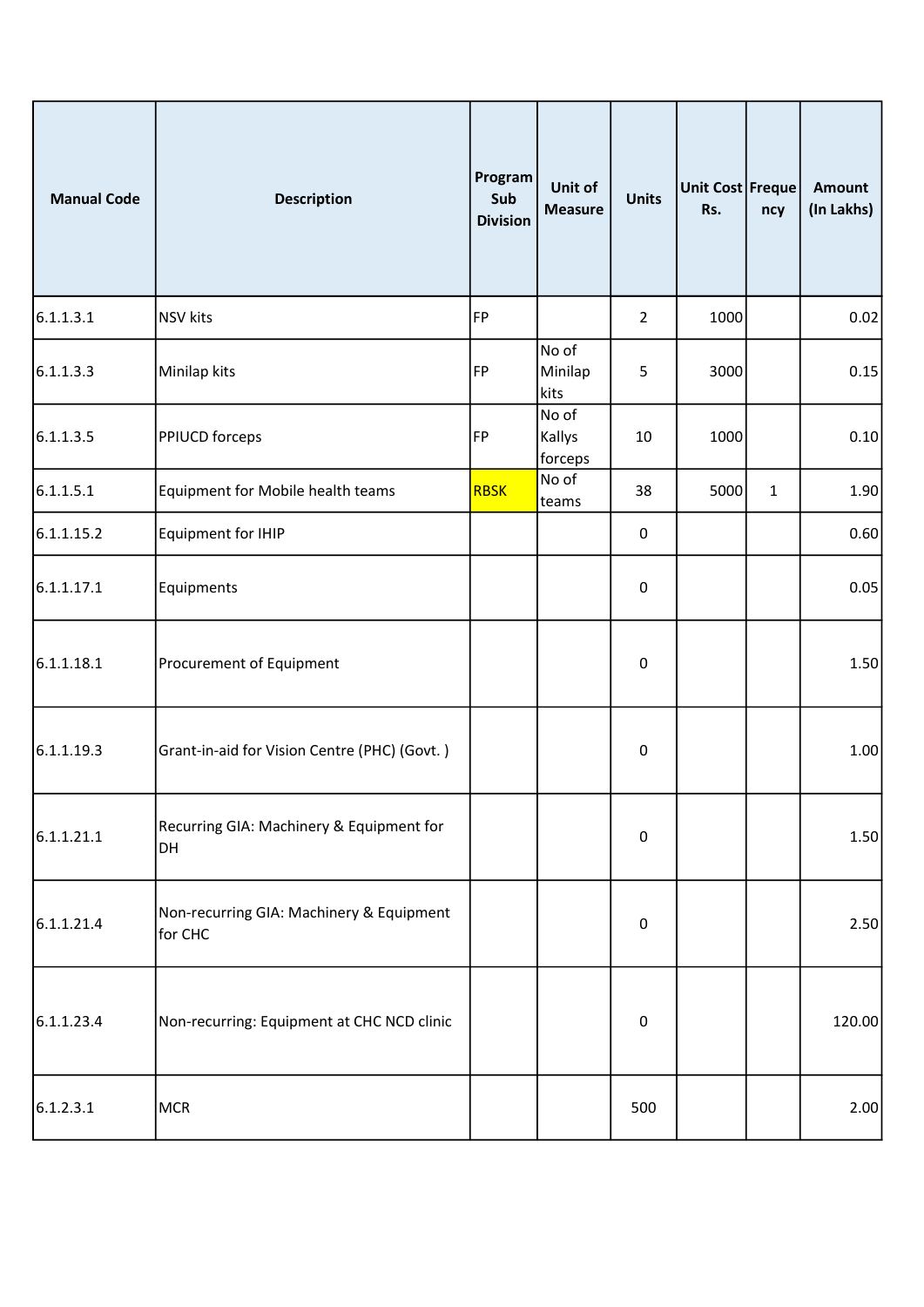| <b>Manual Code</b> | <b>Description</b>                                                       | Program<br>Sub<br><b>Division</b> | Unit of<br><b>Measure</b>  | <b>Units</b> | Unit Cost Freque<br>Rs. | ncy          | <b>Amount</b><br>(In Lakhs) |
|--------------------|--------------------------------------------------------------------------|-----------------------------------|----------------------------|--------------|-------------------------|--------------|-----------------------------|
| 6.1.2.3.2          | Aids/Appliance                                                           |                                   |                            | 0            |                         |              | 0.17                        |
| 6.1.2.5.1          | Tablets; software for H&WC and ANM/ MPW                                  | CP                                |                            | 0            |                         |              | 10.35                       |
| 6.1.2.6.1          | Procurement for Universal Screening of NCDs                              |                                   |                            | 0            |                         |              | 107.52                      |
| 6.1.3.1.3          | <b>Equipment Maintenance</b>                                             |                                   |                            | 0            |                         |              | 2.78                        |
| 6.2.1.2            | Drugs for Safe Abortion (MMA)                                            | FP/ CAC                           | No of<br>Tablets           | 600          |                         |              | 0.08                        |
| 6.2.1.7.5.501      | Drugs & Consumables Normal Delivery L1<br>Facility                       | MH                                | No of<br>benificieri<br>es | 3300         | 100                     |              | 0.66                        |
| 6.2.1.7.5.S02      | Drugs & Consumables Normal Delivery L2<br>Facility                       | MH                                | No of<br>benificieri<br>es | 63000        | 200                     | $\mathbf{1}$ | 25.20                       |
| 6.2.1.7.5.503      | Drugs & Consumables Normal Delivery L3<br>Facility                       | MH                                | No of<br>benificieri<br>es | 17300        | 300                     | 1            | 13.84                       |
| 6.2.1.7.5.S04      | Drugs & Consumables Caesarean Delivery L3<br>Facility                    | MH                                | No of<br>benificieri<br>es | 1300         | 1800                    | $\mathbf{1}$ | 4.68                        |
| 6.2.1.7.5.S08      | Drugs & Consumables Safe Dilivery Kit for HIV<br>infected Pregnant Women | MH                                | No of<br>benificieri<br>es | 15           | 1500                    | 1            | 0.23                        |
| 6.2.2.9            | AEFI kit under RI Program                                                | RI                                | No.                        | 110          | 200                     | $\mathbf{1}$ | 0.22                        |
| 6.2.3.1            | Nayi Pehl Kit                                                            | FP                                | No of<br>Nayi<br>Pahel Kit | 9280         | 220                     |              | 20.42                       |
| 6.2.5.1            | Medicine for Mobile health team                                          | <b>RBSK</b>                       | No of<br>teams             | 38           | 5000                    | 1            | 1.90                        |
| 6.2.6.4            | Replenishment of ASHA HBNC kits                                          | <b>CP</b>                         |                            | 3341         |                         |              | 5.01                        |
| 6.2.8.1            | Red/Black plastic bags et                                                | R <sub>l</sub>                    | No of<br>session           | 70464        | 10 <sup>1</sup>         | 1            | 7.05                        |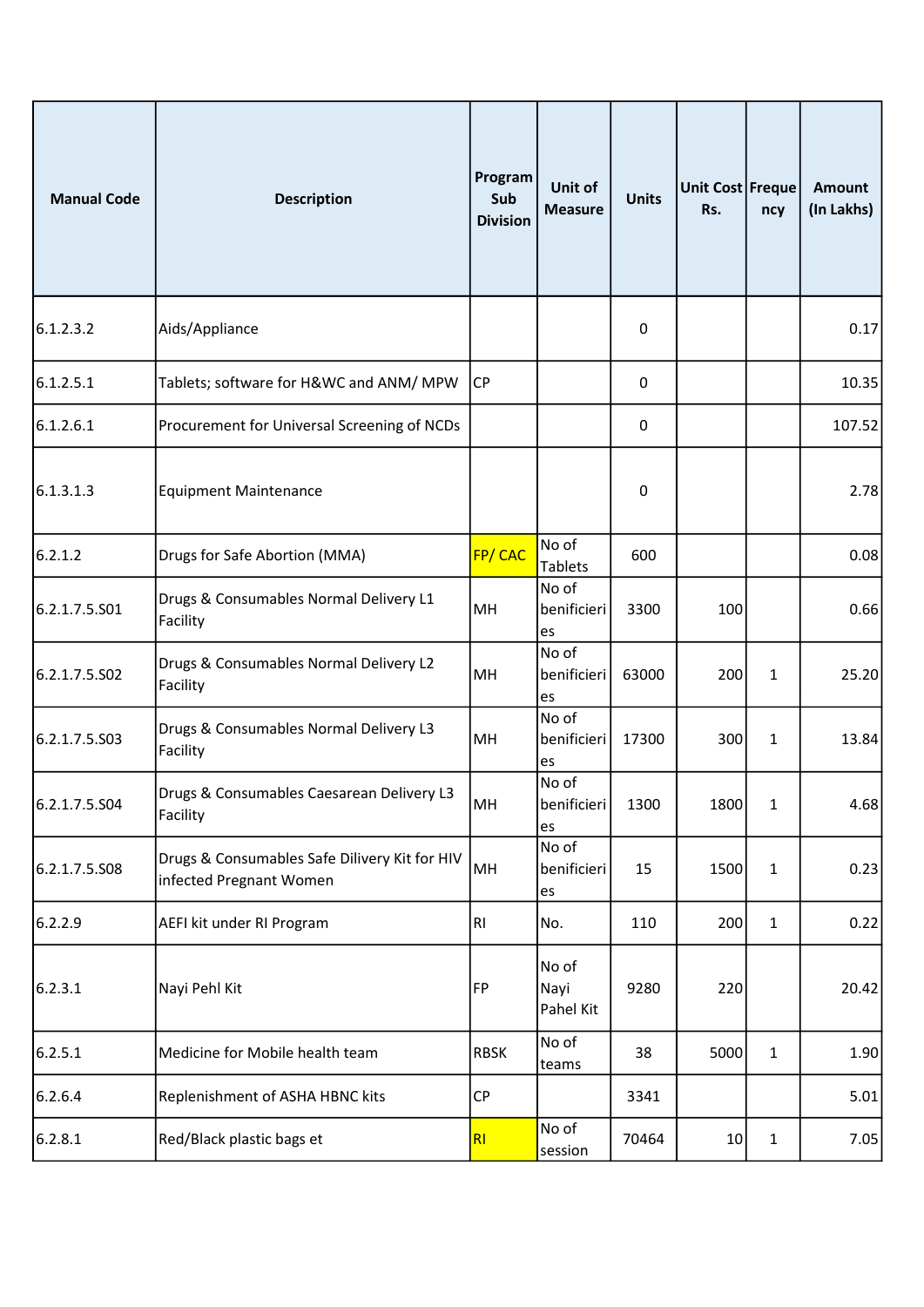| <b>Manual Code</b> | <b>Description</b>                                                                          | Program<br>Sub<br><b>Division</b> | Unit of<br><b>Measure</b> | <b>Units</b> | Unit Cost Freque<br>Rs. | ncy | <b>Amount</b><br>(In Lakhs) |
|--------------------|---------------------------------------------------------------------------------------------|-----------------------------------|---------------------------|--------------|-------------------------|-----|-----------------------------|
| 6.2.8.2            | Bleach/Hypochlorite solution/ Twin bucket<br>and hub cutter                                 | RI                                |                           | 23           |                         |     | 0.35                        |
| 6.2.9.1            | AYUSH drugs for DH / CHC / PHC                                                              | <b>AYUSH</b>                      |                           | 46           |                         |     | 23.00                       |
| 6.2.10.1           | <b>Consumables for NOHP</b>                                                                 |                                   |                           | 0            |                         |     | 5.00                        |
| 6.2.12.1           | Chloroquine phosphate tablets                                                               |                                   |                           | 0            |                         |     | 0.30                        |
| 6.2.12.2           | Primaquine tablets 2.5 mg                                                                   |                                   |                           | 0            |                         |     | 0.15                        |
| 6.2.12.3           | Primaquine tablets 7.5 mg                                                                   |                                   |                           | 0            |                         |     | 0.30                        |
| 6.2.13.1           | Supportive drugs, lab. Reagents                                                             |                                   |                           | 0            |                         |     | 0.68                        |
| 6.2.14.1           | <b>Laboratory Materials</b>                                                                 |                                   |                           | 0            |                         |     | 32.38                       |
| 6.2.14.2           | Procurement of Drugs                                                                        |                                   |                           | $\pmb{0}$    |                         |     | 16.73                       |
| 6.2.15.1           | Assistance for consumables/drugs/medicines<br>to the Govt./District Hospital for Cat sx etc | <b>NCD</b>                        |                           | $\pmb{0}$    |                         |     | 13.00                       |
| 6.2.18.1           | Procurement of medicine & consumables for<br><b>TCC under NTCP</b>                          |                                   |                           | $\pmb{0}$    |                         |     | 2.00                        |
| 6.2.19.1           | Drugs & supplies for District NCD Clinic                                                    |                                   |                           | 0            |                         |     | 12.00                       |
| 6.2.19.3           | Drugs & supplies for CHC NCD Clinic                                                         |                                   |                           | $\pmb{0}$    |                         |     | 40.00                       |
| 6.2.19.4           | Drugs & supplies for PHC level                                                              |                                   |                           | $\pmb{0}$    |                         |     | 21.75                       |
| 6.2.19.5           | Drugs & supplies for Sub-Centre level                                                       |                                   |                           | 0            |                         |     | 56.00                       |
| 6.2.19.6           | Drugs & supplies for Universal Screening of<br><b>NCDs</b>                                  |                                   |                           | 0            |                         |     | 62.72                       |
| 6.2.22.1           | Cost of Lab recurring expences for H & WC                                                   | CP                                |                           | $\pmb{0}$    |                         |     | 52.80                       |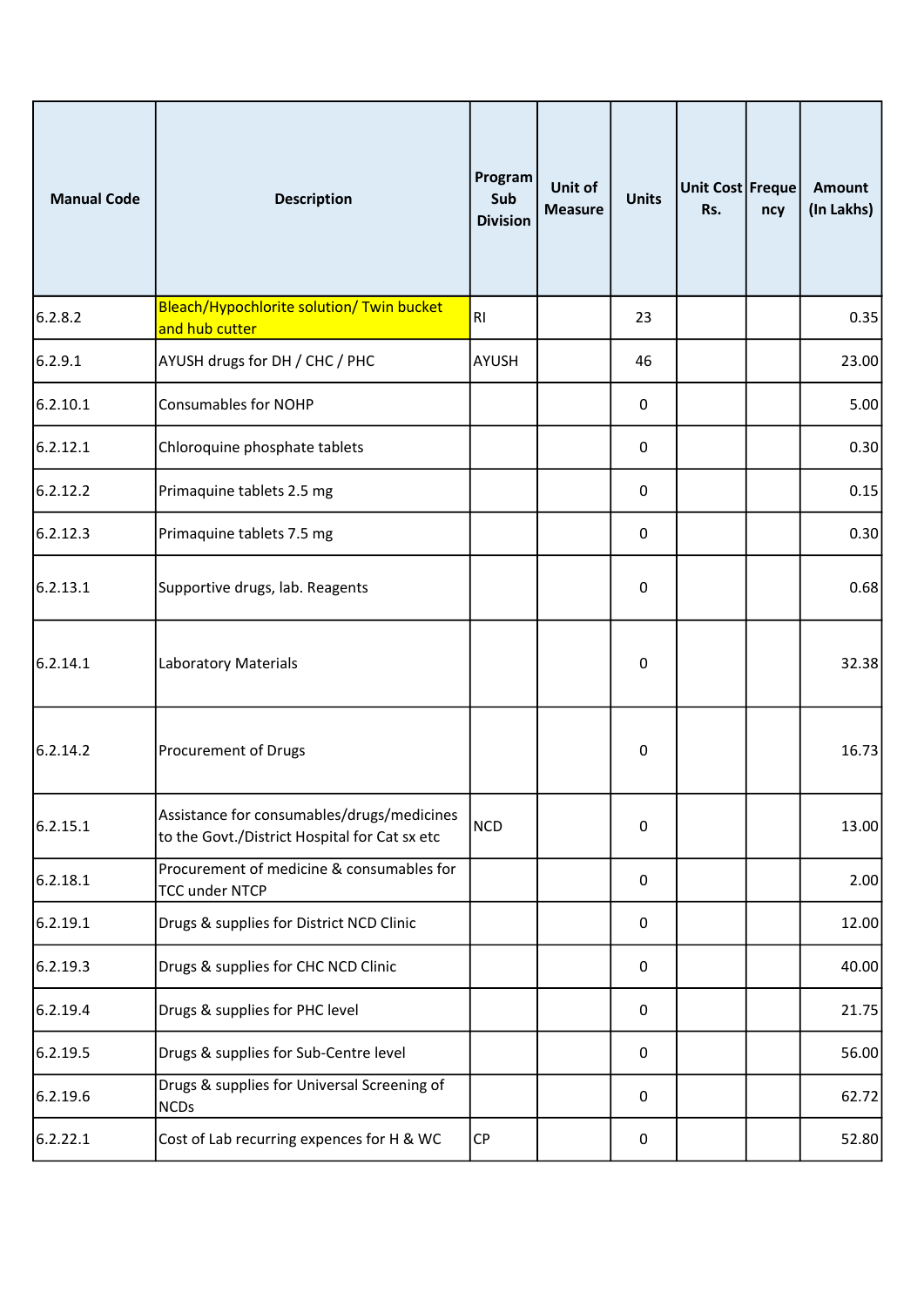| <b>Manual Code</b> | <b>Description</b>                                                                     | Program<br>Sub<br><b>Division</b> | Unit of<br><b>Measure</b>  | <b>Units</b>     | Unit Cost Freque<br>Rs. | ncy          | <b>Amount</b><br>(In Lakhs) |
|--------------------|----------------------------------------------------------------------------------------|-----------------------------------|----------------------------|------------------|-------------------------|--------------|-----------------------------|
| 6.2.22.2           | Lab strengthening of SHC - HWC -                                                       | <b>CP</b>                         |                            | 0                |                         |              | 14.00                       |
| 6.4.3.501          | Free Diagnostics for Pregnant women under<br>JSSK - USG on PPP for PMSMA               | MH                                | No of<br><b>USG</b>        | 1100             | 300                     | $\mathbf{1}$ | 3.30                        |
| 6.4.3.502          | Free Diagnostics for Pregnant women under<br>JSSK- AVD for for HIV & Syphilis at VHNDs | MH                                | No of<br>AVD               | 490              | 25                      | $\mathbf{1}$ | 12.74                       |
| 6.4.3.S03          | Free Diagnostics for Pregnant women under<br>JSSK-MH                                   | <b>MH</b>                         | No of<br>benificieri<br>es | 141000           | 200                     | $\mathbf{1}$ | 45.12                       |
| 6.4.4              | Free Diagnostics for Sick infants under JSSK                                           | <b>CH</b>                         | No of<br>units             | 1                |                         |              | 1.20                        |
| 6.5.1              | <b>Procurement of Vehicles</b>                                                         |                                   |                            | $\boldsymbol{0}$ |                         |              | 5.85                        |
| 7.5.2              | Any Other                                                                              |                                   |                            | 0                |                         |              | 11.17                       |
| 8.1.1.1            | ANMs                                                                                   | MH                                |                            | 461              |                         |              | 852.48                      |
| 8.1.1.2.503        | Staff Nurses-CD-NVBDCP-AES/JE                                                          | <b>CD</b>                         |                            | 0                |                         |              | 52.92                       |
| 8.1.1.2.505        | <b>Staff Nurses-MH</b>                                                                 | MH                                |                            | 170              |                         |              | 528.19                      |
| 8.1.1.2.511        | Staff Nurse - HWC                                                                      | <b>CP</b>                         |                            | 0                |                         |              | 50.68                       |
| 8.1.1.5.502        | Laboratory Technicians -HR                                                             |                                   |                            | 1                |                         |              | 2.55                        |
| 8.1.1.5.504        | Laboratory Technicians - RNTCP                                                         |                                   |                            | $\boldsymbol{0}$ |                         |              | 34.03                       |
| 8.1.1.6.505        | OT Technician                                                                          | <b>MH</b>                         |                            | 3                |                         |              | 5.40                        |
| 8.1.1.10.S02       | Physiotherapist/ Occupational Therapist-CD-<br><b>NLEP</b>                             | CD                                |                            | $\pmb{0}$        |                         |              | 4.41                        |
| 8.1.1.12           | Others (Para Medical Worker)-NLEP                                                      | <b>CD</b>                         |                            | $\mathbf 0$      |                         |              | 42.36                       |
| 8.1.2.1.504        | Obstetricians and Gynaecologists -MH                                                   | MH                                |                            | $\overline{2}$   |                         |              | 14.40                       |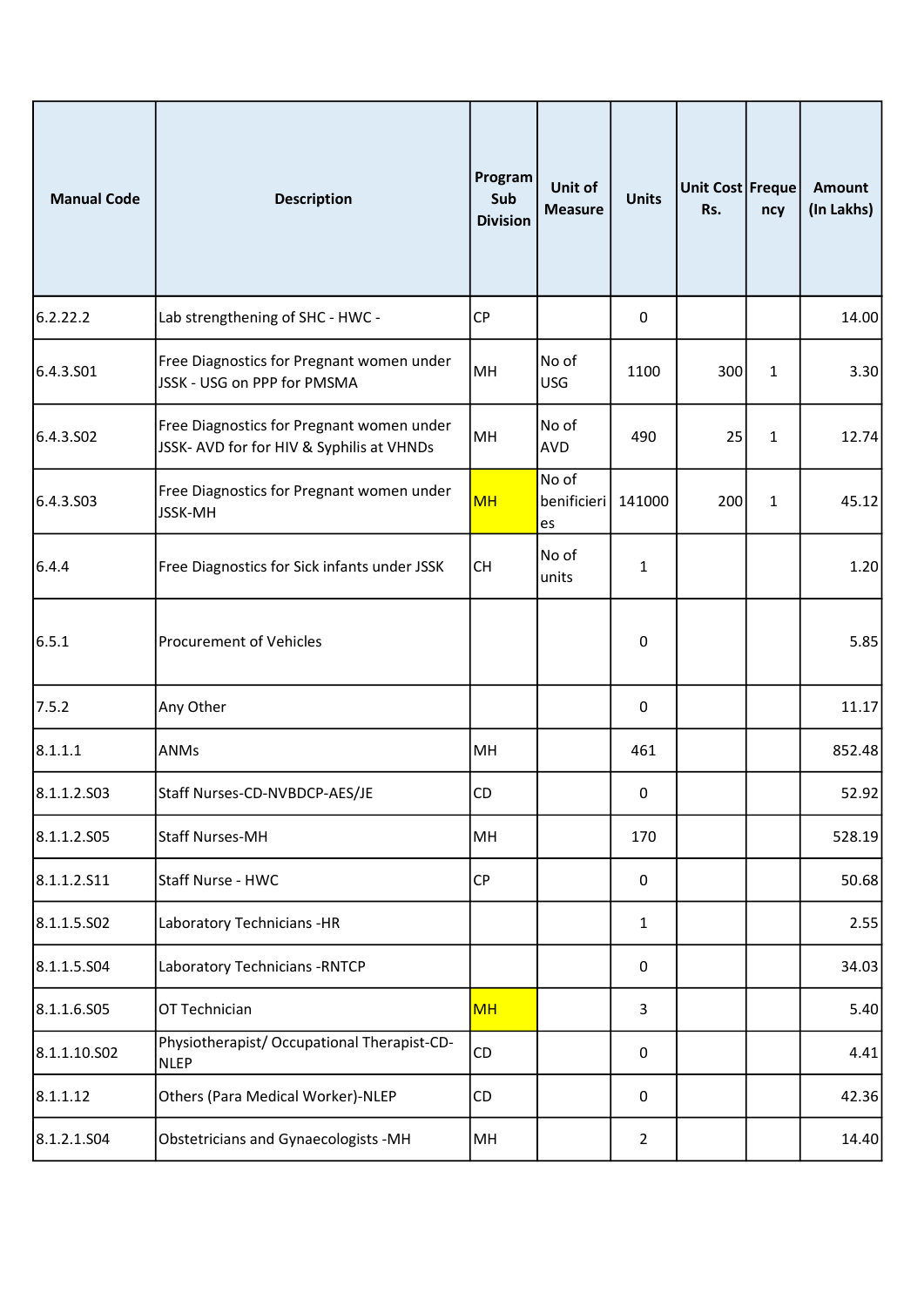| <b>Manual Code</b> | <b>Description</b>                                                                    | Program<br>Sub<br><b>Division</b> | Unit of<br><b>Measure</b> | <b>Units</b>   | Unit Cost Freque<br>Rs. | ncy          | <b>Amount</b><br>(In Lakhs) |
|--------------------|---------------------------------------------------------------------------------------|-----------------------------------|---------------------------|----------------|-------------------------|--------------|-----------------------------|
| 8.1.2.2.503        | Paediatricians-CD-NVBDCP- AES/JE                                                      | CD                                |                           | 0              |                         |              | 53.52                       |
| 8.1.2.3.505        | Anaesthetists - MH                                                                    | MH                                |                           | $\overline{2}$ |                         |              | 14.40                       |
| 8.1.3.5.501        | Ophthalmologists-NCD-NPCB                                                             | <b>NCD</b>                        |                           | 0              |                         |              | 5.94                        |
| 8.1.3.10.S01       | FRU Operationalization for Gynae &<br>anesthetist specialist on call from govt sector | MH                                | No of C-<br>section       | 6              | 3000                    | $\mathbf{1}$ | 0.18                        |
| 8.1.3.10.S02       | FRU Operationalization Gynecologists<br>specialist on call from pvt sector            | MH                                | No of C-<br>section       | 3              | 4500                    | 1            | 0.14                        |
| 8.1.3.10.S03       | FRU Operationalization anesthetist specialist<br>on call for from pvt sector          | MH                                | No of C-<br>section       | 3              | 3000                    | $\mathbf{1}$ | 0.09                        |
| 8.1.5.503          | <b>Medical Officers -MH</b>                                                           | MH                                |                           | 4              |                         |              | 19.89                       |
| 8.1.5.506          | <b>Medical Officers -CD-RNTCP</b>                                                     | CD                                |                           | 0              |                         |              | 9.79                        |
| 8.1.6.1            | <b>AYUSH MOs</b>                                                                      | AYUSH                             |                           | 46             |                         |              | 212.97                      |
| 8.1.6.2            | Pharmacist - AYUSH                                                                    | AYUSH                             |                           | 13             |                         |              | 23.32                       |
| 8.1.7.1.1          | MOs-AYUSH                                                                             | <b>RBSK</b>                       |                           | 61             |                         |              | 262.85                      |
| 8.1.7.1.2.501      | MOs-MBBS                                                                              | <b>RBSK</b>                       |                           | 1              |                         |              | 6.99                        |
| 8.1.7.1.2.502      | MOs-Dental MO/ BDS                                                                    | <b>RBSK</b>                       |                           | 14             |                         |              | 95.15                       |
| 8.1.7.1.3          | <b>Staff Nurse</b>                                                                    | <b>RBSK</b>                       |                           | 20             |                         |              | 64.08                       |
| 8.1.7.1.4          | <b>ANM</b>                                                                            | <b>RBSK</b>                       |                           | 18             |                         |              | 26.02                       |
| 8.1.7.1.5.501      | Para Medical Worker                                                                   | <b>RBSK</b>                       |                           | 37             |                         |              | 85.35                       |
| 8.1.7.1.5.S02      | Pharmacists                                                                           | <b>RBSK</b>                       |                           | 1              |                         |              | 2.74                        |
| 8.1.8.1            | <b>Medical Officers</b>                                                               | CH                                |                           | 1              |                         |              | 8.32                        |
| 8.1.8.2            | <b>Staff Nurse</b>                                                                    | CH                                |                           | 4              |                         |              | 13.25                       |
| 8.1.8.3            | Cook cum caretaker                                                                    | CH                                |                           | $\overline{2}$ |                         |              | 2.60                        |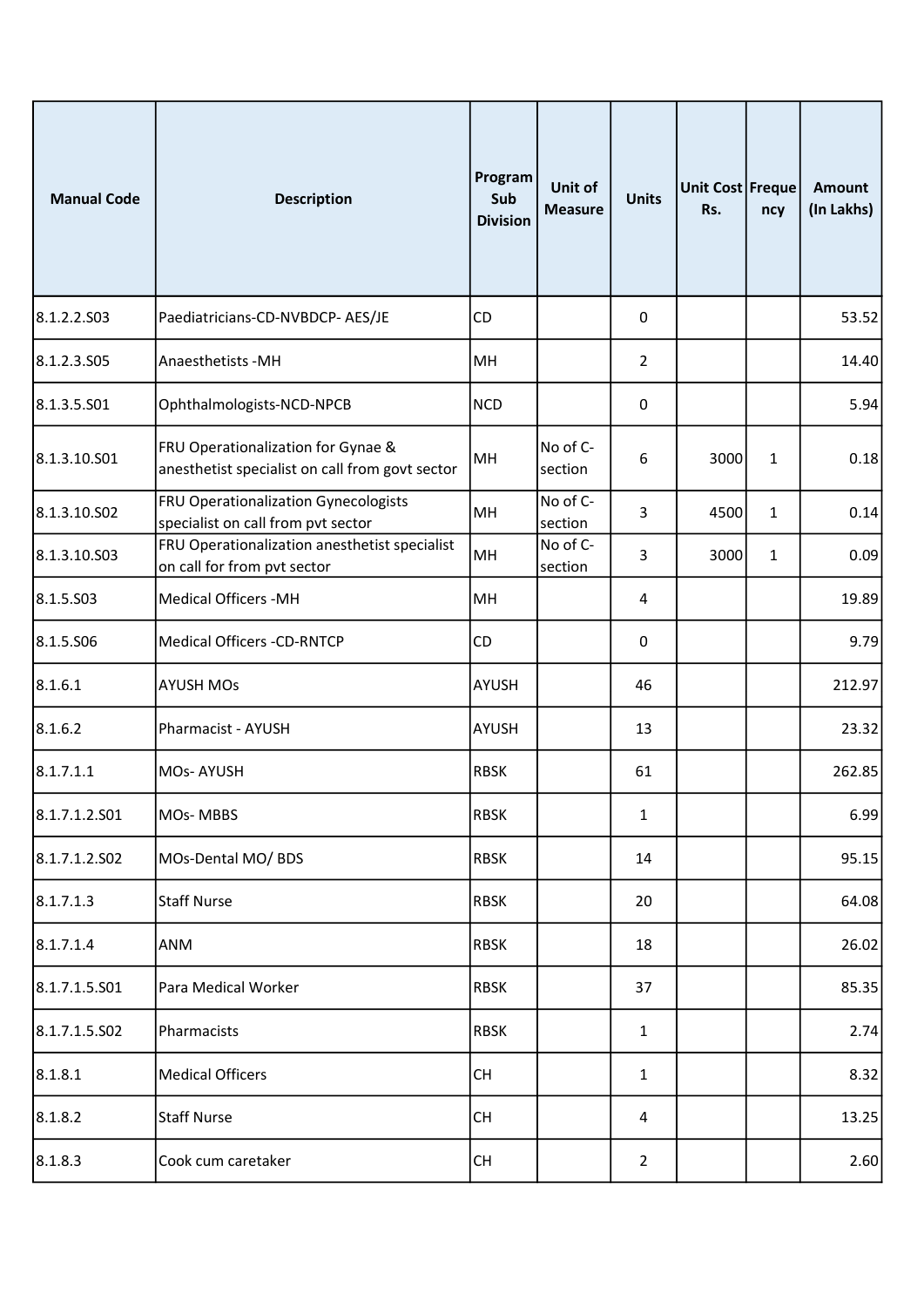| <b>Manual Code</b> | <b>Description</b>                                            | Program<br>Sub<br><b>Division</b> | Unit of<br><b>Measure</b> | <b>Units</b>   | Unit Cost Freque<br>Rs. | ncy | <b>Amount</b><br>(In Lakhs) |
|--------------------|---------------------------------------------------------------|-----------------------------------|---------------------------|----------------|-------------------------|-----|-----------------------------|
| 8.1.8.5            | Feeding demonstrator for NRC                                  | <b>CH</b>                         |                           | 1              |                         |     | 1.49                        |
| 8.1.9.1            | Paediatrician                                                 | <b>CH</b>                         |                           | 3              |                         |     | 45.00                       |
| 8.1.9.3.501        | Staff Nurse - SNCU/KMC                                        | <b>CH</b>                         |                           | 12             |                         |     | 36.13                       |
| 8.1.9.3.502        | Staff Nurse -NBSU                                             | <b>CH</b>                         |                           | 33             |                         |     | 67.21                       |
| 8.1.9.6.501        | Ancillary Staff-CD-NVBDCP-AES &JE                             | <b>CD</b>                         |                           | 0              |                         |     | 4.97                        |
| 8.1.9.6.S02        | Others- SNCU Staff (Ward Aaya/ Cleaner/<br>Security Guard)    | <b>CH</b>                         |                           | 9              |                         |     | 12.43                       |
| 8.1.9.6.503        | Others- SNCU Staff DEO                                        | <b>CH</b>                         |                           | 1              |                         |     | 2.14                        |
| 8.1.12.1           | Mid-level Service Provider                                    | <b>CP</b>                         |                           | $\pmb{0}$      |                         |     | 320.44                      |
| 8.1.12.2           | Performance incentive for Mid-level service<br>providers      | <b>CP</b>                         |                           | 0              |                         |     | 188.10                      |
| 8.1.13.1.S02       | Counsellor - RKSK                                             | <b>RKSK</b>                       |                           | 21             |                         |     | 51.35                       |
| 8.1.13.1.503       | Counsellor -RMNCHA-FW                                         | FP                                | No of<br>Councelor        | 13             |                         |     | 26.64                       |
| 8.1.13.4.501       | Microbiologists-CD-NVBDCP-AES/JE                              | CD                                |                           | $\pmb{0}$      |                         |     | 7.28                        |
| 8.1.13.5           | Audiometrician/ Audiologist-NCD-NPPCD                         | <b>NCD</b>                        |                           | $\pmb{0}$      |                         |     | 3.78                        |
| 8.1.13.10          | TBHV-CD-RNTCP                                                 | CD                                |                           | $\pmb{0}$      |                         |     | 21.09                       |
| 8.1.13.16          | Ophthalmic Assistant/ Refractionist NCD-<br><b>NPCB</b>       | <b>NCD</b>                        |                           | $\pmb{0}$      |                         |     | 1.28                        |
| 8.1.13.18          | Audiometrics Asstt.NCD-NPPCD                                  | <b>NCD</b>                        |                           | 0              |                         |     | 1.53                        |
| 8.1.13.19          | Instructor for Hearing Imapired Children-NCD-<br><b>NPPCD</b> | <b>NCD</b>                        |                           | $\pmb{0}$      |                         |     | 1.53                        |
| 8.1.13.22.S07      | Rogi Sahayata Kendra Manager                                  | QA                                |                           | $\overline{2}$ |                         |     | 5.51                        |
| 8.1.13.22.S13      | Rogi Sahayata Kendra Operator                                 | QA                                |                           | $\overline{2}$ |                         |     | 2.95                        |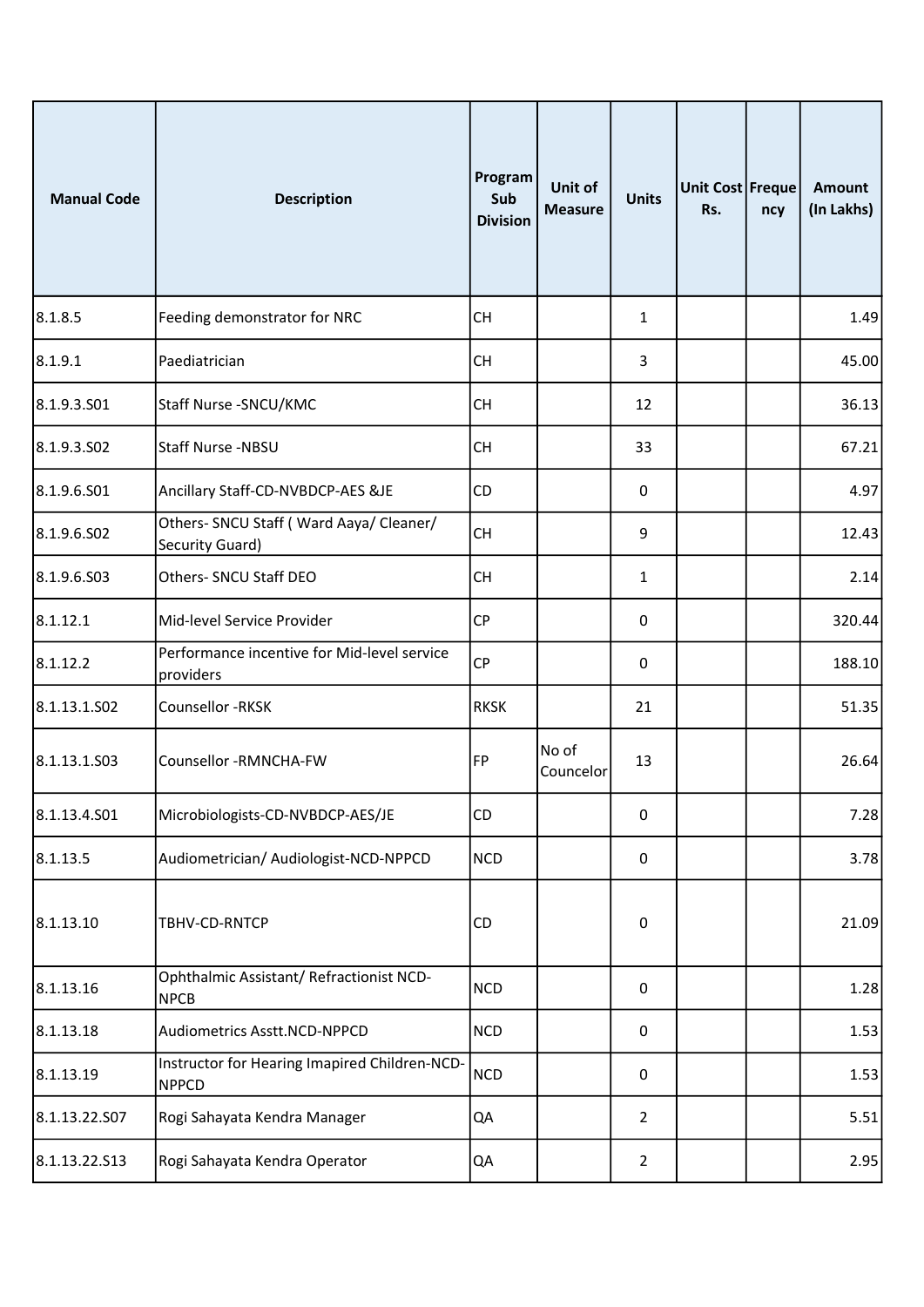| <b>Manual Code</b> | <b>Description</b>                                                             | Program<br>Sub<br><b>Division</b> | Unit of<br><b>Measure</b> | <b>Units</b> | Unit Cost Freque<br>Rs. | ncy          | <b>Amount</b><br>(In Lakhs) |
|--------------------|--------------------------------------------------------------------------------|-----------------------------------|---------------------------|--------------|-------------------------|--------------|-----------------------------|
| 8.1.16.2.S01       | <b>Cold Chain Handlers</b>                                                     | RI                                |                           | 0            |                         |              | 2.00                        |
| 8.1.16.6.S02       | Data Entry Operator CD-RCP                                                     | CD                                |                           | 0            |                         |              | 0.25                        |
| 8.1.16.7.S05       | Cleaner-NRC                                                                    | <b>CH</b>                         |                           | 1            |                         |              | 1.44                        |
| 8.4.1              | Additional Allowances/ Incentives to Medical<br>Officers                       | MH                                |                           | 0            |                         |              | 0.48                        |
| 8.4.7              | Incentive to provider for PPIUCD services @Rs<br>150 per PPIUCD insertion      | FP                                | No of<br>Clints           | 6881         | 150                     |              | 10.32                       |
| 8.4.8              | Incentive to provider for PAIUCD Services @Rs<br>150 per PAIUCD insertion      | FP                                | No of<br>Clints           | 573          | 150                     |              | 0.86                        |
| 8.4.9              | Team based incentives for Health & Wellness<br>Centers (H&WC Sub Center)       | <b>CP</b>                         |                           | 0            |                         |              | 137.94                      |
| 8.4.10             | Team based incentives for Health & Wellness<br>Centers (H&WC PHC)              | <b>CP</b>                         |                           | $\pmb{0}$    |                         |              | 51.78                       |
| 8.4.12.501         | HRP identification and follow up for ANM                                       | MH                                | No of HRP                 | 2500         | 200                     | $\mathbf{1}$ | 5.00                        |
| 8.4.12.503         | Performance based Incentives to RMNCHA<br><b>Counselors in Family Planning</b> | FP                                | No of<br>Clints           | 1840         | 50                      |              | 0.92                        |
| 8.4.12.S04         | RI Cold chain handlers incentive                                               | R <sub>1</sub>                    | No                        | 22           | 2400                    | 12           | 6.34                        |
| 9.1.6.1            | Development/ translation and duplication of<br>training materials              | CH                                | No of<br>Module           | 1180         | 100                     | $\mathbf{1}$ | 1.18                        |
| 9.2.2.S05          | Nurse Mentor                                                                   | <b>MH</b>                         |                           | 1            |                         |              | 5.87                        |
| 9.2.3.S03          | Incentive for Program Coordination to (HoD OE MH                               |                                   |                           | $\pmb{0}$    |                         |              |                             |
| 9.5.1.6            | Training of Staff Nurses/ANMs / LHVs in SBA                                    | <b>MH</b>                         |                           | 3            |                         |              | 4.92                        |
| 9.5.2.2.501        | State and District Lanch of SAANS                                              | CH                                | No.                       | 1            |                         |              | 0.50                        |
| 9.5.2.2.S02        | State and District Planning and Review<br>Meeting of SAANS                     | CH                                | No.                       | 1            |                         |              | 0.20                        |
| 9.5.2.19           | Orientation on National Deworming Day                                          | <b>RKSK</b>                       |                           | 1            |                         |              | 2.43                        |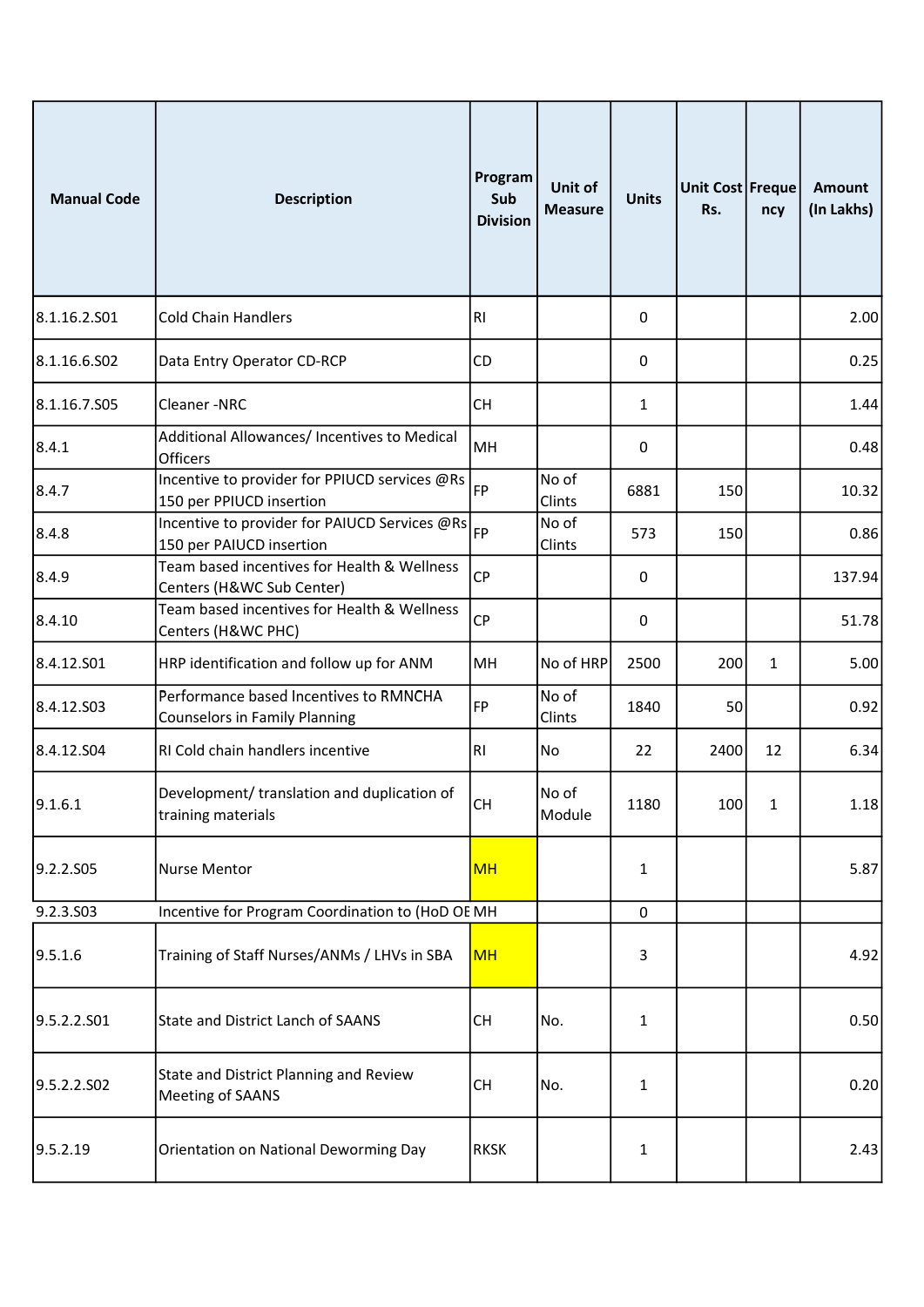| <b>Manual Code</b> | <b>Description</b>                                                                            | Program<br>Sub<br><b>Division</b> | Unit of<br><b>Measure</b> | <b>Units</b> | Unit Cost Freque<br>Rs. | ncy          | <b>Amount</b><br>(In Lakhs) |
|--------------------|-----------------------------------------------------------------------------------------------|-----------------------------------|---------------------------|--------------|-------------------------|--------------|-----------------------------|
| 9.5.2.24.S02       | <b>District Training of SAANS</b>                                                             | CH                                |                           | 24           |                         |              | 7.97                        |
| 9.5.2.25.S01       | One day Orientation Training for IDCF                                                         | <b>CH</b>                         | No of<br>district         | 1            | 150000                  | $\mathbf{1}$ | 1.50                        |
| 9.5.3.1.S01        | Qtr.Review/orientation meeting at Block Level<br>for ANM of 57 MPV Districts                  | FP                                | No of<br>Meetings         | 19           | 3000                    |              | 2.28                        |
| 9.5.3.1.S03        | District Level One Day Orientation of newly<br>recruited ANM/SN ON Family Planning<br>Schemes | FP                                | No of<br>Meetings         | $\mathbf{1}$ | 3000                    |              | 0.03                        |
| 9.5.3.2.SO2        | District Level Dissemination Workshop                                                         | FP                                | No of<br>workshop<br>S    | 1            | 10000                   |              | 0.10                        |
| 9.5.3.22           | Training of Medical officers (Injectible<br><b>Contraceptive Trainings)</b>                   | <b>FP</b>                         | No of<br><b>Batches</b>   | 1            | 22800                   |              | 0.23                        |
| 9.5.3.23           | Training of AYUSH doctors (Injectible<br><b>Contraceptive Trainings)</b>                      | <b>FP</b>                         | No of<br><b>Batches</b>   | 1            | 22800                   |              | 0.23                        |
| 9.5.3.24           | Training of Nurses (Staff Nurse/LHV/ANM)<br>(Injectible Contraceptive Trainings)              | FP                                | No of<br><b>Batches</b>   | 12           | 35800                   |              | 4.30                        |
| 9.5.4.4            | AFHS training of ANM/LHV/MPW                                                                  | <b>RKSK</b>                       | No of<br><b>Batch</b>     | 10           | 91905                   | $\mathbf{1}$ | 9.19                        |
| 9.5.4.10           | WIFS trainings (Block)                                                                        | <b>RKSK</b>                       | No of<br><b>Batch</b>     | 20           | 3000                    | $\mathbf{1}$ | 0.60                        |
| 9.5.4.13.2         | Training of two nodal teachers per school                                                     | <b>RKSK</b>                       | No of<br>school           | 1355         | 7000                    | $\mathbf{1}$ | 94.85                       |
| 9.5.4.13.3         | Any other (please specify) Anemia Free<br>Adolcent event at Inter Collages                    | <b>RKSK</b>                       | No of<br>event            | 40           | 5000                    | 1            | 2.00                        |
| 9.5.5.1            | RBSK Training -Training of Mobile health team<br>- technical and managerial (5 days)          | <b>RBSK</b>                       | No of<br>batch            | 5            | 15450                   | $\mathbf{1}$ | 0.77                        |
| 9.5.7.4            | Any Other Training NPPCD                                                                      | <b>NCD</b>                        |                           | 0            |                         |              | 3.50                        |
| 9.5.10.1.S01       | Training under Immunisation-Data Handler                                                      | RI                                |                           | 0            |                         |              | 0.11                        |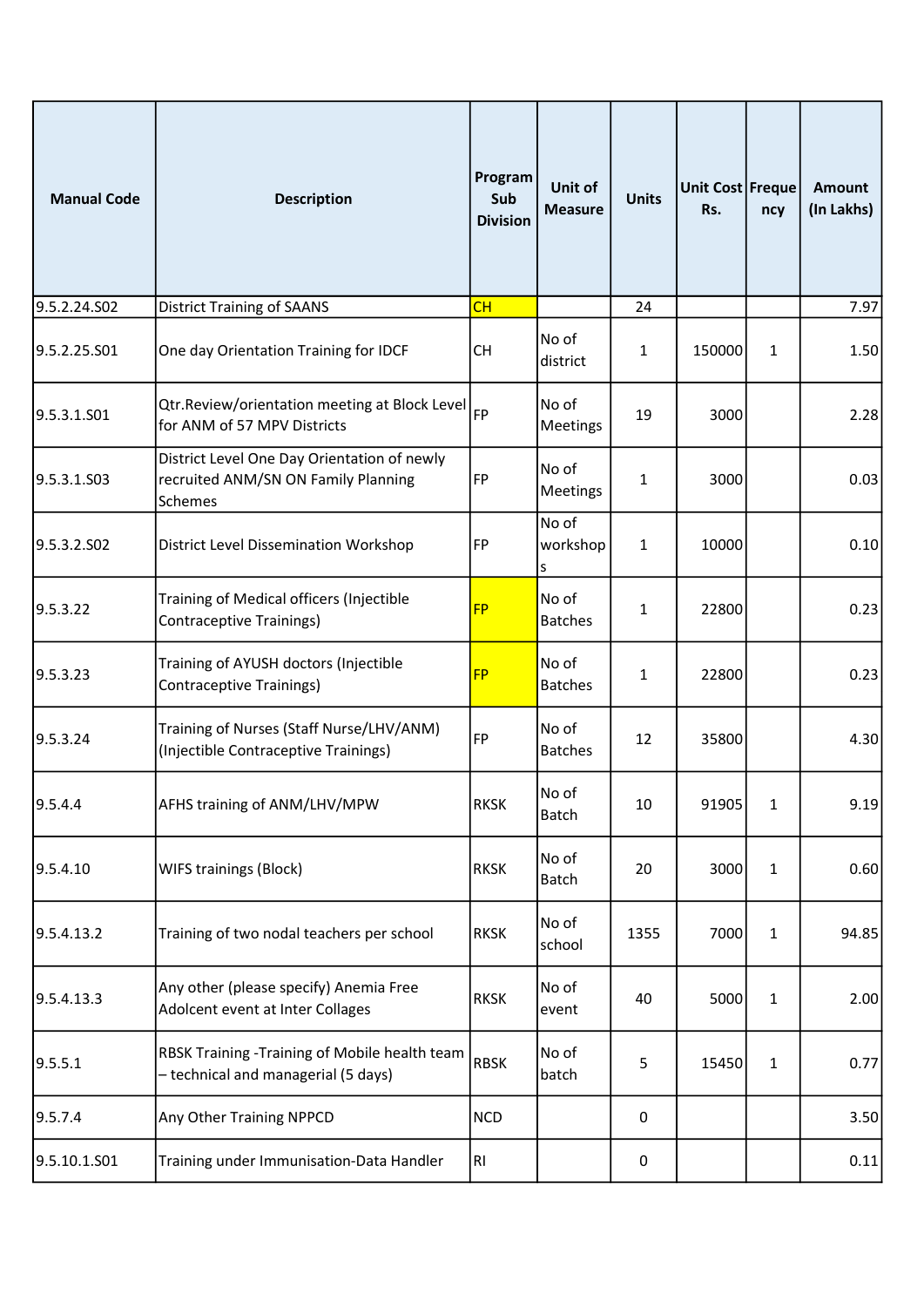| <b>Manual Code</b> | <b>Description</b>                                                                                                                 | Program<br>Sub<br><b>Division</b> | Unit of<br><b>Measure</b> | <b>Units</b> | Unit Cost Freque<br>Rs. | ncy | <b>Amount</b><br>(In Lakhs) |
|--------------------|------------------------------------------------------------------------------------------------------------------------------------|-----------------------------------|---------------------------|--------------|-------------------------|-----|-----------------------------|
| 9.5.10.1.S04       | Training under Immunisation-CCH                                                                                                    | RI                                |                           | $\pmb{0}$    |                         |     | 0.73                        |
| 9.5.11.7           | ASHA & MPWs, AWW & Community<br>volunteers (1 day)                                                                                 | CD                                |                           | $\mathbf 0$  |                         |     | 0.24                        |
| 9.5.12.1           | Training / Capacity Building (Malaria)                                                                                             | <b>CD</b>                         |                           | $\mathbf 0$  |                         |     | 0.63                        |
| 9.5.12.6           | Training/sensitization of district level officers<br>on ELF and drug distributors including<br>peripheral health workers (AES/ JE) | <b>CD</b>                         |                           | $\mathbf 0$  |                         |     | 5.21                        |
| 9.5.14.1           | <b>Trainings under RNTCP</b>                                                                                                       | <b>CD</b>                         |                           | $\pmb{0}$    |                         |     | 5.58                        |
| 9.5.14.2           | <b>CME</b> (Medical Colleges)                                                                                                      | <b>CD</b>                         |                           | $\pmb{0}$    |                         |     | 1.60                        |
| 9.5.17.1           | Training of doctors and staff at DH Level<br>under NPHCE                                                                           | <b>NCD</b>                        |                           | $\mathbf 0$  |                         |     | 0.80                        |
| 9.5.18.1.1         | Orientation of Stakeholder organizations                                                                                           | <b>NCD</b>                        |                           | $\pmb{0}$    |                         |     | 0.40                        |
| 9.5.18.1.2         | Training of Health Professionals                                                                                                   | <b>NCD</b>                        |                           | $\pmb{0}$    |                         |     | 0.40                        |
| 9.5.18.1.3         | <b>Orientation of Law Enforcers</b>                                                                                                | <b>NCD</b>                        |                           | 0            |                         |     | 0.60                        |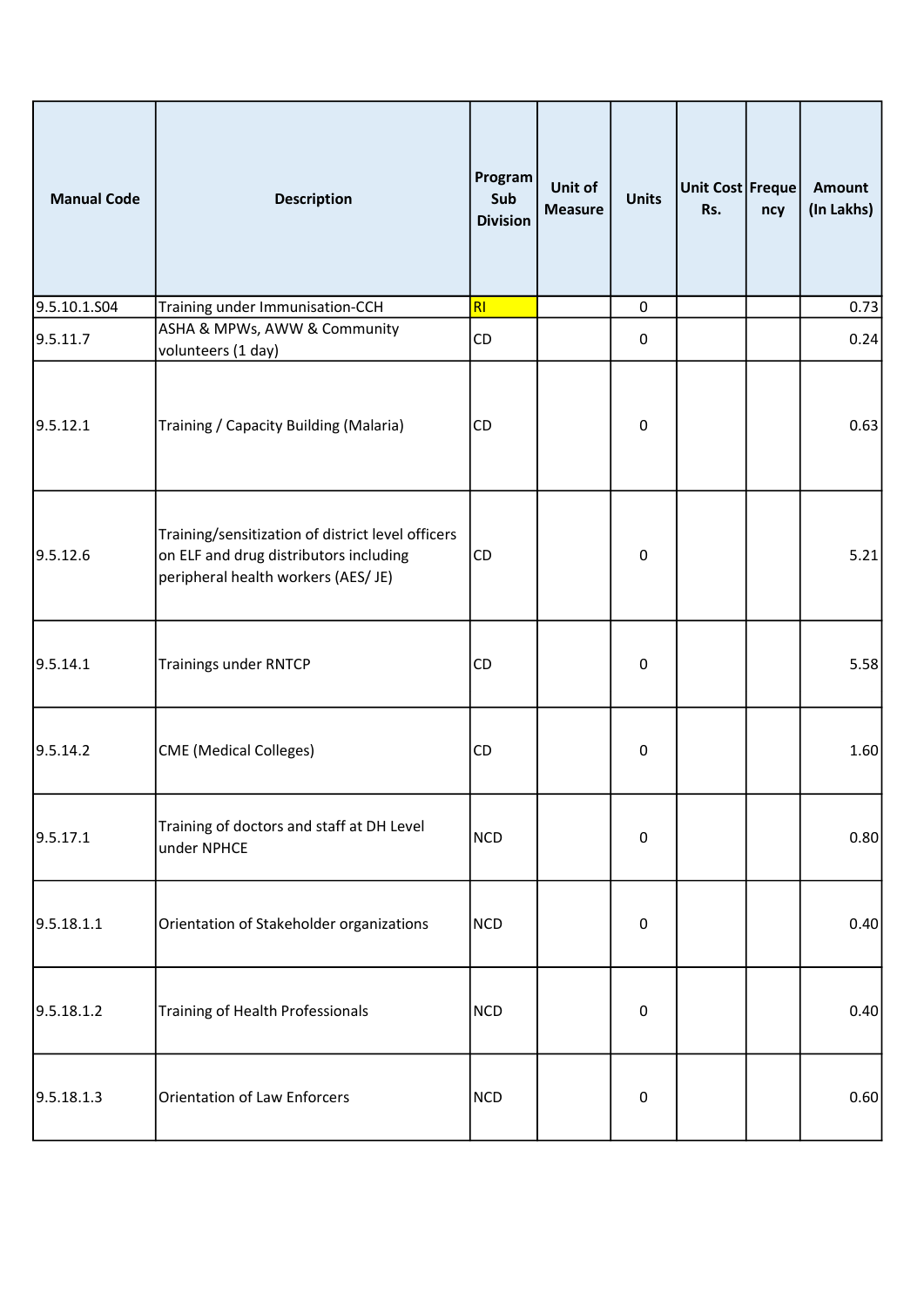| <b>Manual Code</b> | <b>Description</b>                                                          | Program<br>Sub<br><b>Division</b> | Unit of<br><b>Measure</b> | <b>Units</b>     | Unit Cost Freque<br>Rs. | ncy          | <b>Amount</b><br>(In Lakhs) |
|--------------------|-----------------------------------------------------------------------------|-----------------------------------|---------------------------|------------------|-------------------------|--------------|-----------------------------|
| 9.5.18.1.4         | Other Trainings/Orientations - sessions<br>incorporated in other's training | <b>NCD</b>                        |                           | $\pmb{0}$        |                         |              | 1.30                        |
| 9.5.19.2           | District NCD Cell                                                           | <b>NCD</b>                        |                           | $\boldsymbol{0}$ |                         |              | 3.00                        |
| 9.5.19.3           | Training for Universal Screening for NCDs                                   | <b>NCD</b>                        |                           | 0                |                         |              | 42.27                       |
| 9.5.25.3           | <b>Kayakalp Trainings</b>                                                   | QA                                | <b>Batch</b>              | $\mathbf{1}$     | 33000                   | $\mathbf{1}$ | 0.33                        |
| 9.5.26.2           | Training cum review meeting for HMIS &<br><b>MCTS at District level</b>     | <b>MIS</b>                        |                           | 0                |                         |              | 0.85                        |
| 9.5.26.3           | Training cum review meeting for HMIS &<br>MCTS at Block level               | <b>MIS</b>                        |                           | $\boldsymbol{0}$ |                         |              | 3.46                        |
| 9.5.27.1           | Bridge Course/ training on the Standard<br><b>Treatment Protocols</b>       | <b>Nursing</b>                    |                           | $\boldsymbol{0}$ |                         |              | 41.26                       |
| 9.5.27.4.S01       | Cost of Yoga Sessions                                                       | CP                                |                           | 0                |                         |              | 10.76                       |
| 9.5.29.13.S04.01   | Scaling up Nurse Mentoring Program<br>Allowances                            | MH                                |                           | $\mathbf{1}$     |                         |              | 0.39                        |
| 9.5.29.13.S04.02   | Scaling up Nurse Mentoring Program<br>Honorarium                            | MH                                |                           | 18               |                         |              | 10.80                       |
| 9.5.29.13.S04.03   | Scaling up Nurse Mentoring Program Yearly<br>TA DA                          | MH                                |                           | 18               |                         |              | 0.54                        |
| 9.5.29.13.S04.04   | Scaling up Nurse Mentoring Program Register                                 | MH                                |                           | 18               |                         |              | 0.05                        |
| 9.5.29.13.S04.05   | Scaling up Nurse Mentoring Program Mini Skill<br>Lab                        | MH                                |                           | 8                |                         |              | 8.00                        |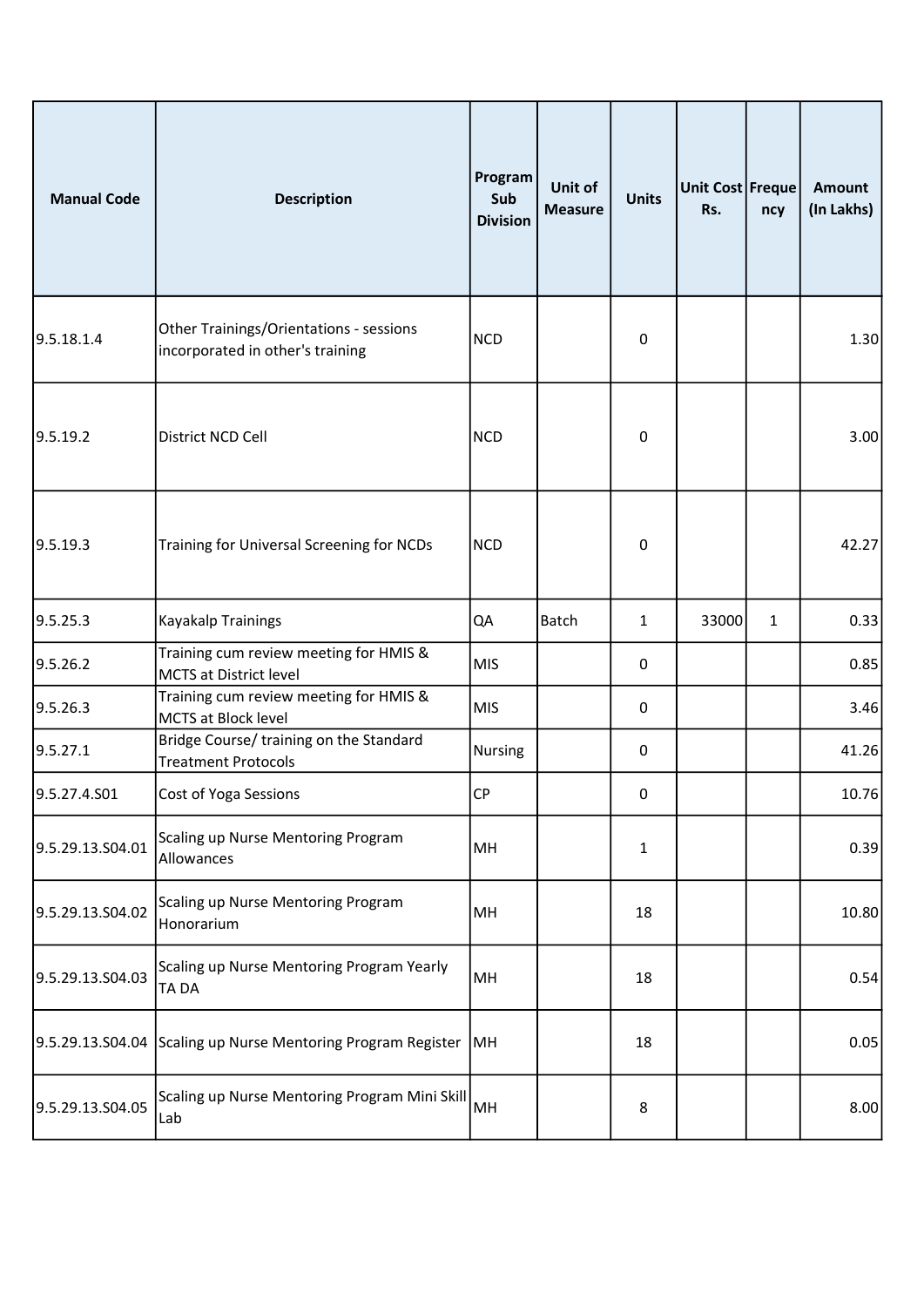| <b>Manual Code</b> | <b>Description</b>                                                                                          | Program<br>Sub<br><b>Division</b> | Unit of<br><b>Measure</b> | <b>Units</b>   | Unit Cost Freque<br>Rs. | ncy          | <b>Amount</b><br>(In Lakhs) |
|--------------------|-------------------------------------------------------------------------------------------------------------|-----------------------------------|---------------------------|----------------|-------------------------|--------------|-----------------------------|
| 10.1.1             | Maternal Death Review (both in institutions<br>and community)                                               | MH                                | No of<br><b>CBMDR</b>     | 134            | 600                     | $\mathbf{1}$ | 0.80                        |
| 10.2.4             | Microfilaria Survey - Lymphatic Filariasis                                                                  | <b>CD</b>                         |                           | 0              |                         |              | 0.50                        |
| 10.2.5             | Monitoring & Evaluation (Post MDA<br>assessment by medical colleges (Govt. &<br>private)/ICMR institutions) | <b>CD</b>                         |                           | 0              |                         |              | 0.35                        |
| 10.3.1.2           | Sentinel surveillance Hospital recurrent                                                                    | <b>CD</b>                         |                           | 0              |                         |              | 1.00                        |
| 11.3               | Targeting Naturally Occurring Gathering of<br>People/ Health Mela                                           |                                   |                           | $\overline{2}$ |                         |              | 13.00                       |
| 11.5.1             | Media Mix of Mid Media/ Mass Media                                                                          | <b>IEC</b>                        |                           | 1              |                         |              | 1.05                        |
| 11.5.4.S02         | Celebration of New Born Care Week                                                                           | CH                                | No of<br>district         | 1              | 50000                   | $\mathbf{1}$ | 0.50                        |
| 11.5.4.S03         | Celebration of Breastfeeding Week                                                                           | <b>CH</b>                         | No of<br>district         | 1              | 40000                   | $\mathbf{1}$ | 0.40                        |
| 11.5.4.S05         | District Level IEC/BCC Activity Under SAANS                                                                 | <b>CH</b>                         | No.                       | 1              | 200000                  |              | 2.00                        |
| 11.6.3             | IEC & promotional activities for World<br>Population Day celebration                                        | IEC/FP                            | No of<br>events           | 20             |                         |              | 2.51                        |
| 11.6.4             | IEC & promotional activities for Vasectomy<br>Fortnight celebration                                         | <b>IEC/FP</b>                     | No of<br>events           | 20             |                         |              | 1.91                        |
| 11.8.2             | Any other IEC/BCC activities (Wall Painting,<br>Banner & Poster)                                            | IEC                               |                           | $\pmb{0}$      |                         |              | 5.06                        |
| 11.9.1.S01         | Creating awareness on declining sex ratio<br>issue (PNDT)- Block Level                                      | <b>IEC</b><br>/PNDT               | No of<br>Events           | 19             | 10000                   |              | 1.90                        |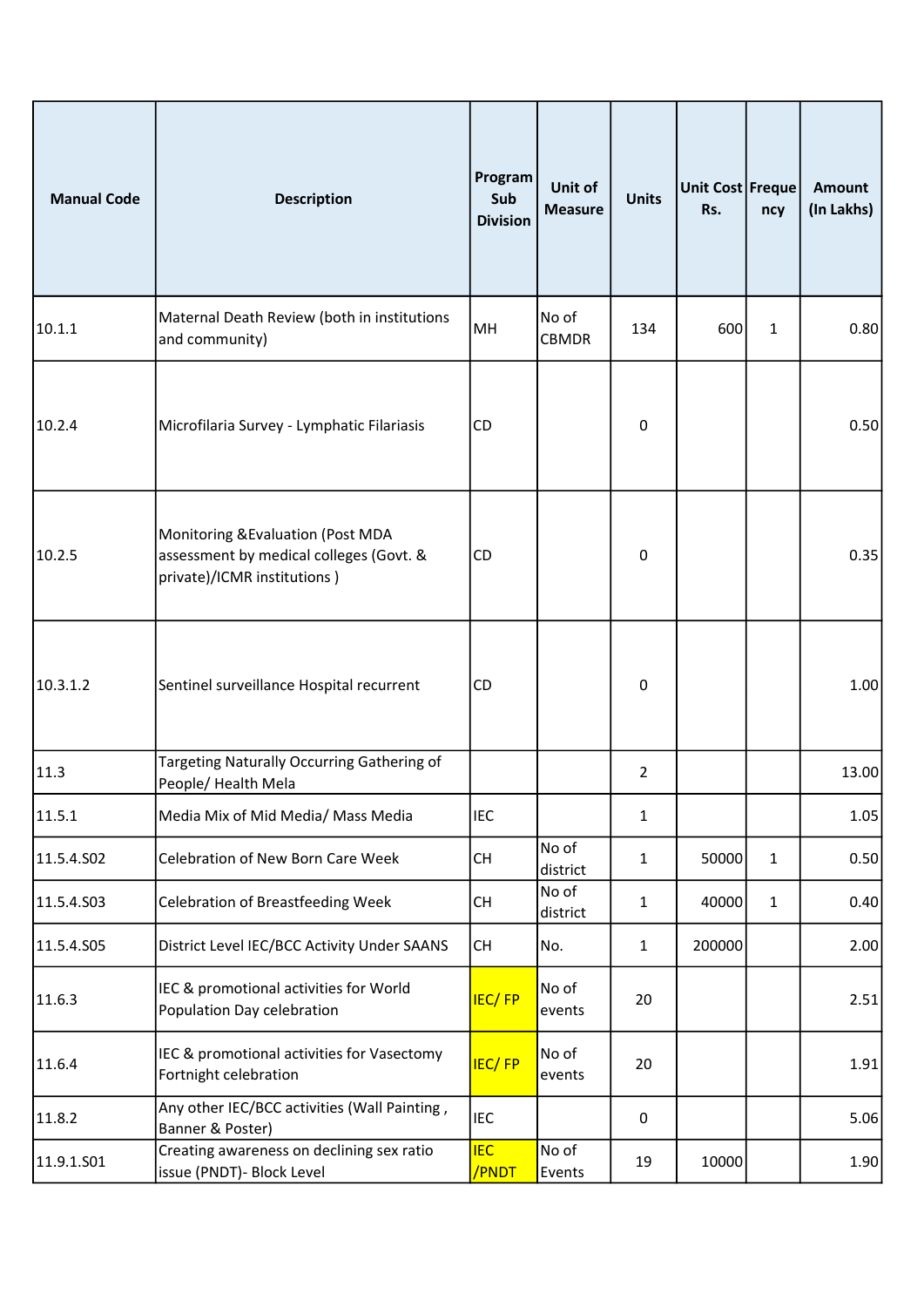| <b>Manual Code</b> | <b>Description</b>                                                          | Program<br>Sub<br><b>Division</b> | Unit of<br><b>Measure</b> | <b>Units</b>     | Unit Cost Freque<br>Rs. | ncy          | <b>Amount</b><br>(In Lakhs) |
|--------------------|-----------------------------------------------------------------------------|-----------------------------------|---------------------------|------------------|-------------------------|--------------|-----------------------------|
| 11.9.1.SO2         | Creating awareness on declining sex ratio<br>issue (PNDT)- District Level   | <b>IEC</b><br>/PNDT               | No of<br>Events           | 1                | 25000                   |              | 0.25                        |
| 11.10.1.501        | Donor Refreshment amount                                                    | <b>BLOOD</b><br><b>CELL</b>       | No of<br>donation         | 0                | 25                      | $\mathbf{1}$ | 0.26                        |
| 11.10.1.502        | <b>Blood donation Camp</b>                                                  | <b>BLOOD</b><br><b>CELL</b>       | No of<br>camp             | 0                | 2500                    | $\mathbf{1}$ | 0.38                        |
| 11.10.1.503        | Travel & Communication Expenses for BB<br><b>Counselors PRO BCTV</b>        | <b>BLOOD</b><br><b>CELL</b>       |                           | 0                |                         |              | 0.18                        |
| 11.11.1            | <b>IEC for NPPCD</b>                                                        | <b>IEC</b>                        |                           | $\mathbf 0$      |                         |              | 0.50                        |
| 11.14.1            | Health Education & Publicity for NIDDCP                                     | <b>IEC</b>                        |                           | $\pmb{0}$        |                         |              | 0.26                        |
| 11.15.1            | IEC/BCC for Malaria                                                         | <b>IEC</b>                        |                           | 0                |                         |              | 0.60                        |
| 11.15.2            | IEC/BCC for Social mobilization (Dengue and<br>Chikungunya)                 | <b>IEC</b>                        |                           | 0                |                         |              | 0.20                        |
| 11.15.4            | Specific IEC/BCC for Lymphatic Filariasis                                   | <b>IEC</b>                        |                           | $\boldsymbol{0}$ |                         |              | 3.12                        |
| 11.16.1            | IEC/BCC: Mass media, Outdoor media, Rural<br>media, Advocacy media for NLEP | CD                                |                           | 0                |                         |              | 0.98                        |
| 11.17.1            | ACSM (State & district)                                                     | <b>IEC</b>                        |                           | $\pmb{0}$        |                         |              | 13.40                       |
| 11.19.1            | Translation of IEC material and distribution                                | <b>IEC</b>                        |                           | $\boldsymbol{0}$ |                         |              | 0.50                        |
| 11.20.2            | Celebration of days-ie International Day for<br>older persons               | <b>IEC</b>                        |                           | 0                |                         |              | 1.00                        |
| 11.21.1            | IEC/SBCC for NTCP                                                           | <b>IEC</b>                        |                           | $\pmb{0}$        |                         |              | 1.50                        |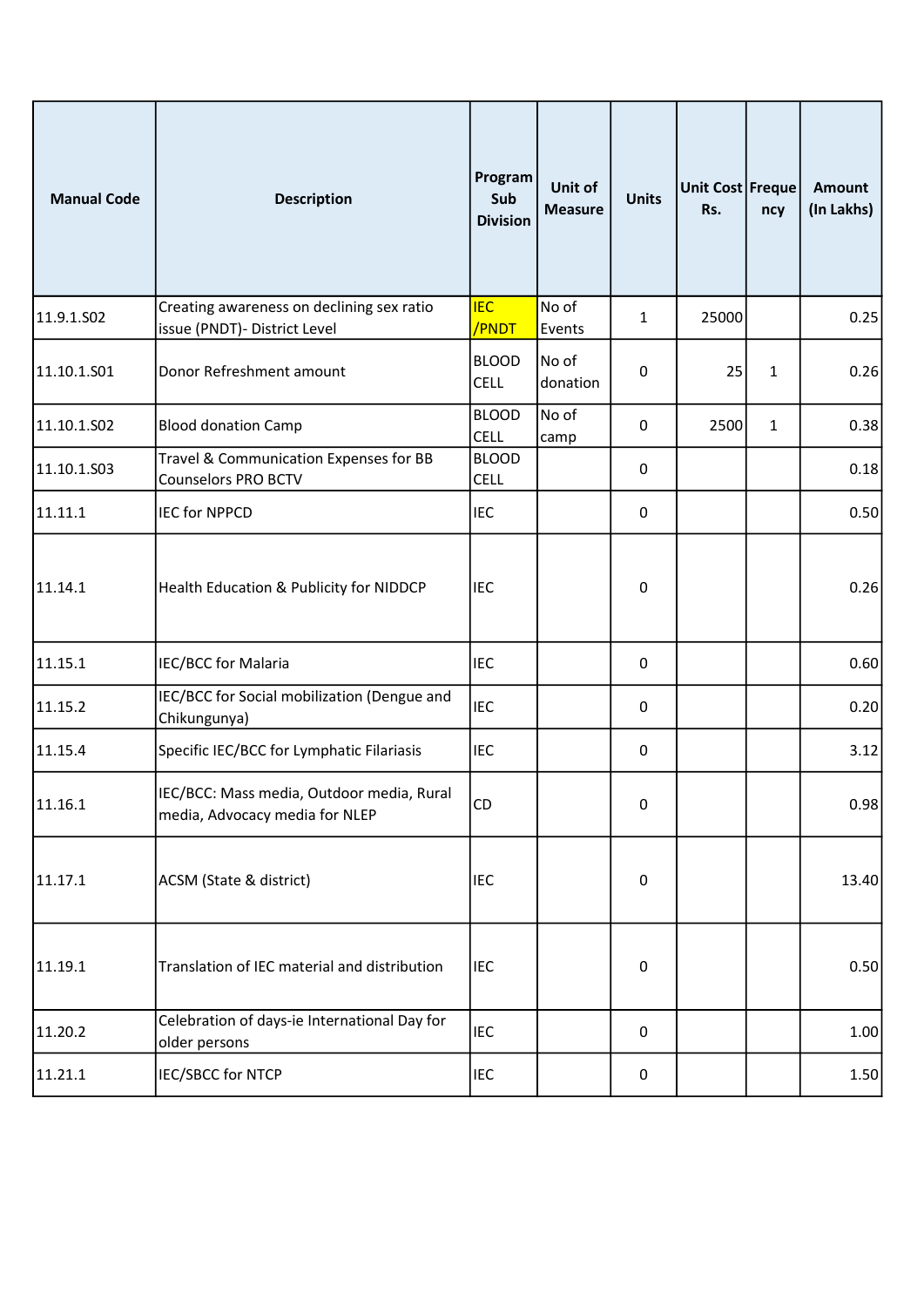| <b>Manual Code</b> | <b>Description</b>                                                                                                                                    | Program<br>Sub<br><b>Division</b> | Unit of<br><b>Measure</b> | <b>Units</b> | Unit Cost Freque<br>Rs. | ncy          | <b>Amount</b><br>(In Lakhs) |
|--------------------|-------------------------------------------------------------------------------------------------------------------------------------------------------|-----------------------------------|---------------------------|--------------|-------------------------|--------------|-----------------------------|
| 11.22.2            | IEC/BCC for District NCD Cell                                                                                                                         | <b>IEC</b>                        |                           | 0            |                         |              | 0.50                        |
| 11.24.1            | IEC activities for Health & Wellness centre<br>(H&WC)                                                                                                 | <b>IEC</b>                        |                           | 0            |                         |              | 41.75                       |
| 11.24.3.4          | State-level IEC Campaigns/Other IEC<br>Campaigns                                                                                                      | <b>IEC</b>                        |                           | 25           |                         |              | 3.15                        |
| 11.24.4.1          | IEC/BCC under NRCP: Rabies Awareness and<br>DO'S and Don'ts in the event of Animal Bites                                                              |                                   |                           | 0            |                         |              | 5.36                        |
| 11.24.4.2          | IEC/BCC under NOHP                                                                                                                                    |                                   |                           | 0            |                         |              | 0.50                        |
| 12.1.1             | Printing of MDR formats                                                                                                                               | MH                                |                           | 270          |                         |              | 0.08                        |
| 12.1.2             | Printing of MCP cards, safe motherhood<br>booklets etc.                                                                                               | MH                                | No of<br>cards            | 187602       | 17                      | $\mathbf{1}$ | 31.89                       |
| 12.1.3             | Printing of labor room registers and<br>casesheets/ LaQshya related printing                                                                          | MH                                | No of<br>casesheet        | 93000        | 10                      | 1            | 9.30                        |
| 12.1.5             | Any other (Printing of CAC Format)                                                                                                                    | <b>FP/CAC</b>                     | No of<br>formats          | 245          |                         |              | 0.37                        |
| 12.2.4             | Printing of Child Death Review formats                                                                                                                | <b>CH</b>                         |                           | 40910        |                         |              | 0.20                        |
| 12.2.5             | Printing of compliance cards and reporting<br>formats for National Iron Plus Initiative-for 6-<br>59 months age group and for 5-10 years age<br>group | CH                                | No of<br>format           | 357000       | 1                       | $\mathbf{1}$ | 3.57                        |
| 12.2.6             | Printing of IEC materials and reporting<br>formats etc. for National Deworming Day                                                                    | <b>RKSK</b>                       |                           | 1            |                         |              | 3.68                        |
| 12.2.7             | Printing of IEC Materials and monitoring<br>formats for IDCF                                                                                          | CH                                | No of<br>District         | $\mathbf{1}$ | 118000                  | $\mathbf{1}$ | 1.18                        |
| 12.2.10            | Printing (SNCU data management)                                                                                                                       | <b>CH</b>                         | No of<br>SNCU             | 1            | 100000                  | $\mathbf{1}$ | 1.00                        |
| 12.2.11            | Printing of HBNC referral cards and other<br>formats                                                                                                  | <b>CH</b>                         | No. of<br>format          | 1020688      | 0.5                     | $\mathbf{1}$ | 5.10                        |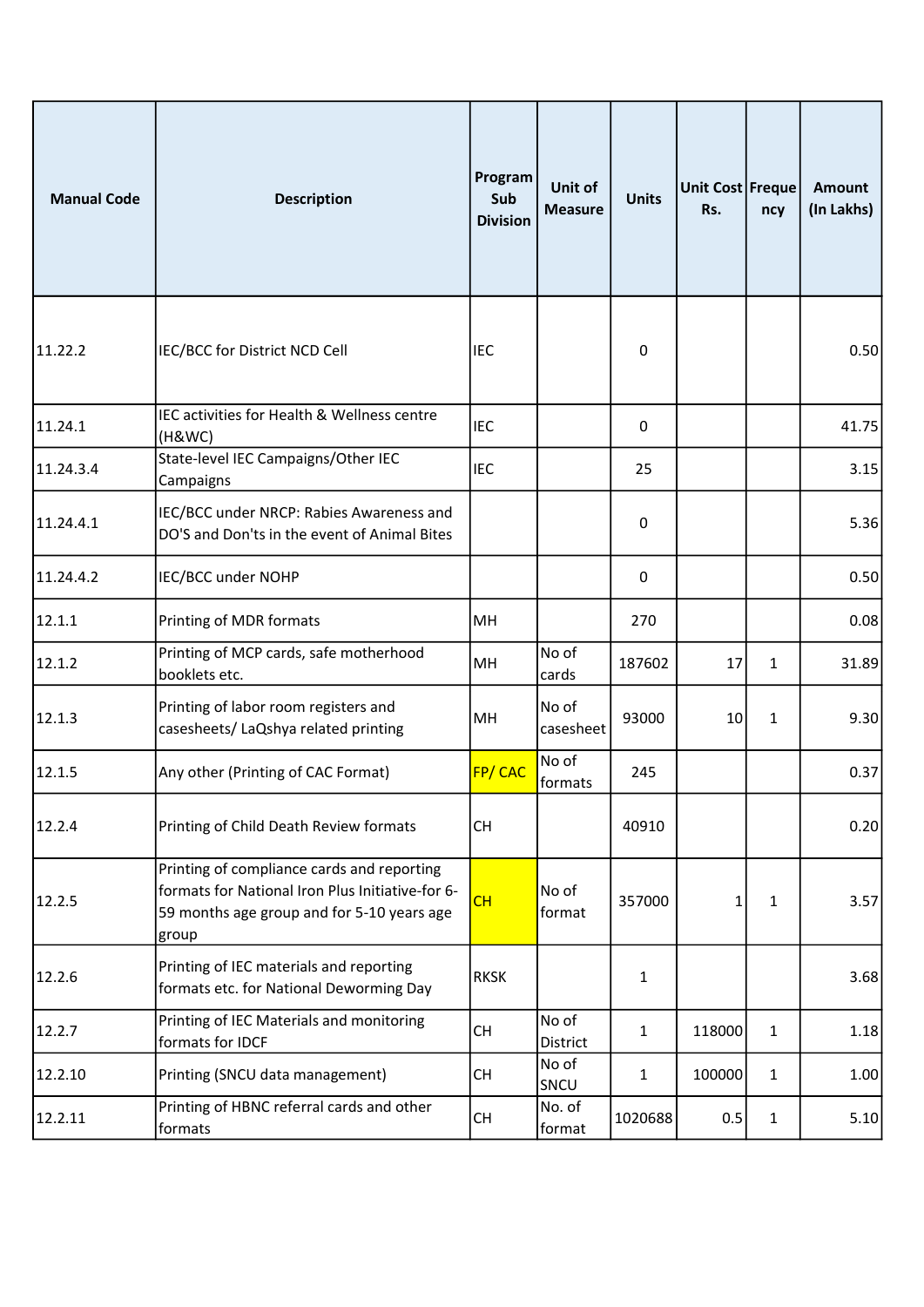| <b>Manual Code</b> | <b>Description</b>                                                                       | Program<br>Sub<br><b>Division</b> | Unit of<br><b>Measure</b> | <b>Units</b>   | Unit Cost Freque<br>Rs. | ncy          | <b>Amount</b><br>(In Lakhs) |
|--------------------|------------------------------------------------------------------------------------------|-----------------------------------|---------------------------|----------------|-------------------------|--------------|-----------------------------|
| 12.3.3             | Printing of FP Manuals, Guidelines, etc.                                                 | FP                                | No of<br>formats          | 0              |                         |              | 6.71                        |
| 12.5.4             | Printing of RBSK card and registers                                                      | <b>RBSK</b>                       | No of<br>children         | 527651         |                         |              | 9.21                        |
| 12.5.6             | Any other (Printing of Banner and Sticker<br>under RBSK)                                 | <b>RBSK</b>                       |                           | 90             |                         |              | 0.11                        |
| 12.7.1             | Printing of ASHA diary                                                                   | <b>CP</b>                         |                           | 4178           |                         |              | 7.31                        |
| 12.7.2             | Printing of ASHA Modules and formats                                                     | <b>CP</b>                         |                           | 0              |                         |              | 1.39                        |
| 12.7.3             | Printing of CBAC format                                                                  | <b>CP</b>                         |                           | 0              |                         |              | 34.32                       |
| 12.8.1             | Printing of cards for screening of children for<br>hemoglobinopathies                    | <b>BLOOD</b><br><b>CELL</b>       |                           | 0              |                         |              | 0.25                        |
| 12.9.1             | Printing of HMIS Formats                                                                 | <b>MIS</b>                        |                           | 0              |                         |              | 0.92                        |
| 12.9.3             | Printing of MCTS follow-up formats/ services<br>due list/ work plan                      | <b>MIS</b>                        |                           | 3944           |                         |              | 1.42                        |
| 12.10.1            | Printing and dissemination of Immunization<br>cards, tally sheets, monitoring forms etc. | RI                                | No of<br>Benificiar<br>у  | 154800         | 10                      | $\mathbf{1}$ | 15.48                       |
| 12.13.2            | Printing                                                                                 | <b>CD</b>                         |                           | 0              |                         |              | 4.91                        |
| 12.14.1            | Printing of Challan Books under NTCP                                                     |                                   |                           | $\mathbf 0$    |                         |              | 0.21                        |
| 12.17.5.S02        | Printing of form P,L, S under IDSP progrm                                                |                                   |                           | 0              |                         |              | 0.38                        |
| 13.2.1             | Assessments                                                                              | QA                                |                           | $\overline{2}$ |                         |              | 0.20                        |
| 14.1.1.3.503       | District Logistic Manager                                                                | FP                                | No.                       | 1              |                         |              | 4.41                        |
| 14.1.1.4           | Annual increment for all the existing positions                                          |                                   |                           | 1              |                         |              | 0.21                        |
| 14.2.3.S02         | Implementation of FP-LMIS District-<br><b>Transportation Cost</b>                        | FP                                | Lumpsum<br>p              | 1              |                         |              | 0.88                        |
| 14.2.3.506         | Procurement of Desktops and UPS Printers-<br>District                                    | FP                                | No.                       | 1              | 50000                   |              | 0.50                        |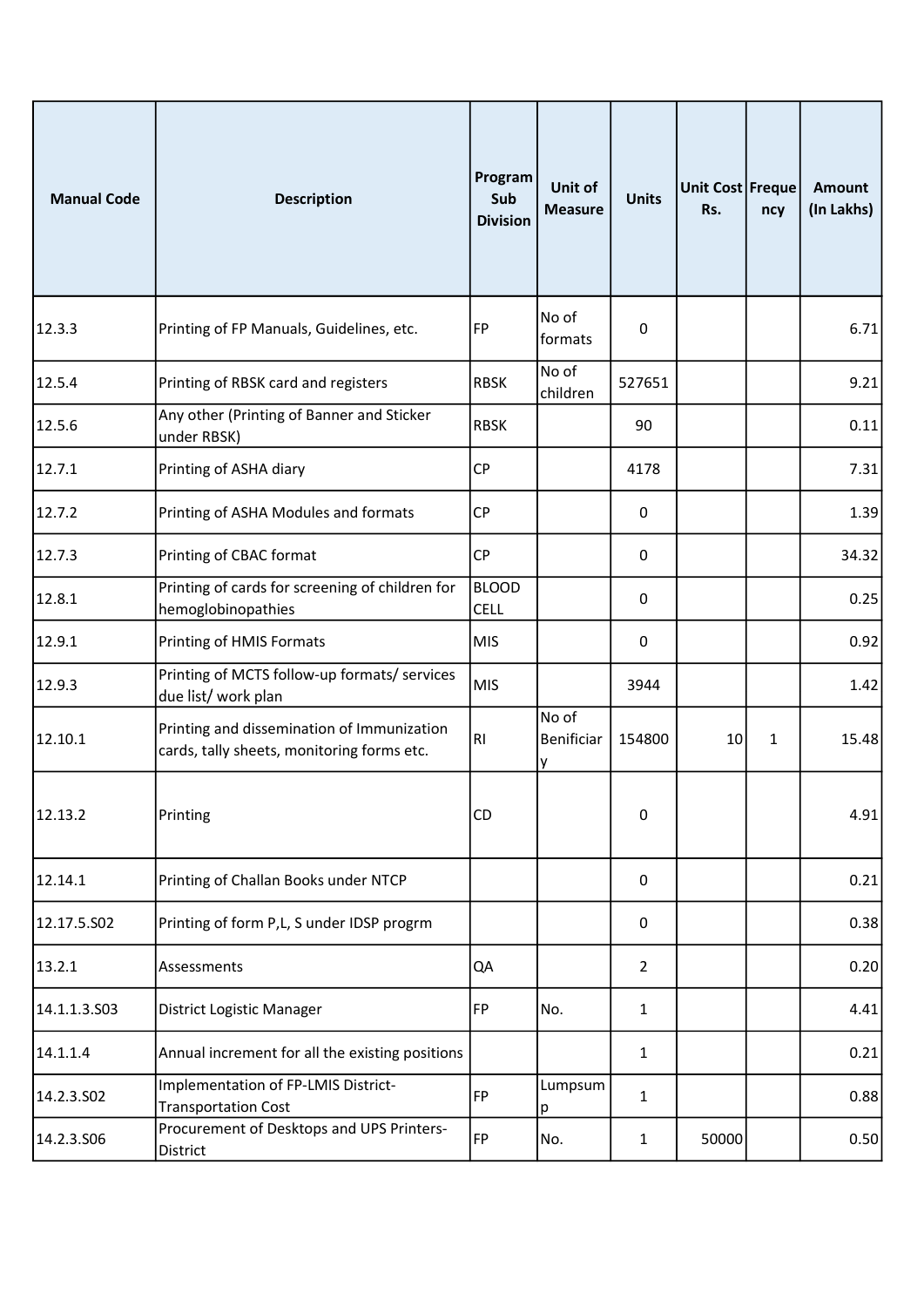| <b>Manual Code</b> | <b>Description</b>                                                               | Program<br>Sub<br><b>Division</b> | Unit of<br><b>Measure</b>     | <b>Units</b> | Unit Cost Freque<br>Rs. | ncy          | <b>Amount</b><br>(In Lakhs) |
|--------------------|----------------------------------------------------------------------------------|-----------------------------------|-------------------------------|--------------|-------------------------|--------------|-----------------------------|
| 14.2.4.1           | Alternative vaccine delivery in hard to reach<br>areas                           | RI                                | No of<br>AVD                  | 8808         | 200                     | $\mathbf{1}$ | 17.62                       |
| 14.2.5             | Alternative Vaccine Delivery in other areas                                      | RI.                               | No of<br>AVD                  | 52848        | 90                      |              | 47.56                       |
| 14.2.6             | POL for vaccine delivery from State to district<br>and from district to PHC/CHCs | R <sub>l</sub>                    | No of<br>Districts            | $\mathbf{1}$ | 200000                  | $\mathbf{1}$ | 2.00                        |
| 14.2.7             | Cold chain maintenance                                                           | RI                                | No of<br>cold chain<br>points | $\pmb{0}$    |                         |              | 0.42                        |
| 14.2.12            | Drug transportation charges                                                      | <b>CD</b>                         |                               | $\pmb{0}$    |                         |              | 1.26                        |
| 15.3.2             | Inter-sectoral convergence                                                       | <b>CD</b>                         |                               | $\pmb{0}$    |                         |              | 0.05                        |
| 15.5.3             | Private Provider Incentive                                                       | <b>CD</b>                         |                               | 0            |                         |              | 16.23                       |
| 15.6.1             | Reimbursement for cataract operation for<br><b>NGO and Private Practitioners</b> | <b>NCD</b>                        |                               | $\pmb{0}$    |                         |              | 136.01                      |
| 15.6.2.1           | Diabetic Retinopathy                                                             | <b>NCD</b>                        |                               | $\pmb{0}$    |                         |              | 1.34                        |
| 15.6.2.2           | childhood Blindness                                                              | <b>NCD</b>                        |                               | $\mathbf 0$  |                         |              | 1.34                        |
| 15.6.2.3           | Glaucoma                                                                         | <b>NCD</b>                        |                               | $\pmb{0}$    |                         |              | 1.32                        |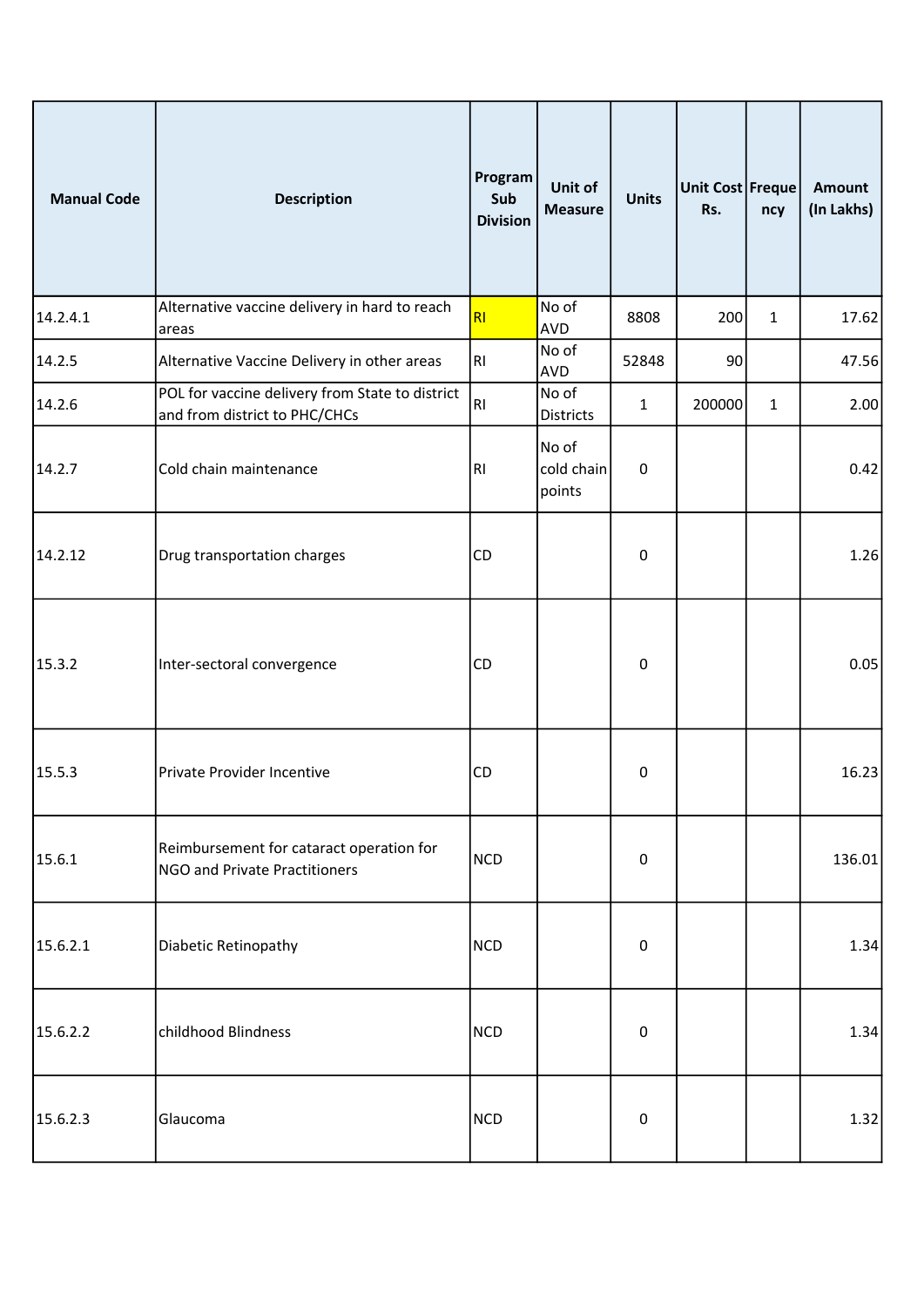| <b>Manual Code</b> | <b>Description</b>                                                                                                       | Program<br>Sub<br><b>Division</b> | Unit of<br><b>Measure</b> | <b>Units</b>     | Unit Cost Freque<br>Rs. | ncy          | <b>Amount</b><br>(In Lakhs) |
|--------------------|--------------------------------------------------------------------------------------------------------------------------|-----------------------------------|---------------------------|------------------|-------------------------|--------------|-----------------------------|
| 15.6.2.4           | Keratoplastiy                                                                                                            | <b>NCD</b>                        |                           | 0                |                         |              | 1.50                        |
| 15.6.2.5           | <b>Vitreoretinal Surgery</b>                                                                                             | <b>NCD</b>                        |                           | 0                |                         |              | 2.00                        |
| 16.1.1.1.1         | State - Health Action Plan                                                                                               | PM                                | No of<br><b>Booklet</b>   | 49               | 300                     | $\mathbf{1}$ | 0.15                        |
| 16.1.1.4           | Prepare detailed operational plan for RBSK<br>across districts (including cost of plan)                                  | <b>RBSK</b>                       | No of<br><b>Blocks</b>    | 19               | 500                     | $\mathbf{1}$ | 0.10                        |
| 16.1.1.6           | To develop micro plan at sub-centre level                                                                                | RI                                | No                        | 467              | 100                     | $\mathbf{1}$ | 0.47                        |
| 16.1.1.7           | For consolidation of micro plans at block level                                                                          | R                                 | No                        | 27               | 1000                    | $\mathbf{1}$ | 0.27                        |
| 16.1.2.1.6         | Review meetings/ workshops under RKSK                                                                                    | <b>RKSK</b>                       |                           | 4                |                         |              | 0.32                        |
| 16.1.2.1.7         | RBSK Convergence/Monitoring meetings                                                                                     | <b>RBSK</b>                       | No of<br>Meetings         | 3                | 500                     | 3            | 0.29                        |
| 16.1.2.1.14        | Quarterly review meetings exclusive for RI at<br>district level with Block MOs, CDPO, and other RI<br>stake holders      |                                   | No of<br>participan<br>ts | 338              | 100                     | $\mathbf{1}$ | 0.34                        |
| 16.1.2.1.15        | Quarterly review meetings exclusive for RI at<br>block level                                                             | RI                                | No of<br>participan<br>ts | 6162             | 75                      | $\mathbf{1}$ | 4.62                        |
| 16.1.2.1.16        | <b>IDSP Meetings</b>                                                                                                     |                                   |                           | $\boldsymbol{0}$ |                         |              | 0.04                        |
| 16.1.2.1.17        | State Task Force, State Technical Advisory<br>Committee meeting, District coordination<br>meeting (Lymphatic Filariasis) |                                   |                           | 0                |                         |              | 0.30                        |
| 16.1.2.1.21        | Medical Colleges (Any meetings)                                                                                          |                                   |                           | $\pmb{0}$        |                         |              | 0.10                        |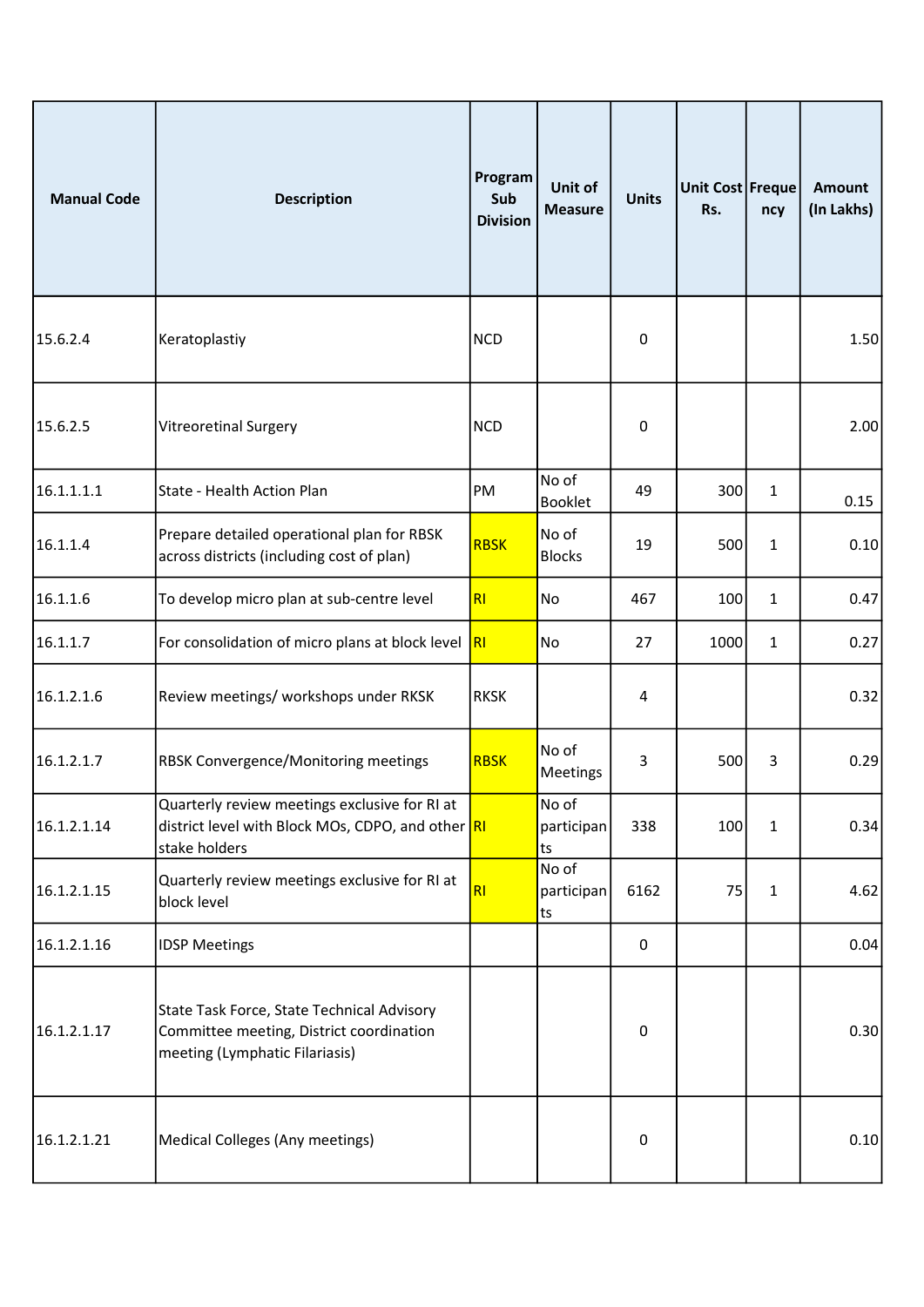| <b>Manual Code</b> | <b>Description</b>                                                    | Program<br>Sub<br><b>Division</b> | Unit of<br><b>Measure</b> | <b>Units</b>     | Unit Cost Freque<br>Rs. | ncy          | <b>Amount</b><br>(In Lakhs) |
|--------------------|-----------------------------------------------------------------------|-----------------------------------|---------------------------|------------------|-------------------------|--------------|-----------------------------|
| 16.1.2.1.22        | Monthly meeting with the hospital staff                               |                                   |                           | $\pmb{0}$        |                         |              | 0.48                        |
| 16.1.2.1.28.501    | District Level MDR Review Meeting                                     | MH                                | No of<br>meetings         | $\boldsymbol{6}$ | 3000                    | $\mathbf{1}$ | 0.18                        |
| 16.1.2.2.3         | State/ District Quality Assurance Unit<br>(Monitoring & Supervision)  | QA                                | Vehicle                   | $\mathbf{1}$     |                         |              | 3.60                        |
| 16.1.2.2.5         | Monitoring, Evaluation & Supervision<br>(Malaria)                     |                                   |                           | $\boldsymbol{0}$ |                         |              | 2.13                        |
| 16.1.2.2.6         | Monitoring/supervision and Rapid response<br>(Dengue and Chikungunya) |                                   |                           | 0                |                         |              | 1.98                        |
| 16.1.2.2.7         | Monitoring and supervision (JE/AE)                                    |                                   |                           | $\pmb{0}$        |                         |              | 3.36                        |
| 16.1.2.2.8         | Monitoring & Supervision (Lymphatic<br>Filariasis)                    |                                   |                           | $\pmb{0}$        |                         |              | 0.30                        |
| 16.1.2.2.12        | District NCD Cell                                                     |                                   |                           | $\pmb{0}$        |                         |              | 1.13                        |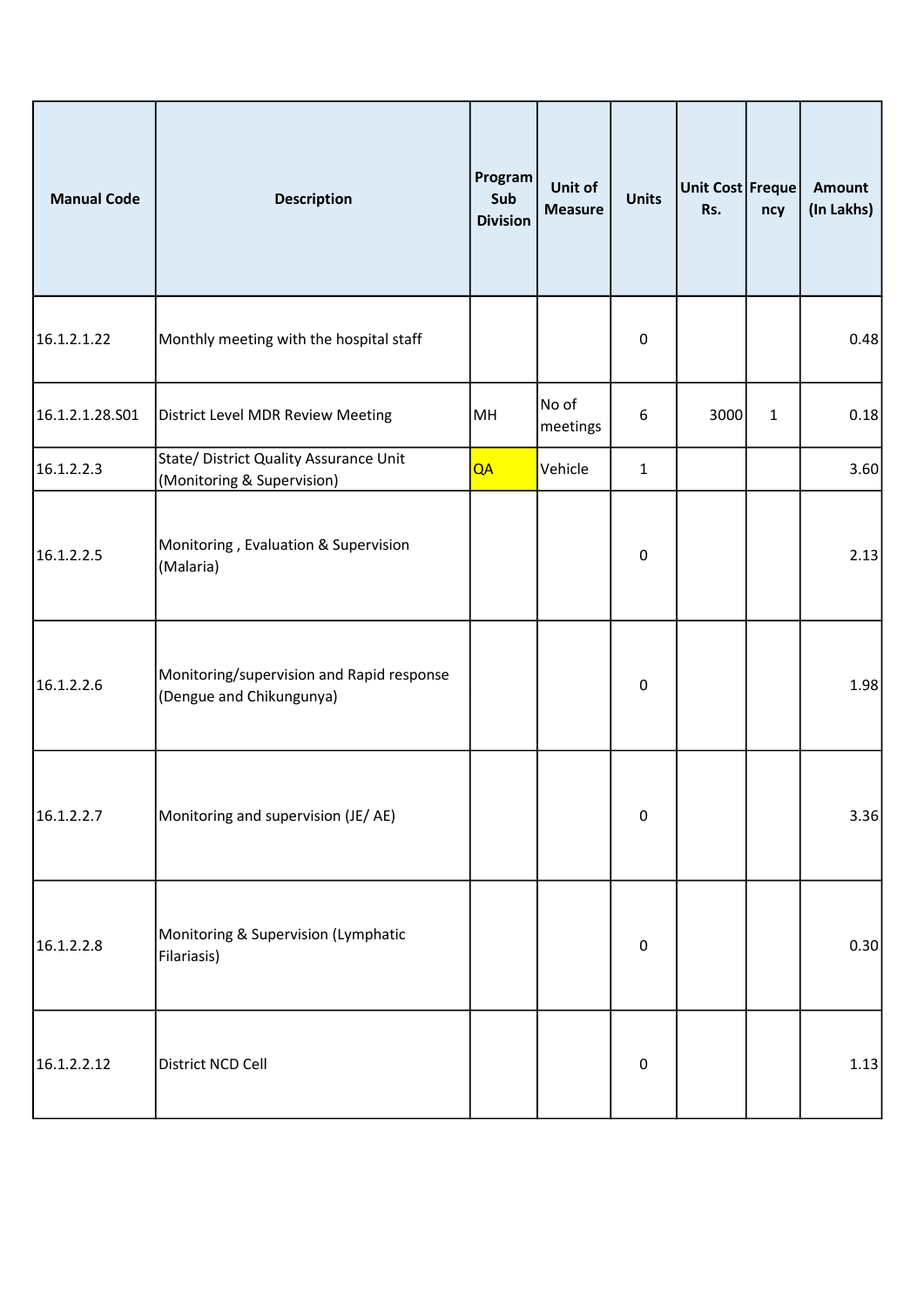| <b>Manual Code</b> | <b>Description</b>                                                                                                            | Program<br>Sub<br><b>Division</b> | Unit of<br><b>Measure</b> | <b>Units</b>     | Unit Cost Freque<br>Rs. | ncy | <b>Amount</b><br>(In Lakhs) |
|--------------------|-------------------------------------------------------------------------------------------------------------------------------|-----------------------------------|---------------------------|------------------|-------------------------|-----|-----------------------------|
| 16.1.2.2.13        | <b>Supervision and Monitoring</b>                                                                                             |                                   |                           | 0                |                         |     | 5.58                        |
| 16.1.2.2.14        | Monitoring Committee on Section 5                                                                                             |                                   |                           | 0                |                         |     | 0.03                        |
| 16.1.2.2.16        | Monitoring and Surveillance (review meetings<br>, Travel) under NRCP                                                          |                                   |                           | 0                |                         |     | 0.50                        |
| 16.1.3.1.1         | Mobility Support for SPMU/State                                                                                               |                                   |                           | 0                |                         |     | 0.54                        |
| 16.1.3.1.2         | Mobility and communication support for RKSK<br>district coordinator/ consultant                                               | RKSK                              |                           | 1                |                         |     | 0.93                        |
| 16.1.3.1.9         | Mobility support for Rapid Response Team                                                                                      |                                   |                           | 0                |                         |     | 0.68                        |
| 16.1.3.1.13        | Vehicle Operation (POL)                                                                                                       |                                   |                           | 0                |                         |     | 3.83                        |
| 16.1.3.1.14        | Vehicle hiring                                                                                                                |                                   |                           | $\boldsymbol{0}$ |                         |     | 2.76                        |
| 16.1.3.1.15        | <b>Tobacco Cessation Centre (TCC): Mobility</b><br>support                                                                    |                                   |                           | 0                |                         |     | 0.60                        |
| 16.1.3.3.1         | PM activities for World Population Day'<br>celebration (Only mobility cost): funds<br>earmarked for district level activities | <b>FP</b>                         | No of<br>events           | $\mathbf{1}$     | 20000                   |     | 0.20                        |
| 16.1.3.3.2         | PM activities for Vasectomy Fortnight<br>celebration (Only mobility cost): funds<br>earmarked for district level activities   | <b>FP</b>                         | No of<br>events           | 1                | 5000                    |     | 0.05                        |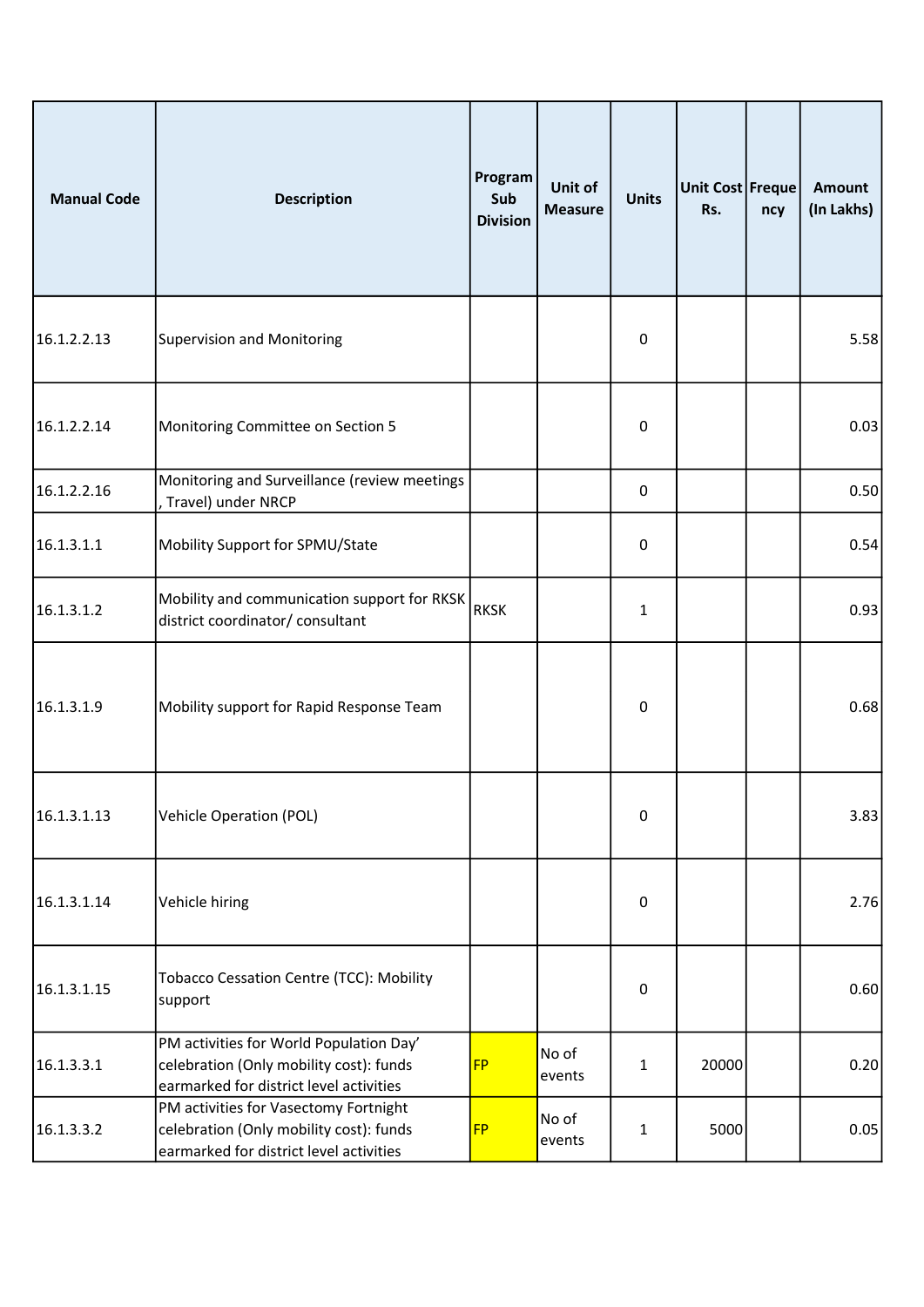| <b>Manual Code</b> | <b>Description</b>                                                                                                                                 | Program<br>Sub<br><b>Division</b> | Unit of<br><b>Measure</b> | <b>Units</b>     | Unit Cost Freque<br>Rs. | ncy | <b>Amount</b><br>(In Lakhs) |
|--------------------|----------------------------------------------------------------------------------------------------------------------------------------------------|-----------------------------------|---------------------------|------------------|-------------------------|-----|-----------------------------|
| 16.1.3.3.3         | Mobility Support for DPMU/District                                                                                                                 |                                   |                           | 0                |                         |     | 7.92                        |
| 16.1.3.3.5         | Mobility Costs for ASHA Resource<br>Centre/ASHA Mentoring Group (Kindly<br>Specify)                                                                |                                   |                           | 1                |                         |     | 0.10                        |
| 16.1.3.3.7         | Mobility Support for supervision for district<br>level officers.                                                                                   | RI                                | No                        | 0                |                         |     | 3.00                        |
| 16.1.3.3.8         | MOBILITY: Travel Cost, POL, etc. during<br>outbreak investigations and field visits for<br>monitoring programme activities at DSU on<br>need basis |                                   |                           | $\mathbf 0$      |                         |     | 3.00                        |
| 16.1.3.3.10        | Travel expenses - Contractual Staff at District<br>level                                                                                           |                                   |                           | 0                |                         |     | 0.60                        |
| 16.1.3.3.11        | Mobility Support: District Cell                                                                                                                    |                                   |                           | 0                |                         |     | 1.33                        |
| 16.1.3.3.12        | Medical Colleges (All service delivery to be<br>budgeted under B.30)                                                                               |                                   |                           | 0                |                         |     | 0.10                        |
| 16.1.3.3.13        | Miscellaneous/Travel                                                                                                                               |                                   |                           | 0                |                         |     | 2.00                        |
| 16.1.3.3.14        | <b>Enforcement Squads</b>                                                                                                                          |                                   |                           | $\boldsymbol{0}$ |                         |     | 0.10                        |
| 16.1.3.3.15        | District Tobacco Control Cell (DTCC): Mobility<br>Support                                                                                          |                                   |                           | 0                |                         |     | 1.56                        |
| 16.1.3.3.16        | District NCD Cell (TA, DA, POL)                                                                                                                    |                                   |                           | $\boldsymbol{0}$ |                         |     | 0.66                        |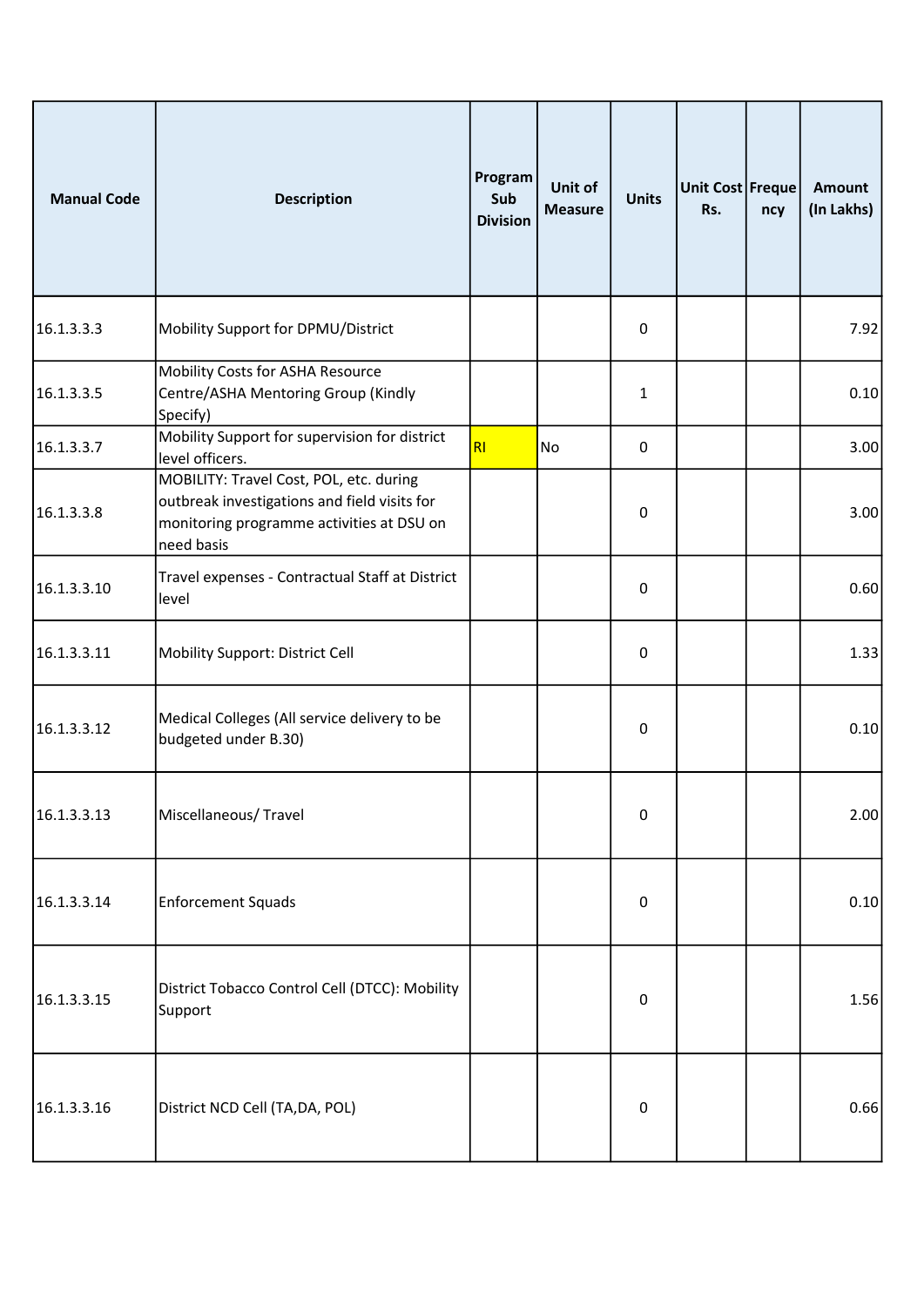| <b>Manual Code</b> | <b>Description</b>                                                                                                         | Program<br>Sub<br><b>Division</b> | Unit of<br><b>Measure</b> | <b>Units</b> | Unit Cost Freque<br>Rs. | ncy | <b>Amount</b><br>(In Lakhs) |
|--------------------|----------------------------------------------------------------------------------------------------------------------------|-----------------------------------|---------------------------|--------------|-------------------------|-----|-----------------------------|
| 16.1.3.3.17.S01    | Mission Parivar Vikas Campaign                                                                                             | FP                                | No of<br>campaign         | 28           | 1000                    |     | 0.28                        |
| 16.1.3.4.1         | PM activities for World Population Day'<br>celebration (Only mobility cost): funds<br>earmarked for block level activities | <b>FP</b>                         | No of<br>events           | 19           | 1000                    |     | 0.19                        |
| 16.1.3.4.2         | PM activities for Vasectomy Fortnight<br>celebration (Only mobility cost): funds<br>earmarked for block level activities   | <b>FP</b>                         | No of<br>events           | 19           | 1000                    |     | 0.19                        |
| 16.1.3.4.3.S01     | Mobility for Supportive Supervision At Block<br>Level-M&E                                                                  | <b>ME</b>                         |                           | 0            |                         |     | 75.24                       |
| 16.1.3.4.3.502     | Mobility Support & Commnication cost for<br><b>BCPM</b>                                                                    | <b>CP</b>                         |                           | 0            |                         |     | 11.63                       |
| 16.1.3.4.5.S01     | <b>Communication Cost for HWC Staff</b>                                                                                    | <b>CP</b>                         |                           | $\mathbf 0$  |                         |     | 6.27                        |
| 16.1.3.5.1.S01     | TA/DA of HWC Staff                                                                                                         | <b>CP</b>                         |                           | 0            |                         |     | 6.27                        |
| 16.1.3.5.1.502     | Travel expenses for regular staff under NLEP                                                                               | <b>CD</b>                         |                           | 0            |                         |     | 0.40                        |
| 16.1.4.1.1         | JSY Administrative Expenses                                                                                                | <b>MH</b>                         |                           | 0            |                         |     | 51.06                       |
| 16.1.4.1.5         | Office expenses on telephone, fax, Broadband<br>Expenses & Other Miscellaneous Expenditures                                |                                   |                           | 0            |                         |     | 1.17                        |
| 16.1.4.1.10        | <b>Office Operation (Miscellaneous)</b>                                                                                    |                                   |                           | 0            |                         |     | 5.58                        |
| 16.1.4.1.11        | Tobacco Cessation Centre (TCC): Office<br>Expenses                                                                         |                                   |                           | 0            |                         |     | 0.50                        |
| 16.1.4.2.1         | District Quality Assurance Unit (Operational<br>cost)                                                                      | QA                                |                           | 0            |                         |     | 4.92                        |
| 16.1.4.2.3         | contingency support                                                                                                        |                                   |                           | 0            |                         |     | 3.22                        |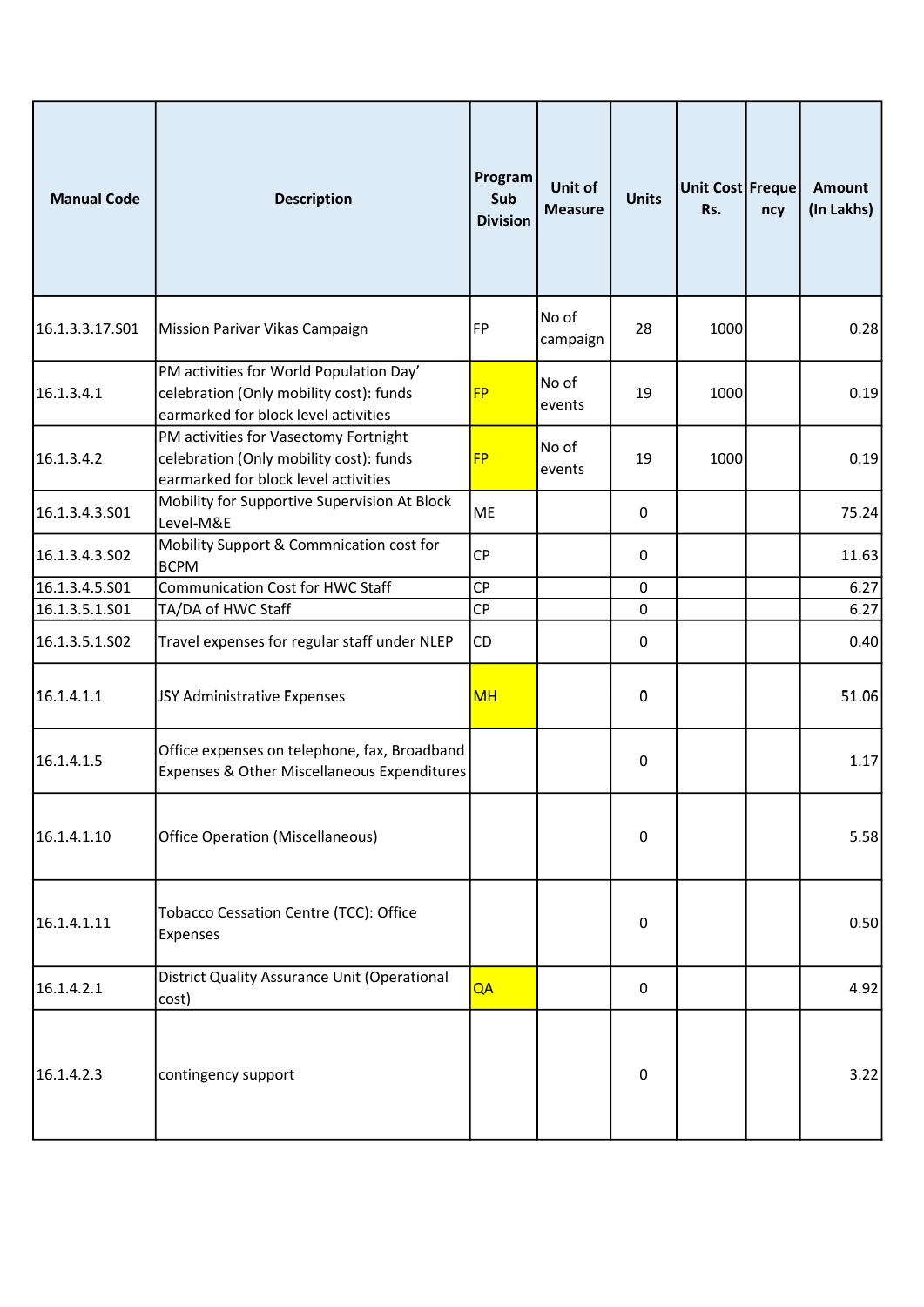| <b>Manual Code</b> | <b>Description</b>                                                                                 | Program<br>Sub<br><b>Division</b> | Unit of<br><b>Measure</b> | <b>Units</b>     | Unit Cost Freque<br>Rs. | ncy          | <b>Amount</b><br>(In Lakhs) |
|--------------------|----------------------------------------------------------------------------------------------------|-----------------------------------|---------------------------|------------------|-------------------------|--------------|-----------------------------|
| 16.1.4.2.4         | Office operation & Maintenance - District Cell                                                     |                                   |                           | $\mathbf 0$      |                         |              | 0.42                        |
| 16.1.4.2.5         | District Cell - Consumables                                                                        |                                   |                           | $\pmb{0}$        |                         |              | 0.42                        |
| 16.1.4.2.6         | Operational expenses of the district centre :<br>rent, telephone expenses, website etc.            |                                   |                           | $\pmb{0}$        |                         |              | 0.10                        |
| 16.1.4.2.8         | District Tobacco Control Cell (DTCC):<br>Misc./Office Expenses                                     |                                   |                           | $\mathbf 0$      |                         |              | 4.00                        |
| 16.1.4.2.9         | District NCD Cell (Contingency)                                                                    |                                   |                           | $\pmb{0}$        |                         |              | 1.00                        |
| 16.1.4.3.1         | SNCU Data management (excluding HR)                                                                | <b>CH</b>                         | No of<br>SNCU             | 1                | 60000                   | $\mathbf{1}$ | 0.60                        |
| 16.1.5.2.1         | Minor repairs and AMC of IT/office equipment<br>supplied under IDSP                                |                                   |                           | 0                |                         |              | 0.05                        |
| 16.1.5.3.1         | PM activities under Micronutrient<br>Supplementation Programme                                     |                                   |                           | $\boldsymbol{0}$ |                         |              | 2.20                        |
| 16.1.5.3.3         | Concurrent Audit system                                                                            |                                   |                           | $\boldsymbol{0}$ |                         |              | 1.68                        |
| 16.1.5.3.11        | District level Coordination Committee                                                              |                                   |                           | $\pmb{0}$        |                         |              | 0.02                        |
| 16.1.5.3.16.S05    | DPMU Operational Cost (inclusive of Rs.<br>10000/ district / month for RBSK DEIC<br>Manager TA DA) |                                   |                           | $\mathbf{1}$     |                         |              | 13.11                       |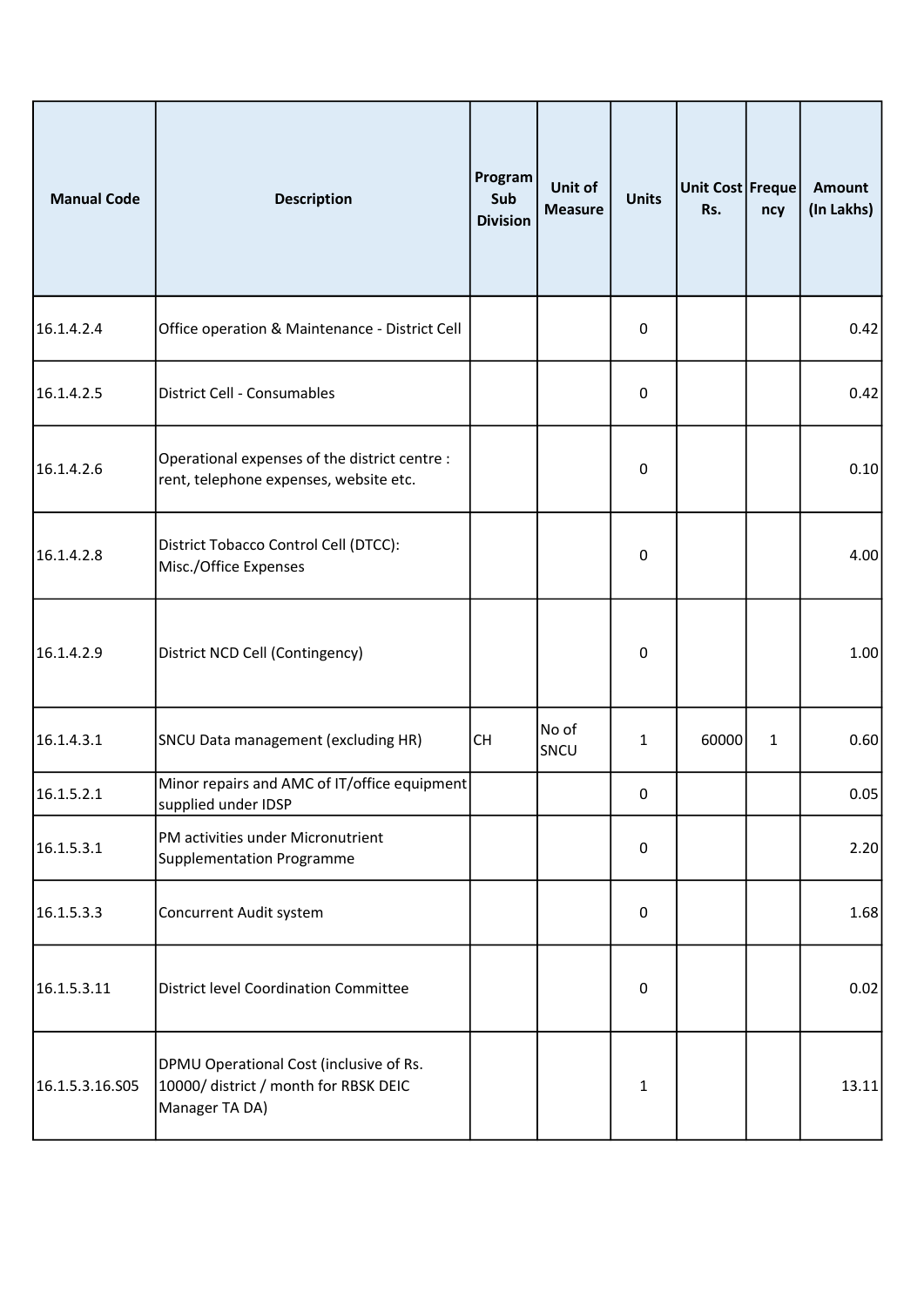| <b>Manual Code</b> | <b>Description</b>                                                                                                  | Program<br>Sub<br><b>Division</b> | Unit of<br><b>Measure</b>       | <b>Units</b> | Unit Cost Freque<br>Rs. | ncy | <b>Amount</b><br>(In Lakhs) |
|--------------------|---------------------------------------------------------------------------------------------------------------------|-----------------------------------|---------------------------------|--------------|-------------------------|-----|-----------------------------|
| 16.1.5.3.16.S06    | <b>BPMU Oprational Cost</b>                                                                                         |                                   |                                 | 19           |                         |     | 37.71                       |
| 16.1.5.3.16.S09    | <b>Oprational Cost for RBSK</b>                                                                                     | <b>RBSK</b>                       | No of<br><b>DEIC</b><br>Manager | 0            | 10000                   | 1   | 0.10                        |
| 16.1.5.3.16.S10    | Operational cost of RBSK-MHT                                                                                        | <b>RBSK</b>                       | No of<br>teams                  | 0            | 1500                    | 1   | 0.57                        |
| 16.1.5.3.16.S15    | Office & Administrative Expence for State &<br><b>District Rabies Program</b>                                       |                                   |                                 | 0            |                         |     | 0.08                        |
| 16.1.5.3.16.518    | Office operational cost & other office<br>expences unedr NPCB                                                       | <b>NCD</b>                        |                                 | 0            |                         |     | 0.93                        |
|                    | Pol & Opex of DG set of Vaccine Storage at<br>16.1.5.3.16.S22.0 District level & other Cold Chain Point under<br>RI | RI                                |                                 | 0            |                         |     | 0.70                        |
| 16.2.1.SO2         | Data Entry Operator                                                                                                 | FP/<br><b>PNDT</b>                | No.                             | 1            |                         |     | 2.27                        |
| 16.2.1.S08         | District PNDT Co-Ordinator                                                                                          | FP/<br>PNDT                       | No.                             | 1            |                         |     | 2.65                        |
| 16.3.2.S01         | Mobility Support for HMIS & MCTS Block Level MIS                                                                    |                                   |                                 | $\mathbf 0$  |                         |     | 0.68                        |
| 16.3.3.S01         | Operational cost for HMIS & MCTS-AMC                                                                                | <b>MIS</b>                        |                                 | 0            |                         |     | 1.80                        |
| 16.3.3.502         | Operational cost for HMIS & MCTS-Internet                                                                           | <b>MIS</b>                        |                                 | 0            |                         |     | 2.64                        |
| 16.3.3.503         | Operational cost for HMIS & MCTS-Office<br>Expenditure                                                              | <b>MIS</b>                        |                                 | 0            |                         |     | 3.78                        |
| 16.3.3.504         | Operational cost for HMIS & MCTS-Recurring<br>Charges for ANMOL Tablet                                              | <b>MIS</b>                        |                                 | 492          |                         |     | 17.71                       |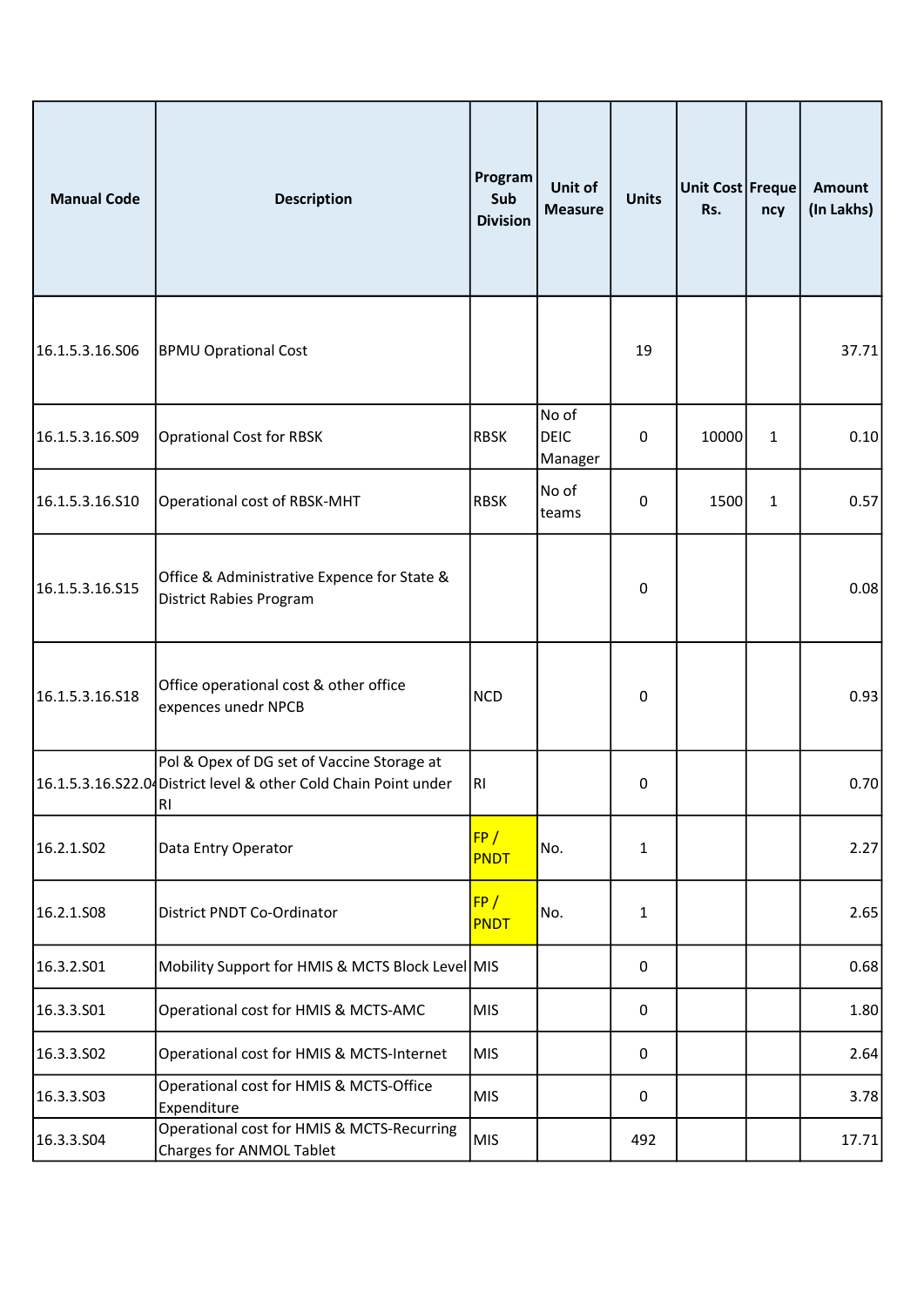| <b>Manual Code</b> | <b>Description</b>                           | Program<br>Sub<br><b>Division</b> | Unit of<br><b>Measure</b> | <b>Units</b>   | Unit Cost Freque<br>Rs. | ncy | <b>Amount</b><br>(In Lakhs) |
|--------------------|----------------------------------------------|-----------------------------------|---------------------------|----------------|-------------------------|-----|-----------------------------|
| 16.4.1.1.S09       | Chowkidar Cum Peon-Div PMU                   | PM                                |                           | 0              |                         |     |                             |
| 16.4.2.1.1.S01     | District Programme Manager                   | PM                                |                           | 1              |                         |     | 6.39                        |
| 16.4.2.1.1.S02     | <b>District Community Process Manager</b>    | PM                                |                           | 1              |                         |     | 5.23                        |
| 16.4.2.1.1.S04     | <b>District Accounts Manager</b>             | PM                                |                           | 1              |                         |     | 5.36                        |
| 16.4.2.1.1.S05     | District Data Cum Account Assistant          | PM                                |                           | 1              |                         |     | 3.61                        |
| 16.4.2.1.1.S06     | <b>DEIC</b> manager                          | <b>RBSK</b>                       |                           | 1              |                         |     | 4.37                        |
| 16.4.2.1.1.509     | Support Staff                                | PM                                |                           | 1              |                         |     | 1.76                        |
| 16.4.2.1.2.S01     | <b>RKSK Consultant</b>                       | <b>RKSK</b>                       |                           | 1              |                         |     | 4.39                        |
| 16.4.2.1.2.502     | District Consultant(MH)                      | MH                                |                           | 1              |                         |     | 4.94                        |
| 16.4.2.1.2.S04     | <b>District Hospital Quality Manager</b>     | QA                                |                           | $\overline{2}$ |                         |     | 9.72                        |
| 16.4.2.1.2.S05     | <b>District Consultant Quality Assurance</b> | QA                                |                           | $\mathbf{1}$   |                         |     | 6.09                        |
| 16.4.2.1.7.S01     | Accountant District Hospital                 | FD                                |                           | $\mathbf{1}$   |                         |     | 2.95                        |
| 16.4.2.1.8.501     | Programme cum Admin. Asst.                   | QA                                |                           | 1              |                         |     | 1.64                        |
| 16.4.2.2.2.501     | District Epidemiologist-CD-IDSP              | ${\sf CD}$                        |                           | $\mathbf 0$    |                         |     | 8.75                        |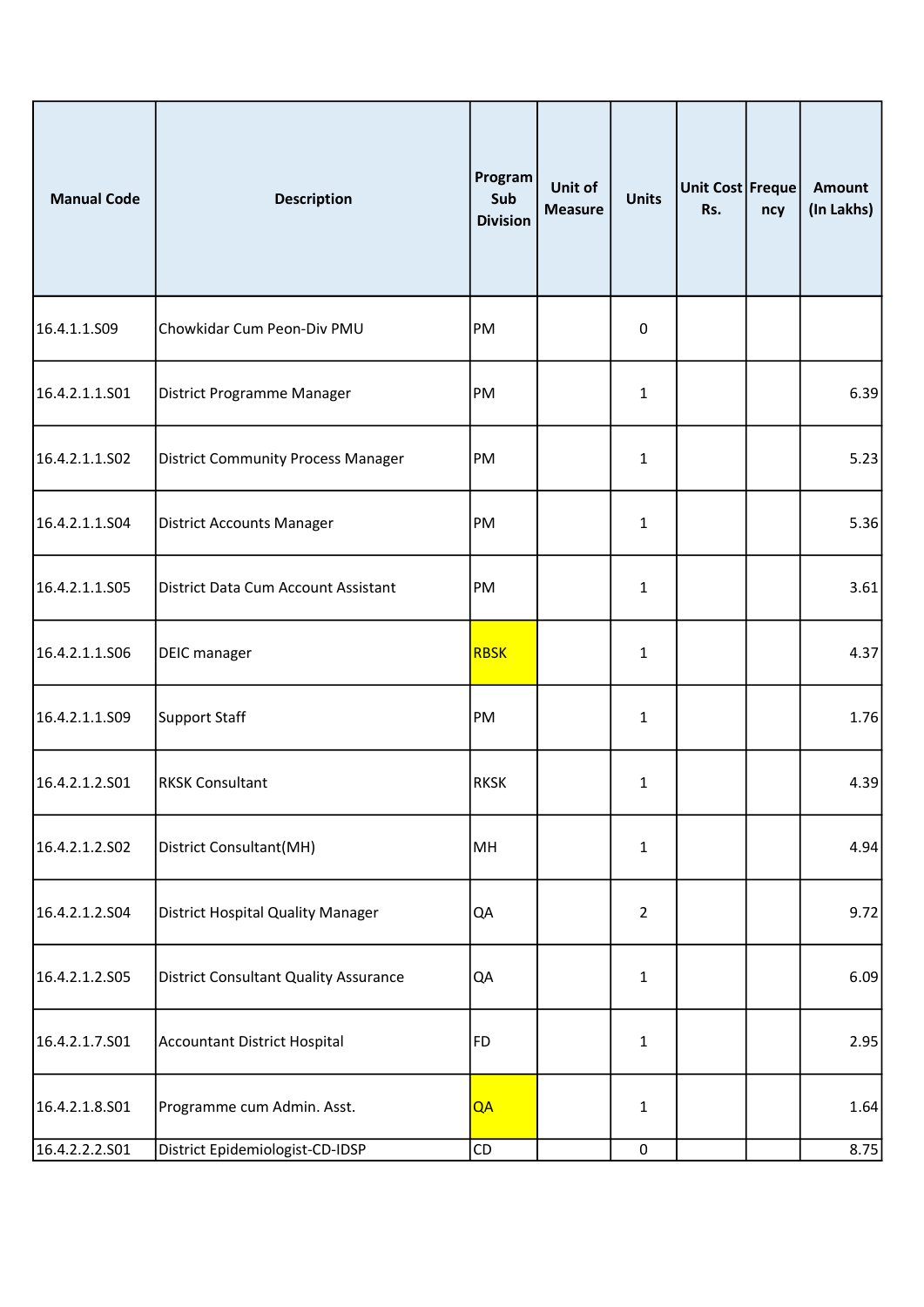| <b>Manual Code</b> | Description                                                          | Program<br>Sub<br><b>Division</b> | Unit of<br><b>Measure</b> | <b>Units</b> | Unit Cost Freque<br>Rs. | ncy | <b>Amount</b><br>(In Lakhs) |
|--------------------|----------------------------------------------------------------------|-----------------------------------|---------------------------|--------------|-------------------------|-----|-----------------------------|
| 16.4.2.2.2.502     | District Leprosy Consultant-CD-NLEP                                  | <b>CD</b>                         |                           | $\pmb{0}$    |                         |     | 5.29                        |
| 16.4.2.2.2.S04     | District AES/JE Consultant                                           | <b>CD</b>                         |                           | $\pmb{0}$    |                         |     | 6.39                        |
| 16.4.2.2.3.S01     | Programme Assistants/District Technical<br>Assitant-CD-NVBDCP-AES/JE | <b>CD</b>                         |                           | $\pmb{0}$    |                         |     | 2.47                        |
| 16.4.2.2.4.S01     | Sr PMDT-TB HIV Coodinators                                           | <b>CD</b>                         |                           | 0            |                         |     | 8.73                        |
| 16.4.2.2.4.S02     | PPM Coordinator                                                      | <b>CD</b>                         |                           | $\pmb{0}$    |                         |     | 5.32                        |
| 16.4.2.2.4.S03     | District Programme Coordinator                                       | <b>CD</b>                         |                           | $\pmb{0}$    |                         |     | 5.33                        |
| 16.4.2.2.5.S01     | District Data Manager-CD-IDSP                                        | <b>CD</b>                         |                           | $\pmb{0}$    |                         |     | 3.73                        |
| 16.4.2.2.6.S01     | Senior Treatment Supervisor(STS)                                     | <b>CD</b>                         |                           | $\pmb{0}$    |                         |     | 89.94                       |
| 16.4.2.2.6.S03     | Senior TB Lab Supervisor(STLS)                                       | <b>CD</b>                         |                           | $\pmb{0}$    |                         |     | 45.22                       |
| 16.4.2.2.7.S01     | Accountant-Full time                                                 | <b>CD</b>                         |                           | $\pmb{0}$    |                         |     | 3.79                        |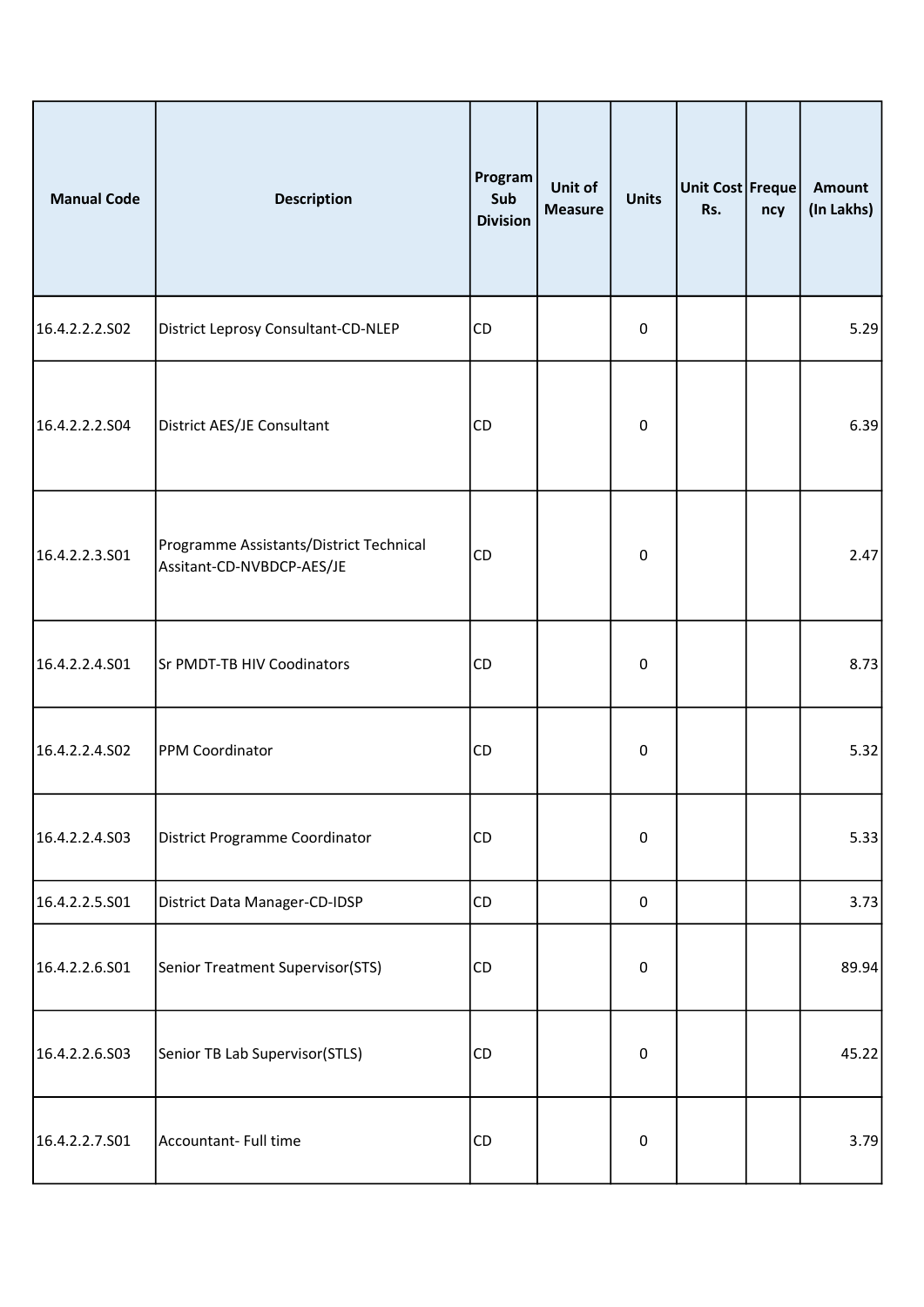| <b>Manual Code</b> | <b>Description</b>                                                  | Program<br>Sub<br><b>Division</b> | Unit of<br><b>Measure</b> | <b>Units</b> | Unit Cost Freque<br>Rs. | ncy | <b>Amount</b><br>(In Lakhs) |
|--------------------|---------------------------------------------------------------------|-----------------------------------|---------------------------|--------------|-------------------------|-----|-----------------------------|
| 16.4.2.2.10.S01    | Driver-CD-RNTCP                                                     | CD                                |                           | 0            |                         |     | 2.50                        |
| 16.4.3.1.1.S01     | <b>Block Programme Manager</b>                                      | PM                                |                           | 19           |                         |     | 73.11                       |
| 16.4.3.1.1.S02     | <b>Block Account Manager</b>                                        |                                   |                           | 19           |                         |     | 60.41                       |
| 16.4.3.1.1.S03     | <b>Block Community Process Manager</b>                              |                                   |                           | 0            |                         |     | 47.80                       |
| 16.4.3.1.9.S03     | Data Entry Operator-HR                                              |                                   |                           | 2            |                         |     | 4.94                        |
| 16.4.3.1.9.S04     | Data Entry Operator-MCTS OPR 820 MIS                                | <b>MIS</b>                        |                           | 19           |                         |     | 46.75                       |
| 16.4.3.1.9.S05     | Data Entry Operator-MIS Outsource                                   | <b>MIS</b>                        |                           |              |                         |     | 1.13                        |
| 16.4.3.1.9.S07     | Data Entry Operator-RI                                              | R1                                |                           | 0            |                         |     | 2.79                        |
| 16.4.3.1.9.S08     | Data Entry Operator-RNTCP                                           | PM                                |                           | $\pmb{0}$    |                         |     | 6.32                        |
| 16.4.3.1.9.S11     | Data Entry Operator- CD-IDSP                                        | <b>CD</b>                         |                           | $\pmb{0}$    |                         |     | 35.88                       |
| 16.4.3.1.9.513     | Data Entry Operator-NBCP-District                                   | <b>NCD</b>                        |                           | $\pmb{0}$    |                         |     | 1.53                        |
| 16.4.3.1.9.S18     | Data Entry Operator -CD-AES/JE                                      | <b>CD</b>                         |                           | $\pmb{0}$    |                         |     | 1.92                        |
| 17.4               | E-rakt kosh- refer to strengthening of blood<br>services guidelines | <b>BLOOD</b><br><b>CELL</b>       | No of<br>Facility         | $\mathbf 0$  | 1000                    | 12  | 0.12                        |
| 17.8.S05           | Internet Cost to ASHA & AF at HWC                                   |                                   |                           | $\mathbf 0$  |                         |     | 8.30                        |
| 18.17              | Counseling training for Service Provider                            | <b>FP</b>                         | No of<br><b>Batches</b>   | 1            | 49540                   |     | 0.50                        |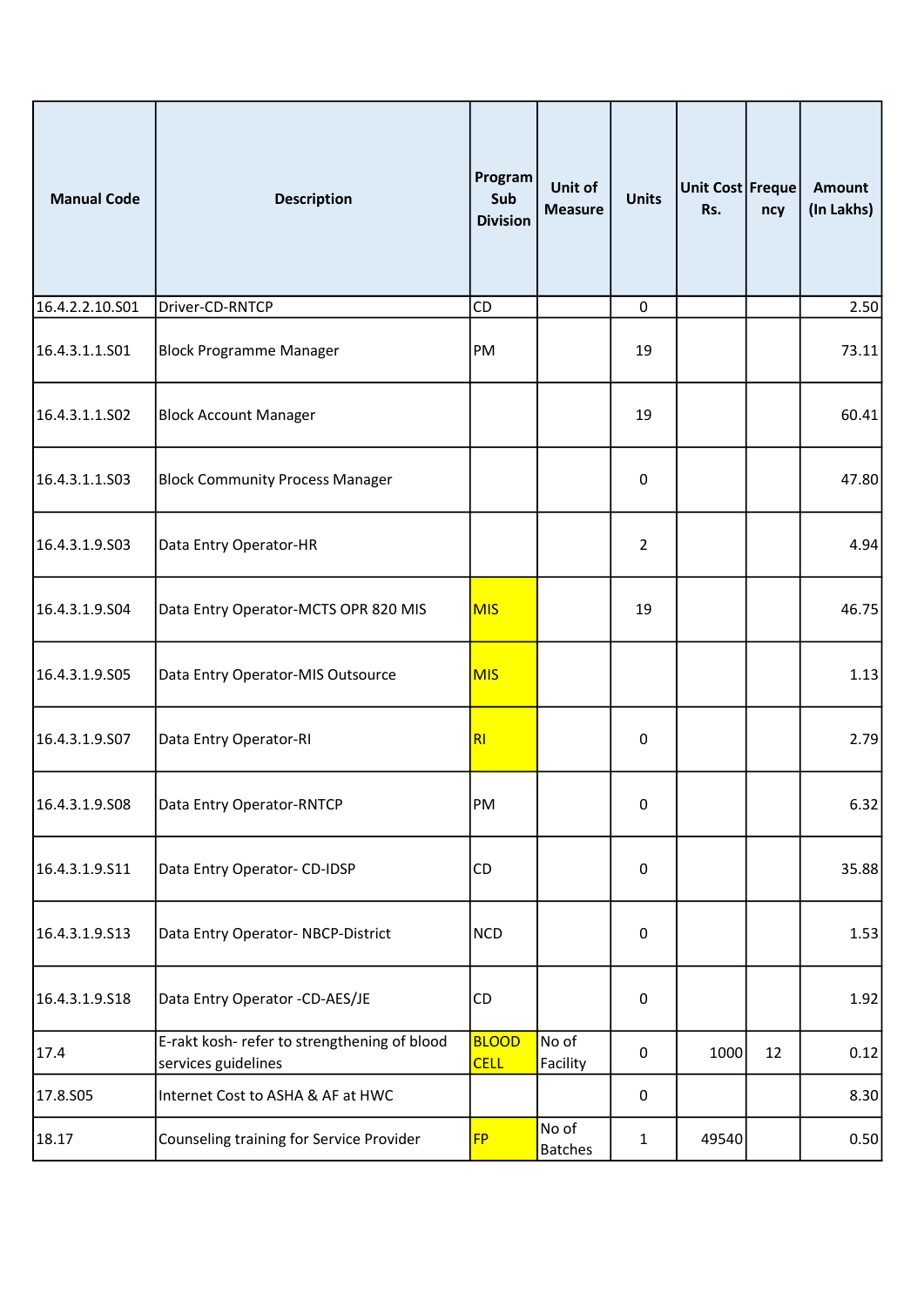| <b>Manual Code</b> | <b>Description</b>                                                      | Program<br>Sub<br><b>Division</b> | Unit of<br><b>Measure</b> | <b>Units</b> | Unit Cost Freque<br>Rs. | ncy          | <b>Amount</b><br>(In Lakhs) |
|--------------------|-------------------------------------------------------------------------|-----------------------------------|---------------------------|--------------|-------------------------|--------------|-----------------------------|
| 18.23              | <b>NBSU &amp; NBCC Register</b>                                         | <b>CH</b>                         | No of<br>register         | 34           | 350                     | $\mathbf{1}$ | 0.12                        |
| 18.29              | <b>Uniform Case Sheet of Pediatrics</b>                                 | <b>CH</b>                         | No of<br>format           | 7598         | 14                      | $\mathbf{1}$ | 1.06                        |
| U.1.3.1            | <b>Operational Expenses of UPHCs (excluding</b><br>rent)                | NUHM                              | No.'s                     | 6            | 8000                    | 12           | 5.76                        |
| U.2.2.1            | Mobility support for ANM/LHV                                            | NUHM                              | No.'s                     | 32           | 500                     | 12           | 1.92                        |
| U.2.3.1            | <b>UHNDs</b>                                                            | NUHM                              | No.'s                     | 32           | 1000                    | 12           | 3.84                        |
| U.2.3.2            | Special outreach camps in slums/ vulnerable<br>areas                    | <b>NUHM</b>                       | No.'s                     | 6            | 3250                    | 12           | 2.34                        |
| 0.3.1.1.1          | Incentives for routine activities                                       | NUHM                              |                           | 73           |                         |              | 16.80                       |
| U.3.1.1.2          | ASHA incentives for Ayushman Bharat Health<br>& Wellness Centres (H&WC) | <b>NUHM</b>                       |                           | 13           |                         |              | 1.56                        |
| U.3.1.1.3.S01      | Incentive for Health Promotion Day for ASHAs NUHM                       |                                   | No.'s                     | 33           | 200                     | 12           | 0.79                        |
| 0.3.1.1.4          | ASHA Incentive for JSY & Awards for best<br>Performing Urban ASHA       | <b>NUHM</b>                       |                           | 806          |                         |              | 2.43                        |
| U.3.1.2.S02        | ASHA HBNC Module 6 & 7 Training                                         | NUHM                              | No.'s                     | 1            | 88200                   | 1            | 0.88                        |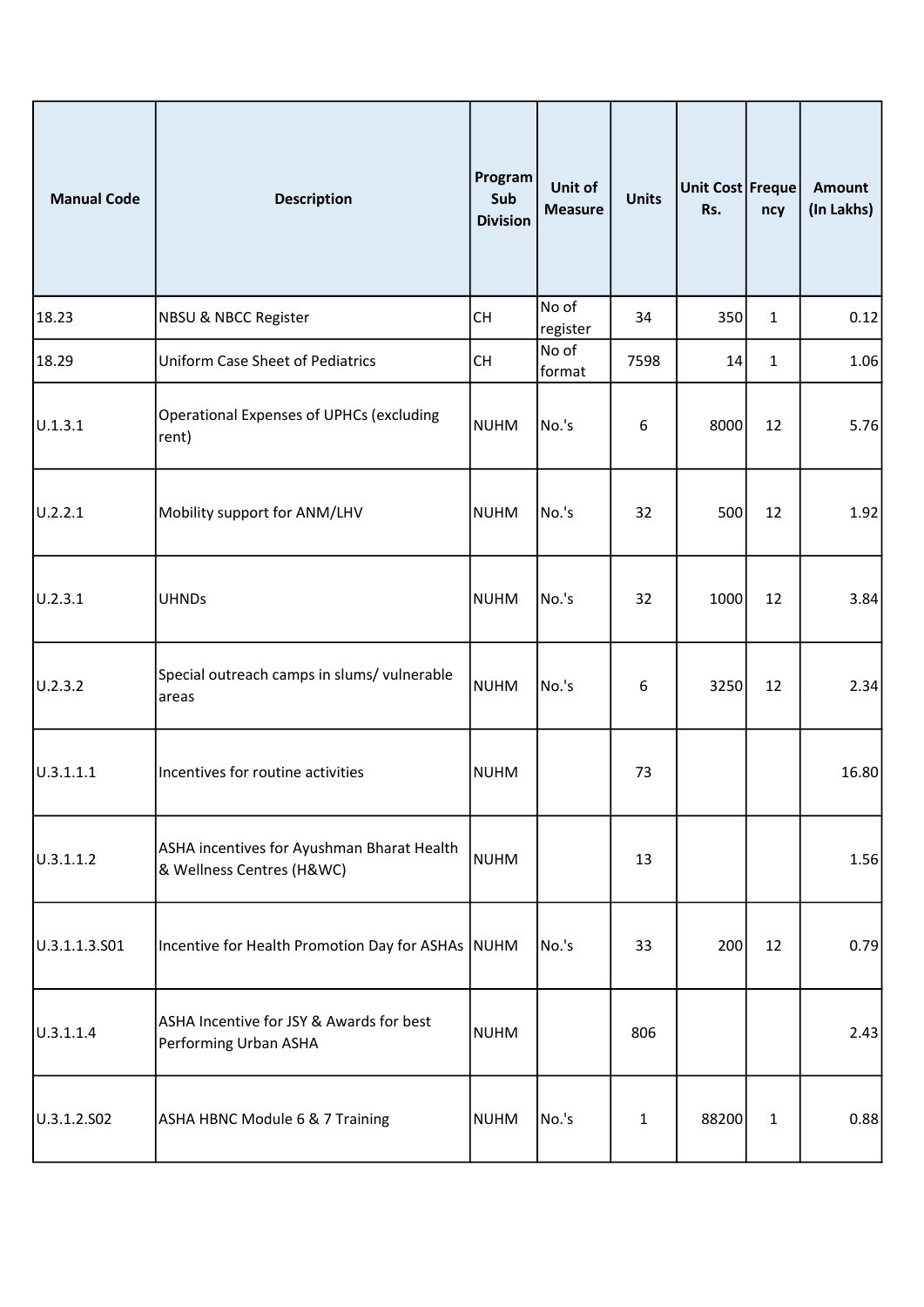| <b>Manual Code</b> | <b>Description</b>                                                | Program<br>Sub<br><b>Division</b> | Unit of<br><b>Measure</b> | <b>Units</b>   | Unit Cost Freque<br>Rs. | ncy          | <b>Amount</b><br>(In Lakhs) |
|--------------------|-------------------------------------------------------------------|-----------------------------------|---------------------------|----------------|-------------------------|--------------|-----------------------------|
| U.3.1.3.1          | Other Non-Monetary Incentives Costs (badge,<br>uniform, ID, etc.) | <b>NUHM</b>                       | No.'s                     | 73             | 500                     | $\mathbf{1}$ | 0.37                        |
| U.4.1.1.2          | Untied grants to UPHCs Rented Building                            | <b>NUHM</b>                       | No.'s                     | 6              | 100000                  | 1            | 6.00                        |
| U.4.1.4            | Untied grants to MAS                                              | <b>NUHM</b>                       | No.'s                     | 33             | 5000                    | $\mathbf{1}$ | 1.65                        |
| U.5.1.4.1          | Rent for UPHC                                                     | <b>NUHM</b>                       | No.'s                     | 6              | 17325                   | 12           | 12.47                       |
| U.6.2.1.1          | Procurement of drugs for AB-H&WCs                                 | <b>NUHM</b>                       | No.'s                     | 2              | 130000                  | $\mathbf{1}$ | 2.60                        |
| U.6.2.1.2          | Procurement of drugs for facilities other than<br>AB-HWCs         | NUHM                              | No.'s                     | 4              | 130000                  | $\mathbf{1}$ | 5.20                        |
| U.6.2.2.1          | ASHA Drug Kits                                                    | <b>NUHM</b>                       | No.'s                     | 40             | 750                     | $\mathbf{1}$ | 0.30                        |
| U.6.5.1            | Tablets/ software for IT support of Ayushman<br>Bharat H&WC       | <b>NUHM</b>                       |                           | $\overline{2}$ |                         |              | 0.20                        |
| 0.8.1.1.1          | <b>ANMs/LHVs UPHC</b>                                             | <b>NUHM</b>                       |                           | 32             |                         |              | 63.37                       |
| U.8.1.2.1          | Staff nurse UPHC                                                  | NUHM                              |                           | 11             |                         |              | 32.92                       |